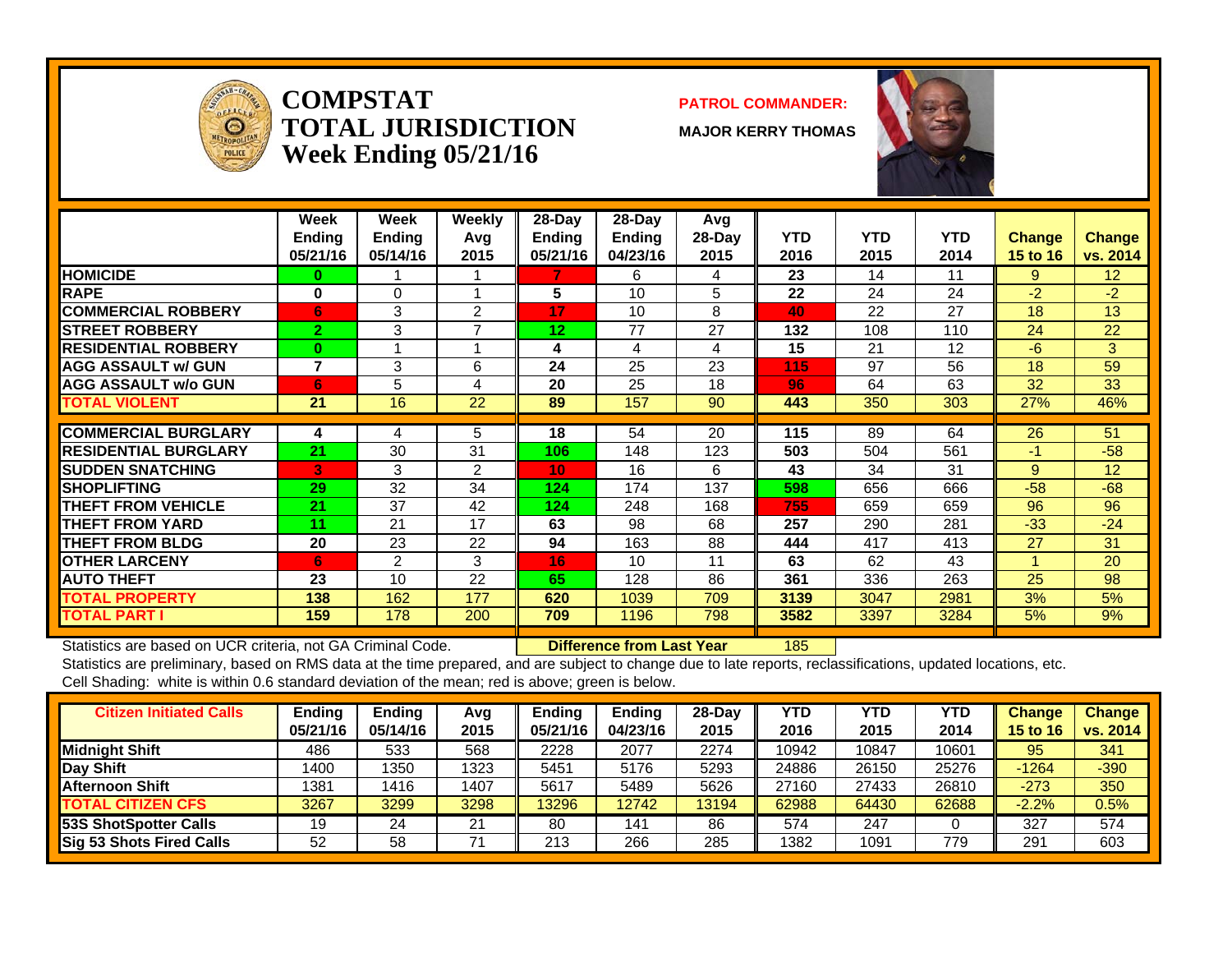

#### **COMPSTAT UNINCORPORATED CHATHAMWeek Ending 05/21/16** MAJOR KERRY THOMAS

#### **PATROL COMMANDER:**





|                             | Week<br><b>Ending</b><br>05/21/16 | Week<br><b>Ending</b><br>05/14/16 | Weekly<br>Avg<br>2015 | 28-Day<br><b>Ending</b><br>05/21/16 | 28-Day<br><b>Ending</b><br>04/23/16 | Avg<br>28-Day<br>2015 | <b>YTD</b><br>2016      | <b>YTD</b><br>2015 | <b>YTD</b><br>2014 | <b>Change</b><br>15 to 16 | <b>Change</b><br>vs. 2014 |
|-----------------------------|-----------------------------------|-----------------------------------|-----------------------|-------------------------------------|-------------------------------------|-----------------------|-------------------------|--------------------|--------------------|---------------------------|---------------------------|
| <b>HOMICIDE</b>             | 0                                 |                                   | 0.1                   |                                     |                                     | 0                     | $\mathbf{2}$            |                    | 0                  |                           | $\overline{2}$            |
| <b>RAPE</b>                 | $\bf{0}$                          | $\Omega$                          | 0.2                   | 3                                   |                                     |                       | 4                       | 4                  | 5                  | $\Omega$                  | $-1$                      |
| <b>COMMERCIAL ROBBERY</b>   | $\bf{0}$                          |                                   | 0.3                   | $\mathbf{2}$                        | $\overline{2}$                      |                       | $\overline{\mathbf{z}}$ | 5                  | 4                  | $\overline{2}$            | 3                         |
| <b>STREET ROBBERY</b>       | $\bf{0}$                          |                                   | 0.5                   | $\mathbf{2}$                        | 4                                   | 2                     | 11                      | 9                  | 9                  | $\overline{2}$            | $\overline{2}$            |
| <b>RESIDENTIAL ROBBERY</b>  | $\bf{0}$                          | $\Omega$                          | 0.2                   | 0                                   |                                     |                       | $\mathbf{2}$            | 3                  | 0                  | $-1$                      | $\overline{2}$            |
| <b>AGG ASSAULT w/ GUN</b>   | $\bf{0}$                          | $\Omega$                          | 0.4                   |                                     | 3                                   | $\overline{2}$        | 9                       | 5                  |                    | 4                         | 8                         |
| <b>AGG ASSAULT w/o GUN</b>  |                                   | 0                                 | 0.6                   | 3                                   | $\Omega$                            | 2                     | 12                      | 11                 | 9                  |                           | 3                         |
| <b>TOTAL VIOLENT</b>        | 4                                 | 3                                 | 2.3                   | 12                                  | 12                                  | 9                     | 47                      | 38                 | 28                 | 24%                       | 68%                       |
|                             |                                   |                                   |                       |                                     |                                     |                       |                         |                    |                    |                           |                           |
| <b>COMMERCIAL BURGLARY</b>  | 0                                 |                                   | 0.4                   |                                     | 5                                   | $\overline{2}$        | 12                      | 6                  | 7                  | 6                         | 5                         |
| <b>RESIDENTIAL BURGLARY</b> | $\overline{7}$                    | 11                                | 7.4                   | 36                                  | 21                                  | 30                    | 128                     | 100                | 101                | 28                        | 27                        |
| <b>SUDDEN SNATCHING</b>     | -1                                | $\Omega$                          | 0.1                   | 3                                   |                                     | $\Omega$              | 6                       |                    | 3                  | 5                         | 3                         |
| <b>SHOPLIFTING</b>          | 9                                 | 10                                | 7.2                   | 33                                  | 14                                  | 29                    | 104                     | 166                | 186                | $-62$                     | $-82$                     |
| <b>THEFT FROM VEHICLE</b>   | 5                                 | 3                                 | 6.2                   | 11                                  | 23                                  | 25                    | 113                     | 85                 | 81                 | 28                        | 32                        |
| <b>THEFT FROM YARD</b>      |                                   |                                   | 2.6                   | 4                                   | 3                                   | 10                    | 35                      | 43                 | 29                 | $-8$                      | 6                         |
| <b>THEFT FROM BLDG</b>      | $\mathbf{2}$                      | 3                                 | 3.4                   | 11                                  | $\overline{7}$                      | 14                    | 61                      | 58                 | 61                 | 3                         | $\overline{0}$            |
| <b>OTHER LARCENY</b>        | $\bf{0}$                          |                                   | 0.5                   | 3                                   | 2                                   | $\overline{2}$        | 16                      | 15                 | 9                  | 1                         | $\overline{7}$            |
| <b>AUTO THEFT</b>           | 3                                 | $\Omega$                          | 2.9                   | 8                                   | 12                                  | 11                    | 49                      | 35                 | 32                 | 14                        | 17                        |
| <b>TOTAL PROPERTY</b>       | 28                                | 30                                | 30.6                  | 110                                 | 88                                  | 123                   | 524                     | 509                | 509                | 3%                        | 3%                        |
| <b>TOTAL PART I</b>         | 29                                | 33                                | 32.9                  | 122                                 | 100                                 | 132                   | 571                     | 547                | 537                | 4%                        | 6%                        |

Statistics are based on UCR criteria, not GA Criminal Code. **Difference from Last Year** 24

| <b>Citizen Initiated Calls</b>  | <b>Week</b><br><b>Ending</b><br>05/21/16 | <b>Week</b><br><b>Ending</b><br>05/14/16 | Weekly<br>Avg<br>2015 | $28$ -Day<br><b>Ending</b><br>05/21/16 | $28-Day$<br><b>Ending</b><br>04/23/16 | Avg<br>$28$ -Day<br>2015 | YTD<br>2016 | <b>YTD</b><br>2015 | YTD<br>2014 | <b>Change</b><br>15 to 16 | Change<br>vs. 2014 |
|---------------------------------|------------------------------------------|------------------------------------------|-----------------------|----------------------------------------|---------------------------------------|--------------------------|-------------|--------------------|-------------|---------------------------|--------------------|
| <b>Midnight Shift</b>           | 125                                      | 96                                       | 113                   | 424                                    | 396                                   | 453                      | 2093        | 2030               | 1963        | 63                        | 130                |
| Day Shift                       | 335                                      | 312                                      | 286                   | 1237                                   | 1189                                  | 1143                     | 5751        | 5468               | 5298        | 283                       | 453                |
| Afternoon Shift                 | 333                                      | 337                                      | 311                   | 1294                                   | 1268                                  | 1243                     | 6118        | 5898               | 5847        | 220                       | 271                |
| <b>TOTAL CITIZEN CFS</b>        | 793                                      | 745                                      | 710                   | 2955                                   | 2853                                  | 2839                     | 13962       | 13396              | 13108       | 4.2%                      | 6.5%               |
| 53S ShotSpotter Calls           |                                          |                                          |                       |                                        |                                       |                          |             |                    |             |                           |                    |
| <b>Sig 53 Shots Fired Calls</b> |                                          |                                          | 11                    | 24                                     | 42                                    | 44                       | 210         | 213                | 126         | -3                        | 84                 |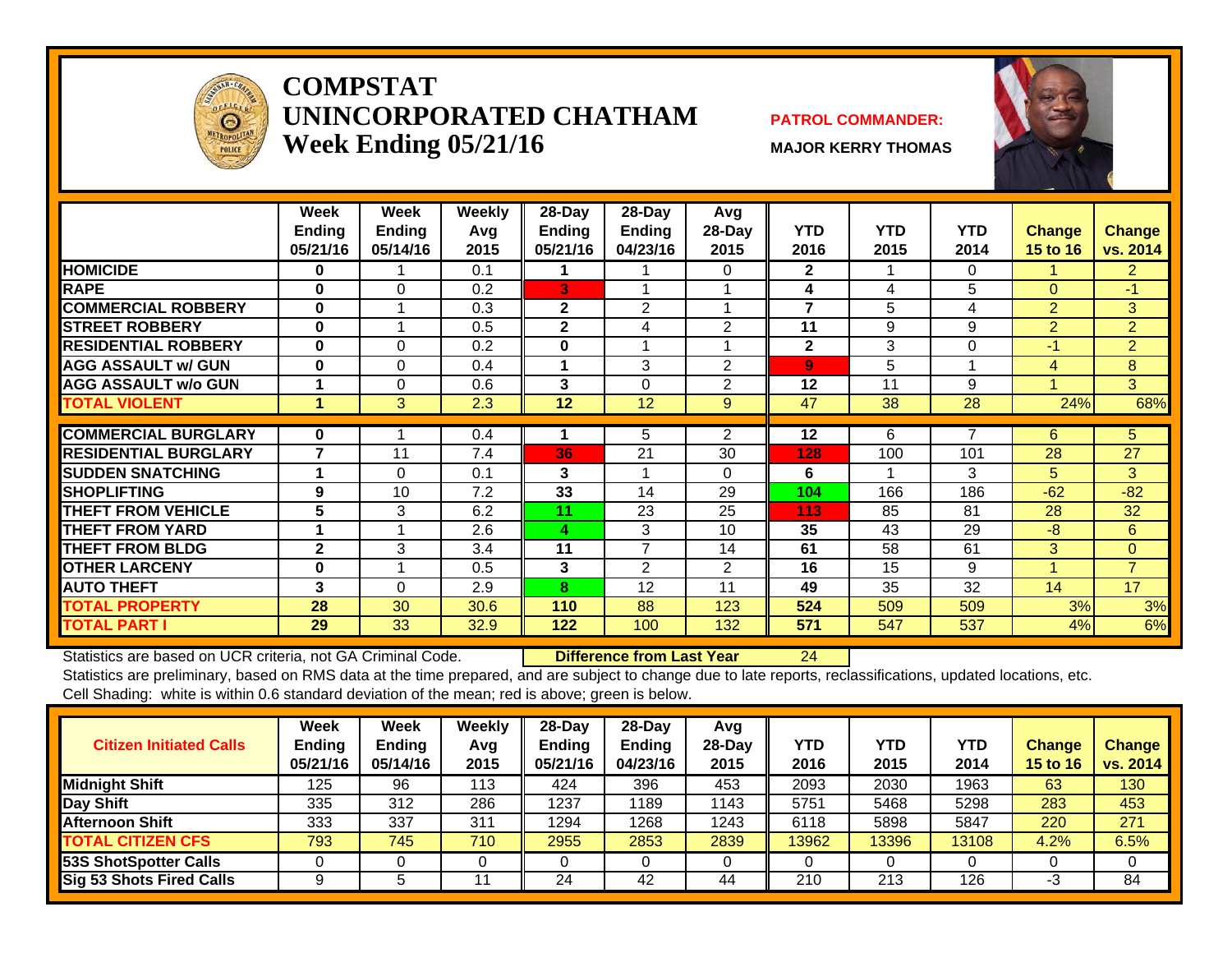

#### **COMPSTATWEST CHATHAM PRECINCTWeek Ending 05/21/16**

**PRECINCT COMMANDER:**

**CAPT. CARL RAMEY**



|                             | Week<br><b>Endina</b><br>05/21/16 | Week<br><b>Ending</b><br>05/14/16 | Weekly<br>Avg<br>2015 | 28-Day<br><b>Ending</b><br>05/21/16 | 28-Day<br>Ending<br>04/23/16 | Avg<br>$28-Dav$<br>2015 | <b>YTD</b><br>2016 | <b>YTD</b><br>2015 | <b>YTD</b><br>2014 | Change<br><b>15 to 16</b> | <b>Change</b><br>vs. 2014 |
|-----------------------------|-----------------------------------|-----------------------------------|-----------------------|-------------------------------------|------------------------------|-------------------------|--------------------|--------------------|--------------------|---------------------------|---------------------------|
| <b>HOMICIDE</b>             | 0                                 |                                   | $\Omega$              |                                     | 0                            | 0                       | 1                  | 0                  | $\Omega$           |                           |                           |
| <b>RAPE</b>                 | $\bf{0}$                          | 0                                 | $\Omega$              |                                     | 3                            |                         | 5                  | 5                  | 5                  | $\Omega$                  | $\Omega$                  |
| <b>COMMERCIAL ROBBERY</b>   | $\bf{0}$                          | 2                                 | $\Omega$              | 3                                   | 2                            |                         | 9                  | 5                  | 5                  | 4                         | 4                         |
| <b>STREET ROBBERY</b>       | 1                                 |                                   |                       | 3                                   | 4                            | $\overline{2}$          | 12                 | 6                  | 10                 | 6                         | $\overline{2}$            |
| <b>RESIDENTIAL ROBBERY</b>  | $\bf{0}$                          | $\Omega$                          | $\Omega$              | 0                                   | 2                            |                         | 8                  | 4                  | 5                  | 4                         | 3                         |
| <b>AGG ASSAULT w/ GUN</b>   | $\bf{0}$                          |                                   |                       | $\mathbf{2}$                        | 4                            | 2                       | 17                 | 10                 | 4                  | $\overline{7}$            | 13                        |
| <b>AGG ASSAULT w/o GUN</b>  | $\overline{2}$                    |                                   |                       | 5                                   |                              | 3                       | 19                 | 14                 | $\overline{7}$     | 5                         | 12                        |
| <b>TOTAL VIOLENT</b>        | 3                                 | 6                                 | 3                     | 15                                  | 16                           | 11                      | 71                 | 44                 | 36                 | 61%                       | 97%                       |
|                             |                                   |                                   |                       |                                     |                              |                         |                    |                    |                    |                           |                           |
| <b>COMMERCIAL BURGLARY</b>  |                                   | $\mathbf 0$                       | $\overline{2}$        | $\mathbf{2}$                        |                              | 6                       | 23                 | 26                 | 12                 | $-3$                      | 11                        |
| <b>RESIDENTIAL BURGLARY</b> | $5\phantom{.0}$                   | 10                                | 7                     | 30                                  | 17                           | 27                      | 124                | 98                 | 99                 | 26                        | 25                        |
| <b>SUDDEN SNATCHING</b>     |                                   | 0                                 | 0                     | $\overline{2}$                      | 2                            | 0                       | 6                  | $\overline{2}$     | $\mathfrak{p}$     | 4                         | 4                         |
| <b>SHOPLIFTING</b>          | 6                                 | 5                                 | 4                     | 21                                  | 10                           | 16                      | 67                 | 84                 | 90                 | $-17$                     | $-23$                     |
| <b>THEFT FROM VEHICLE</b>   | 5                                 | 4                                 | 8                     | 15                                  | 36                           | 32                      | 142                | 109                | 117                | 33                        | 25                        |
| <b>THEFT FROM YARD</b>      | 1                                 | 6                                 | 3                     | 8                                   | 4                            | 13                      | 46                 | 55                 | 58                 | $-9$                      | $-12$                     |
| <b>THEFT FROM BLDG</b>      | $\overline{2}$                    | 2                                 | 4                     | 10                                  | 8                            | 16                      | 63                 | 71                 | 77                 | $-8$                      | $-14$                     |
| <b>OTHER LARCENY</b>        | 1                                 | 2                                 |                       | 3                                   |                              | 2                       | 12                 | 15                 | 11                 | $-3$                      | 1                         |
| <b>AUTO THEFT</b>           | $\overline{7}$                    | 3                                 | 5                     | 16                                  | 17                           | 20                      | 78                 | 73                 | 50                 | 5                         | 28                        |
| <b>TOTAL PROPERTY</b>       | 29                                | 32                                | 33                    | 107                                 | 106                          | 133                     | 561                | 533                | 516                | 5%                        | 9%                        |
| <b>TOTAL PART I</b>         | 32                                | 38                                | 36                    | $122$                               | 122                          | 144                     | 632                | 577                | 552                | 10%                       | 14%                       |

Statistics are based on UCR criteria, not GA Criminal Code. **Difference from Last Year** 55

| <b>Citizen Initiated Calls</b> | <b>Week</b><br><b>Ending</b><br>05/21/16 | <b>Week</b><br><b>Ending</b><br>05/14/16 | Weekly<br>Avg<br>2015 | $28$ -Day<br><b>Ending</b><br>05/21/16 | $28-Dav$<br><b>Ending</b><br>04/23/16 | Avg<br>$28-Day$<br>2015 | YTD<br>2016 | <b>YTD</b><br>2015 | YTD<br>2014 | <b>Change</b><br>15 to 16 | <b>Change</b><br>vs. 2014 |
|--------------------------------|------------------------------------------|------------------------------------------|-----------------------|----------------------------------------|---------------------------------------|-------------------------|-------------|--------------------|-------------|---------------------------|---------------------------|
| <b>Midnight Shift</b>          | 118                                      | 109                                      | 114                   | 450                                    | 427                                   | 455                     | 2209        | 2140               | 2113        | 69                        | 96                        |
| Day Shift                      | 332                                      | 312                                      | 282                   | 1226                                   | 1142                                  | 1127                    | 5743        | 5532               | 5467        | 211                       | 276                       |
| <b>Afternoon Shift</b>         | 291                                      | 328                                      | 294                   | 1211                                   | 1145                                  | 1177                    | 5748        | 5645               | 5595        | 103                       | 153                       |
| <b>TOTAL CITIZEN CFS</b>       | 741                                      | 741                                      | 690                   | 2887                                   | 2714                                  | 2758                    | 13700       | 13317              | 13176       | 2.9%                      | 4.0%                      |
| 53S ShotSpotter Calls          |                                          |                                          |                       |                                        |                                       |                         |             |                    |             |                           | 3                         |
| Sig 53 Shots Fired Calls       |                                          |                                          |                       | 29                                     | 44                                    | 43                      | 207         | 168                | 125         | 39                        | 82                        |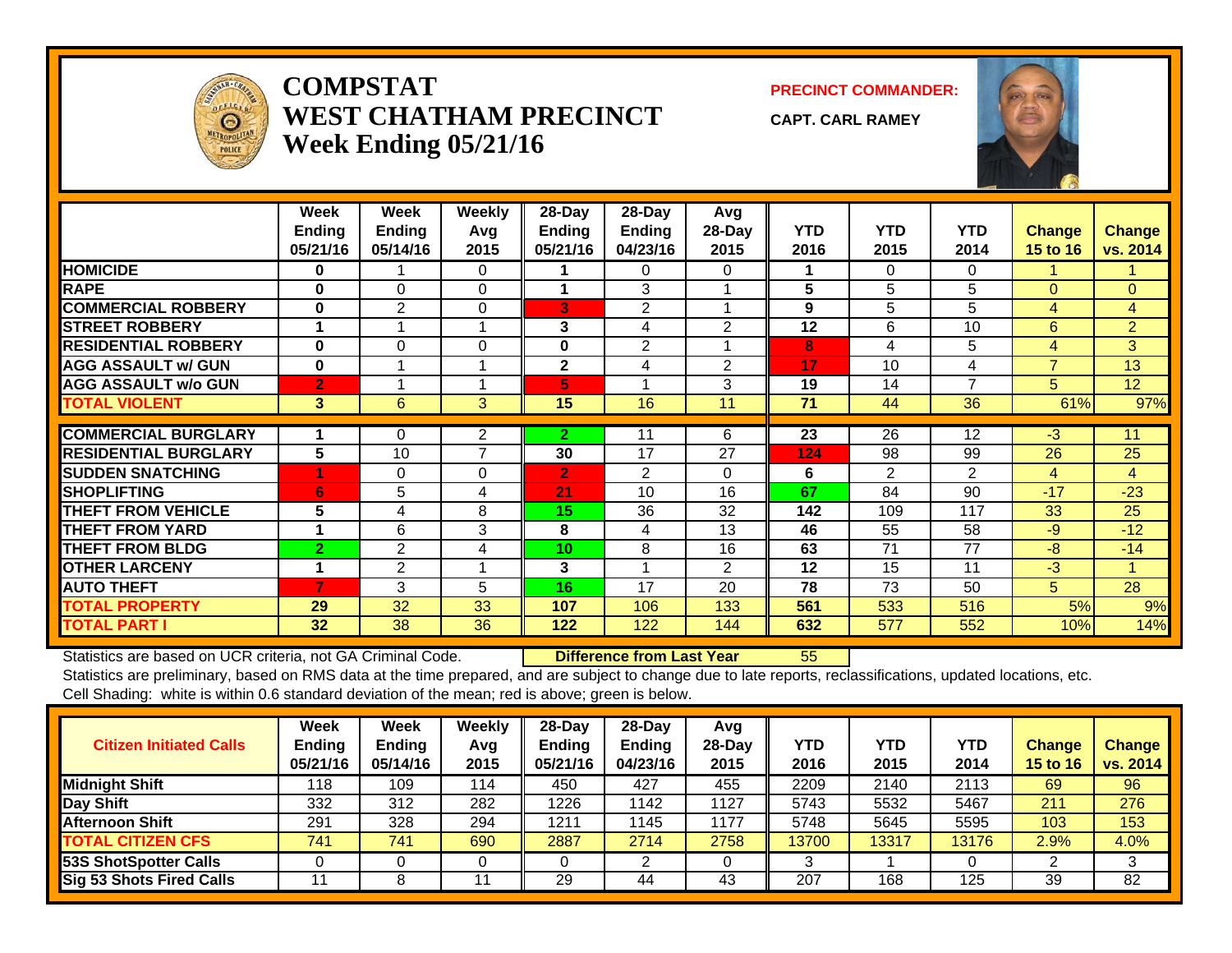## **BEAT 11 West Chatham Precinct Week Ending 05/21/16**



|                             |                | <b>Last 4 Weeks</b> |                |               | 28 Days        | 28 Day    |                |                |                |                      |                      |
|-----------------------------|----------------|---------------------|----------------|---------------|----------------|-----------|----------------|----------------|----------------|----------------------|----------------------|
|                             | <b>Ending</b>  | <b>Ending</b>       | <b>Endina</b>  | <b>Ending</b> | <b>Ending</b>  | Average I | <b>YTD</b>     | <b>YTD</b>     | <b>YTD</b>     | <b>Change</b>        | <b>Change</b>        |
|                             | 04/23/16       | 04/30/16            | 05/14/16       | 05/21/16      | 05/21/16       | 2015      | 2016           | 2015           | 2014           | 15 to 16             | vs. 2014             |
| <b>HOMICIDE</b>             | 0              | 0                   | $\Omega$       | 0             | 0              | 0.0       | $\mathbf{0}$   | 0              | 0              | $\mathbf{0}$         | $\mathbf{0}$         |
| <b>RAPE</b>                 | 0              | $\Omega$            | $\Omega$       | $\Omega$      | $\Omega$       | 0.1       | 1              | $\Omega$       | $\Omega$       | 1                    | $\blacktriangleleft$ |
| <b>COMMERCIAL ROBBERY</b>   | 1              | 0                   | $\Omega$       | 0             | 1              | 0.2       | $\overline{2}$ | $\mathbf{1}$   | 0              | $\overline{1}$       | $\overline{2}$       |
| <b>ISTREET ROBBERY</b>      | $\Omega$       | $\Omega$            | $\Omega$       | $\Omega$      | $\Omega$       | 0.3       | $\mathbf{1}$   | $\mathbf{1}$   | $\overline{2}$ | $\Omega$             | $-1$                 |
| <b>RESIDENTIAL ROBBERY</b>  | $\Omega$       | $\Omega$            | $\Omega$       | $\mathbf{0}$  | $\Omega$       | 0.0       | $\Omega$       | $\Omega$       | 0              | $\mathbf{0}$         | $\Omega$             |
| <b>AGG ASSAULT w/ GUN</b>   | $\mathbf{1}$   | $\Omega$            | $\Omega$       | $\Omega$      | 1              | 0.1       | $\mathbf{1}$   | $\mathbf{1}$   | 1              | $\Omega$             | $\Omega$             |
| <b>AGG ASSAULT w/o GUN</b>  | 0              | 0                   | $\Omega$       | 0             | $\Omega$       | 0.2       | 3              | $\Omega$       | 1              | 3                    | $\overline{2}$       |
| <b>TOTAL VIOLENT</b>        | $\overline{2}$ | $\Omega$            | $\mathbf{0}$   | $\mathbf{0}$  | $\overline{2}$ | 0.8       | 8              | 3              | 4              | 167%                 | 100%                 |
| <b>COMMERCIAL BURGLARY</b>  | $\Omega$       | $\Omega$            |                |               | $\Omega$       |           |                | 5              |                |                      |                      |
|                             |                |                     | $\mathbf 0$    | 0             |                | 1.0       | $\overline{2}$ |                | 3              | $-3$                 | $-1$                 |
| <b>RESIDENTIAL BURGLARY</b> | $\Omega$       | 0                   | $\mathbf{1}$   | $\mathbf{0}$  | 1              | 1.7       | 6              | 9              | 9              | $-3$                 | $-3$                 |
| <b>SUDDEN SNATCHING</b>     | $\Omega$       | 0                   | $\mathbf{0}$   | $\mathbf{0}$  | $\Omega$       | 0.0       | $\mathbf{1}$   | $\Omega$       | 0              | $\overline{1}$       | 1                    |
| <b>SHOPLIFTING</b>          | $\Omega$       | $\Omega$            | $\Omega$       | $\Omega$      | $\Omega$       | 0.2       | $\Omega$       | $\mathbf{1}$   | 0              | $-1$                 | $\Omega$             |
| <b>THEFT FROM VEHICLE</b>   | $\Omega$       | $\overline{2}$      | $\mathbf{1}$   | 0             | 3              | 3.3       | 17             | 11             | 16             | 6                    | 1                    |
| <b>THEFT FROM YARD</b>      | 0              | $\Omega$            | $\overline{2}$ | 0             | $\overline{2}$ | 1.8       | 10             | 9              | 8              | $\blacktriangleleft$ | $\overline{2}$       |
| <b>THEFT FROM BLDG</b>      | $\Omega$       | $\Omega$            | $\Omega$       | $\mathbf{1}$  | $\mathbf{1}$   | 4.0       | 14             | 23             | 13             | -9                   | $\mathbf{1}$         |
| <b>OTHER LARCENY</b>        | $\Omega$       | 0                   | $\mathbf{1}$   | $\Omega$      | 1              | 0.3       | 3              | $\overline{2}$ | 0              | $\blacktriangleleft$ | 3                    |
| <b>AUTO THEFT</b>           | $\mathbf{1}$   | 0                   | 3              | 0             | 4              | 3.4       | 13             | 13             | $\overline{2}$ | $\Omega$             | 11                   |
| <b>TOTAL PROPERTY</b>       | $\mathbf{1}$   | $\overline{2}$      | 8              | $\mathbf{1}$  | 12             | 15.6      | 66             | 73             | 51             | $-10%$               | 29%                  |
| <b>TOTAL PART I</b>         | 3              | $\overline{2}$      | 8              | $\mathbf{1}$  | 14             | 16.5      | 74             | 76             | 55             | $-3%$                | 35%                  |

 **Difference from Last Year**r -2

Statistics are based on UCR criteria, not GA Criminal Code.

| <b>Shots Fired Calls</b>        | Week<br><b>Ending</b><br>04/23/16 | Week<br><b>Endina</b><br>04/30/16 | Week<br><b>Ending</b> | Week<br>Ending | 28 Days<br><b>Ending</b><br>05/14/16   05/21/16   05/21/16 | 28 Day<br>Average II<br>2015 | YTD<br>2016 | YTD<br>2015 | YTD<br>2014 | <b>Change</b><br>15 to 16 $\vert$ | <b>Change</b><br>vs. 2014 |
|---------------------------------|-----------------------------------|-----------------------------------|-----------------------|----------------|------------------------------------------------------------|------------------------------|-------------|-------------|-------------|-----------------------------------|---------------------------|
| <b>153S ShotSpotter Calls</b>   |                                   |                                   |                       |                |                                                            | 0.0                          |             |             |             | 0%                                | 0%                        |
| <b>Sig 53 Shots Fired Calls</b> |                                   |                                   |                       |                |                                                            | 2.9                          |             | 14          | $\sim$      | $-64%$                            | $-62%$                    |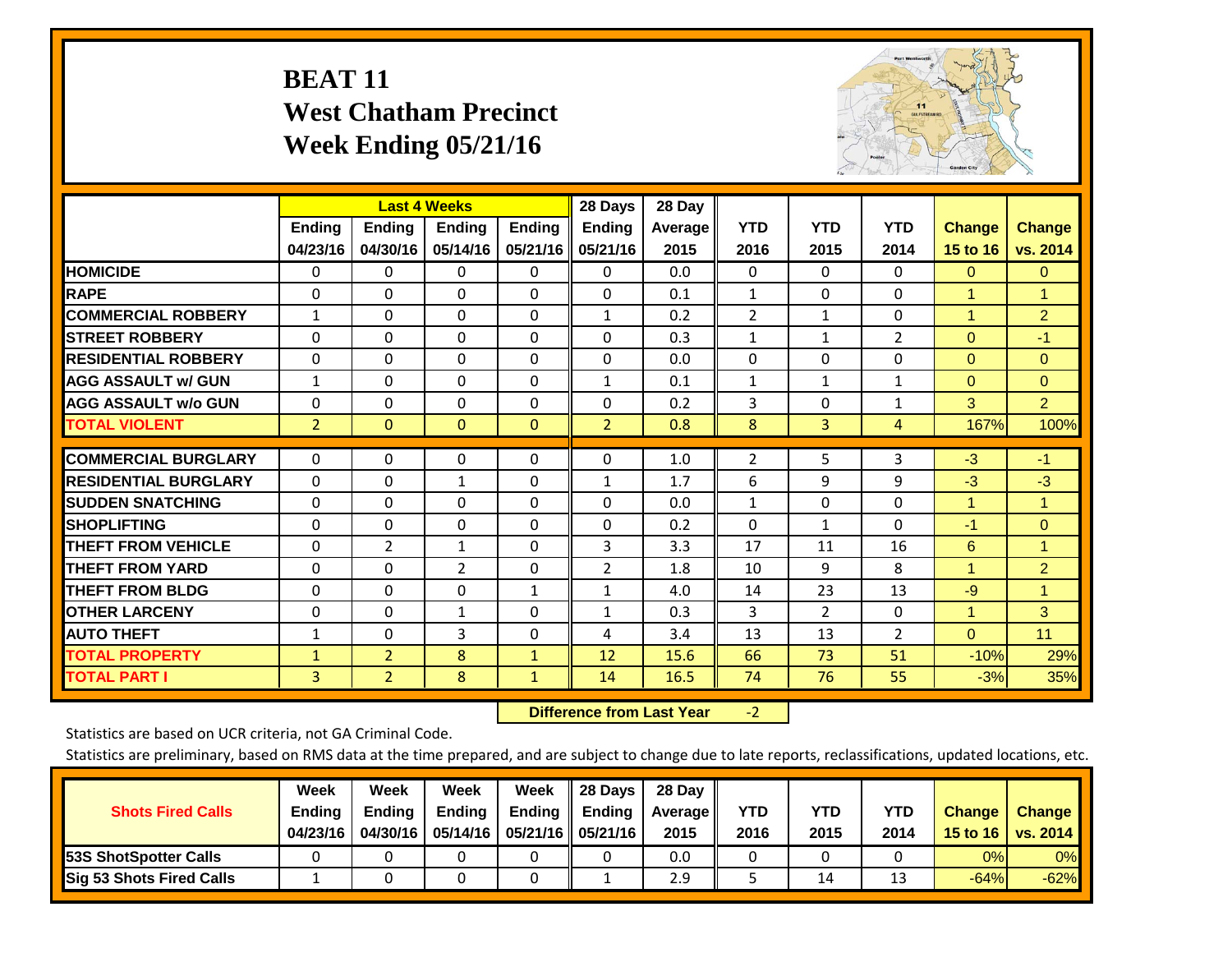## **BEAT 12 West Chatham Precinct Week Ending 05/21/16**



|                             |                           | <b>Last 4 Weeks</b>       |                           |                           | 28 Days                   | 28 Day            |                    |                    |                    |                           |                           |
|-----------------------------|---------------------------|---------------------------|---------------------------|---------------------------|---------------------------|-------------------|--------------------|--------------------|--------------------|---------------------------|---------------------------|
|                             | <b>Ending</b><br>04/23/16 | <b>Ending</b><br>04/30/16 | <b>Endina</b><br>05/14/16 | <b>Ending</b><br>05/21/16 | <b>Ending</b><br>05/21/16 | Average  <br>2015 | <b>YTD</b><br>2016 | <b>YTD</b><br>2015 | <b>YTD</b><br>2014 | <b>Change</b><br>15 to 16 | <b>Change</b><br>vs. 2014 |
| <b>HOMICIDE</b>             | $\mathbf{0}$              | $\mathbf{0}$              | 1                         | 0                         | $\mathbf{1}$              | 0.0               | 1                  | $\Omega$           | 0                  | 1                         | 1.                        |
| <b>RAPE</b>                 | $\Omega$                  | $\Omega$                  | $\Omega$                  | 0                         | 0                         | 0.3               | 1                  | 3                  | 3                  | $-2$                      | $-2$                      |
| <b>COMMERCIAL ROBBERY</b>   | $\Omega$                  | $\Omega$                  | 1                         | $\Omega$                  | $\mathbf{1}$              | 0.2               | 3                  | 1                  | 1                  | $\overline{2}$            | $\overline{2}$            |
| <b>STREET ROBBERY</b>       | $\Omega$                  | $\Omega$                  | $\mathbf{1}$              | $\Omega$                  | $\mathbf{1}$              | 0.5               | 4                  | $\overline{2}$     | $\overline{2}$     | $\overline{2}$            | $\overline{2}$            |
| <b>RESIDENTIAL ROBBERY</b>  | $\Omega$                  | $\Omega$                  | $\Omega$                  | $\Omega$                  | $\Omega$                  | 0.2               | $\mathbf{0}$       | $\Omega$           | 0                  | $\Omega$                  | $\Omega$                  |
| <b>AGG ASSAULT w/ GUN</b>   | $\Omega$                  | $\Omega$                  | $\Omega$                  | $\Omega$                  | $\Omega$                  | 0.2               | 2                  | 0                  | 0                  | $\overline{2}$            | $\overline{2}$            |
| <b>AGG ASSAULT w/o GUN</b>  | $\Omega$                  | $\Omega$                  | $\Omega$                  | $\Omega$                  | $\Omega$                  | 0.8               | 2                  | 2                  | 3                  | $\Omega$                  | $-1$                      |
| <b>TOTAL VIOLENT</b>        | $\mathbf{0}$              | $\Omega$                  | 3                         | $\Omega$                  | 3                         | 2.3               | 13                 | 8                  | 9                  | 63%                       | 44%                       |
| <b>COMMERCIAL BURGLARY</b>  | $\mathbf 0$               | $\mathbf{0}$              | 0                         | 0                         | $\Omega$                  | 0.6               | 2                  | 3                  | 2                  | $-1$                      | $\Omega$                  |
| <b>RESIDENTIAL BURGLARY</b> | 3                         | $\overline{2}$            | 1                         |                           | 10                        | 9.7               | 46                 | 25                 | 24                 | 21                        | 22                        |
| <b>ISUDDEN SNATCHING</b>    | 0                         | $\Omega$                  | $\Omega$                  | 4<br>$\mathbf{1}$         | $\mathbf{1}$              | 0.0               | 2                  | $\Omega$           | $\mathbf{1}$       | 2                         | $\blacktriangleleft$      |
| <b>SHOPLIFTING</b>          | $\Omega$                  | $\Omega$                  | $\Omega$                  | $\Omega$                  | 0                         | 2.4               | 12                 | 10                 | 11                 | $\overline{2}$            | 1                         |
| <b>THEFT FROM VEHICLE</b>   | $\Omega$                  | $\Omega$                  | 2                         | 4                         | 6                         | 8.4               | 34                 | 31                 | 25                 | 3                         | 9                         |
| <b>THEFT FROM YARD</b>      | $\mathbf{1}$              | $\Omega$                  | 1                         | $\mathbf{1}$              | 3                         | 3.1               | 9                  | 15                 | 12                 | $-6$                      | $-3$                      |
| <b>THEFT FROM BLDG</b>      | $\overline{2}$            | 1                         | $\Omega$                  | 0                         | 3                         | 2.9               | 14                 | 10                 | 11                 | 4                         | 3                         |
| <b>OTHER LARCENY</b>        | 0                         | $\Omega$                  | $\Omega$                  | 0                         | $\Omega$                  | 0.3               | $\overline{3}$     | 4                  | 4                  | $-1$                      | $-1$                      |
| <b>AUTO THEFT</b>           |                           |                           |                           |                           |                           | 4.7               | 20                 | 16                 | 14                 |                           | 6                         |
|                             | $\Omega$                  | 2                         | $\Omega$                  | $\overline{2}$            | 4                         |                   |                    |                    |                    | $\overline{4}$            |                           |
| <b>TOTAL PROPERTY</b>       | 6                         | 5                         | 4                         | 12                        | 27                        | 32.2              | 142                | 114                | 104                | 25%                       | 37%                       |
| <b>TOTAL PART I</b>         | 6                         | 5.                        | $\overline{7}$            | 12                        | 30                        | 34.5              | 155                | 122                | 113                | 27%                       | 37%                       |

 **Difference from Last Year**r 33

Statistics are based on UCR criteria, not GA Criminal Code.

| <b>Shots Fired Calls</b>        | Week<br><b>Ending</b><br>04/23/16 | Week<br><b>Endina</b><br>04/30/16 | Week<br><b>Ending</b> | Week<br>Ending | 28 Days<br><b>Ending</b><br>05/14/16   05/21/16   05/21/16 | 28 Day<br>Average II<br>2015 | YTD<br>2016 | YTD<br>2015 | YTD<br>2014 | <b>Change</b><br>15 to 16 $\vert$ | <b>Change</b><br>vs. 2014 |
|---------------------------------|-----------------------------------|-----------------------------------|-----------------------|----------------|------------------------------------------------------------|------------------------------|-------------|-------------|-------------|-----------------------------------|---------------------------|
| <b>153S ShotSpotter Calls</b>   |                                   |                                   |                       |                |                                                            | 0.0                          |             |             |             | 0%                                | 0%                        |
| <b>Sig 53 Shots Fired Calls</b> |                                   |                                   |                       |                |                                                            | 6.2                          | 29          | 28          | 22          | 4%                                | 32%                       |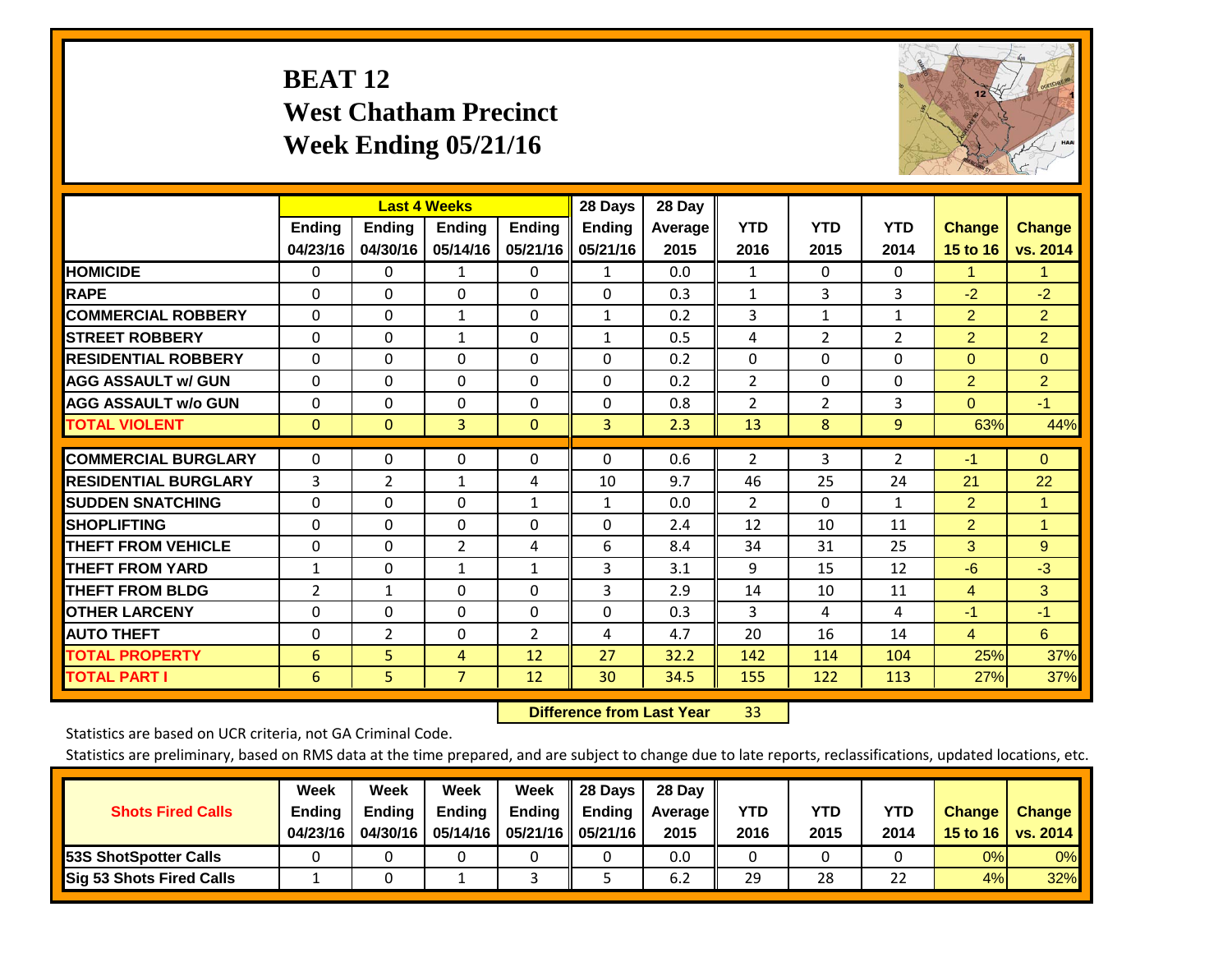# **BEAT 13 West Chatham Precinct Week Ending 05/21/16**



|                             |                | <b>Last 4 Weeks</b> |                |               | 28 Days        | 28 Day  |                |                |                |                |                |
|-----------------------------|----------------|---------------------|----------------|---------------|----------------|---------|----------------|----------------|----------------|----------------|----------------|
|                             | <b>Ending</b>  | <b>Ending</b>       | <b>Endina</b>  | <b>Endina</b> | <b>Endina</b>  | Average | <b>YTD</b>     | <b>YTD</b>     | <b>YTD</b>     | <b>Change</b>  | <b>Change</b>  |
|                             | 04/23/16       | 04/30/16            | 05/14/16       | 05/21/16      | 05/21/16       | 2015    | 2016           | 2015           | 2014           | 15 to 16       | vs. 2014       |
| <b>HOMICIDE</b>             | 0              | 0                   | $\Omega$       | 0             | 0              | 0.2     | $\mathbf{0}$   | $\Omega$       | 0              | $\mathbf{0}$   | $\Omega$       |
| <b>RAPE</b>                 | $\Omega$       | 0                   | $\Omega$       | $\Omega$      | $\Omega$       | 0.2     | $\overline{2}$ | 1              | 0              | $\overline{1}$ | $\overline{2}$ |
| <b>COMMERCIAL ROBBERY</b>   | $\Omega$       | $\Omega$            | $\mathbf{1}$   | $\Omega$      | $\mathbf{1}$   | 0.2     | $\mathbf{1}$   | $\Omega$       | $\mathbf{1}$   | 1              | $\mathbf{0}$   |
| <b>STREET ROBBERY</b>       | $\Omega$       | $\Omega$            | $\Omega$       | $\Omega$      | $\Omega$       | 0.4     | $\overline{2}$ | $\Omega$       | 2              | $\overline{2}$ | $\Omega$       |
| <b>RESIDENTIAL ROBBERY</b>  | 0              | $\Omega$            | $\mathbf{0}$   | $\mathbf{0}$  | $\Omega$       | 0.2     | $\overline{2}$ | $\mathbf{1}$   | $\mathbf{1}$   | 1              | 1              |
| <b>AGG ASSAULT w/ GUN</b>   | $\Omega$       | 0                   | $\mathbf{1}$   | $\mathbf{0}$  | $\mathbf{1}$   | 0.7     | 8              | 4              | 1              | 4              | $\overline{7}$ |
| <b>AGG ASSAULT w/o GUN</b>  | $\Omega$       | $\Omega$            | $\Omega$       | 1             | $\mathbf{1}$   | 0.8     | 5              | 3              | $\overline{2}$ | $\overline{2}$ | 3 <sup>1</sup> |
| <b>TOTAL VIOLENT</b>        | $\Omega$       | $\Omega$            | $\overline{2}$ | $\mathbf{1}$  | 3              | 2.8     | 20             | 9              | $\overline{7}$ | 122%           | 186%           |
| <b>COMMERCIAL BURGLARY</b>  | $\Omega$       | $\Omega$            | $\Omega$       |               | $\mathbf{1}$   | 2.0     | 5              | 9              | 3              | $-4$           | $\overline{2}$ |
|                             |                |                     |                | 1             |                |         |                |                |                |                |                |
| <b>RESIDENTIAL BURGLARY</b> | 0              | $\Omega$            | $\overline{2}$ | $\Omega$      | $\overline{2}$ | 4.0     | 14             | 16             | 17             | $-2$           | $-3$           |
| <b>ISUDDEN SNATCHING</b>    | 0              | 0                   | $\Omega$       | $\Omega$      | $\Omega$       | 0.3     | $\Omega$       | $\overline{2}$ | 0              | $-2$           | $\mathbf{0}$   |
| <b>SHOPLIFTING</b>          | 2              | $\overline{2}$      | 1              | 1             | 6              | 0.5     | $\overline{7}$ | 4              | 4              | 3              | 3              |
| <b>THEFT FROM VEHICLE</b>   | $\Omega$       | 1                   | $\Omega$       | $\mathbf{0}$  | 1              | 5.7     | 26             | 17             | 17             | 9              | 9              |
| <b>THEFT FROM YARD</b>      | $\Omega$       | $\Omega$            | $\mathbf{1}$   | $\Omega$      | $1\,$          | 2.3     | 8              | 9              | 14             | $-1$           | $-6$           |
| <b>THEFT FROM BLDG</b>      | 0              | 1                   | 1              | $\mathbf{0}$  | $\overline{2}$ | 2.0     | 9              | 12             | 11             | $-3$           | $-2$           |
| <b>OTHER LARCENY</b>        | $\Omega$       | $\Omega$            | $\Omega$       | $\Omega$      | $\Omega$       | 0.3     | $\mathbf{1}$   | $\mathbf{1}$   | $\mathbf{1}$   | $\Omega$       | $\Omega$       |
| <b>AUTO THEFT</b>           | $\Omega$       | $\Omega$            | $\Omega$       | 3             | 3              | 2.8     | 14             | 17             | 10             | $-3$           | $\overline{4}$ |
| <b>TOTAL PROPERTY</b>       | $\overline{2}$ | 4                   | 5              | 5             | 16             | 19.9    | 84             | 87             | 77             | $-3%$          | 9%             |
| <b>TOTAL PART I</b>         | $\overline{2}$ | 4                   | $\overline{7}$ | 6             | 19             | 22.7    | 104            | 96             | 84             | 8%             | 24%            |

 **Difference from Last Year**r 8

Statistics are based on UCR criteria, not GA Criminal Code.

| <b>Shots Fired Calls</b>        | Week<br><b>Ending</b><br>04/23/16 | Week<br><b>Endina</b><br>04/30/16 | Week<br>Ending | Week<br>Ending | 28 Days<br><b>Ending</b><br>05/14/16   05/21/16   05/21/16 | 28 Day<br>Average II<br>2015 | YTD<br>2016 | YTD<br>2015 | YTD<br>2014 | <b>Change</b><br>15 to 16 | <b>Change</b><br>vs. 2014 |
|---------------------------------|-----------------------------------|-----------------------------------|----------------|----------------|------------------------------------------------------------|------------------------------|-------------|-------------|-------------|---------------------------|---------------------------|
| <b>153S ShotSpotter Calls</b>   |                                   |                                   |                |                |                                                            | 0.0                          |             |             |             | 0%                        | 0%                        |
| <b>Sig 53 Shots Fired Calls</b> |                                   |                                   |                |                | 10                                                         | 10.6                         | 54          | 33          | 24          | 64%                       | 125%                      |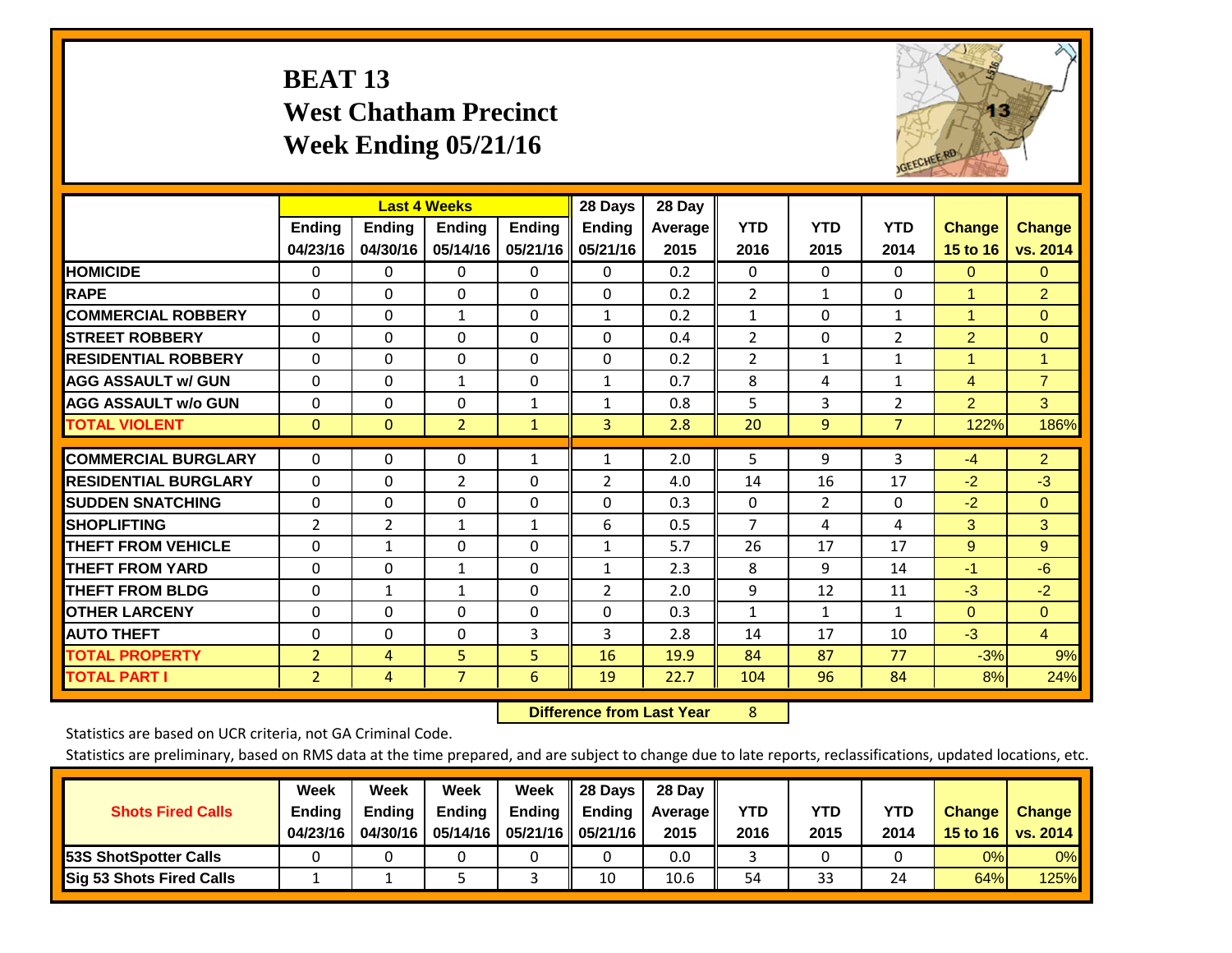## **BEAT 14 West Chatham Precinct Week Ending 05/21/16**



|                             |                | <b>Last 4 Weeks</b> |               |                | 28 Days        | 28 Day         |                |              |              |                |                |
|-----------------------------|----------------|---------------------|---------------|----------------|----------------|----------------|----------------|--------------|--------------|----------------|----------------|
|                             | Ending         | Ending              | <b>Ending</b> | <b>Ending</b>  | <b>Ending</b>  | <b>Average</b> | <b>YTD</b>     | <b>YTD</b>   | <b>YTD</b>   | <b>Change</b>  | <b>Change</b>  |
|                             | 04/23/16       | 04/30/16            | 05/14/16      | 05/21/16       | 05/21/16       | 2015           | 2016           | 2015         | 2014         | 15 to 16       | vs. 2014       |
| <b>HOMICIDE</b>             | 0              | 0                   | $\Omega$      | 0              | $\Omega$       | 0.1            | $\Omega$       | 0            | 0            | $\Omega$       | 0              |
| <b>RAPE</b>                 | $\Omega$       | $\Omega$            | $\Omega$      | 0              | $\Omega$       | 0.5            | $\Omega$       | $\Omega$     | 2            | $\Omega$       | $-2$           |
| <b>COMMERCIAL ROBBERY</b>   | $\Omega$       | $\Omega$            | $\Omega$      | $\Omega$       | $\Omega$       | 0.2            | $\Omega$       | 0            | $\Omega$     | $\Omega$       | $\Omega$       |
| <b>STREET ROBBERY</b>       | $\Omega$       | $\Omega$            | $\Omega$      | $\Omega$       | $\Omega$       | 0.1            | $\mathbf{0}$   | $\Omega$     | $\mathbf{1}$ | $\mathbf{0}$   | $-1$           |
| <b>RESIDENTIAL ROBBERY</b>  | $\Omega$       | $\Omega$            | 0             | $\Omega$       | $\Omega$       | 0.0            | $\mathbf{1}$   | 0            | $\mathbf{1}$ | $\overline{1}$ | $\Omega$       |
| <b>AGG ASSAULT w/ GUN</b>   | $\Omega$       | $\Omega$            | $\mathbf{0}$  | $\Omega$       | $\Omega$       | 0.0            | $\mathbf{1}$   | 0            | $\mathbf{1}$ | 1              | $\Omega$       |
| <b>AGG ASSAULT w/o GUN</b>  | $\Omega$       | $\mathbf{1}$        | 0             | $\Omega$       | $\mathbf{1}$   | 0.1            | $\overline{2}$ | $\mathbf{1}$ | $\Omega$     | $\mathbf{1}$   | $\overline{2}$ |
| <b>TOTAL VIOLENT</b>        | $\mathbf{0}$   | $\mathbf{1}$        | $\mathbf{0}$  | $\mathbf{0}$   | $\mathbf{1}$   | 0.9            | 4              | $\mathbf{1}$ | 5            | 300%           | $-20%$         |
|                             |                |                     |               |                |                |                |                |              |              |                |                |
| <b>COMMERCIAL BURGLARY</b>  | $\Omega$       | $\Omega$            | 0             | 0              | $\Omega$       | 0.7            | 4              | 1            | 0            | 3              | 4              |
| <b>RESIDENTIAL BURGLARY</b> | 5              | $\Omega$            | 5             | $\Omega$       | 10             | 3.5            | 23             | 12           | 13           | 11             | 10             |
| <b>SUDDEN SNATCHING</b>     | $\Omega$       | 1                   | $\Omega$      | $\Omega$       | $\mathbf{1}$   | 0.0            | 1              | 0            | $\Omega$     | 1              | $\mathbf{1}$   |
| <b>SHOPLIFTING</b>          | $\Omega$       | $\mathbf{1}$        | 1             | $\Omega$       | $\overline{2}$ | 0.6            | 3              | 3            | 3            | $\Omega$       | $\Omega$       |
| <b>THEFT FROM VEHICLE</b>   | $\Omega$       | $\mathbf{1}$        | 0             | $\Omega$       | $\mathbf{1}$   | 4.4            | 11             | 22           | 25           | $-11$          | $-14$          |
| <b>THEFT FROM YARD</b>      | $\Omega$       | $\Omega$            | 1             | $\Omega$       | $\mathbf{1}$   | 2.1            | 9              | 9            | 3            | $\Omega$       | 6              |
| <b>THEFT FROM BLDG</b>      | $\Omega$       | 0                   | $\mathbf{0}$  | $\Omega$       | $\Omega$       | 2.7            | 3              | 10           | 12           | $-7$           | $-9$           |
| <b>OTHER LARCENY</b>        | $\Omega$       | $\Omega$            | $\mathbf{1}$  | $\mathbf{1}$   | $\overline{2}$ | 0.8            | 3              | 5            | 2            | $-2$           | $\mathbf{1}$   |
| <b>AUTO THEFT</b>           | $\Omega$       | $\mathbf{1}$        | $\Omega$      | 1              | 2              | 3.5            | 8              | 11           | 11           | $-3$           | $-3$           |
| <b>TOTAL PROPERTY</b>       | 5              | 4                   | 8             | $\overline{2}$ | 19             | 18.2           | 65             | 73           | 69           | $-11%$         | $-6%$          |
| <b>TOTAL PART I</b>         | 5 <sup>1</sup> | 5.                  | 8             | $\overline{2}$ | 20             | 19.1           | 69             | 74           | 74           | $-7%$          | $-7%$          |

 **Difference from Last Year**‐5

Statistics are based on UCR criteria, not GA Criminal Code.

| <b>Shots Fired Calls</b>        | Week<br><b>Ending</b><br>04/23/16 | Week<br><b>Endina</b><br>04/30/16 | Week<br><b>Ending</b> | Week<br>Ending | 28 Days<br><b>Ending</b><br>05/14/16   05/21/16   05/21/16 | 28 Day<br>Average II<br>2015 | YTD<br>2016 | YTD<br>2015 | YTD<br>2014    | <b>Change</b><br>15 to 16 $\vert$ | <b>Change</b><br>vs. 2014 |
|---------------------------------|-----------------------------------|-----------------------------------|-----------------------|----------------|------------------------------------------------------------|------------------------------|-------------|-------------|----------------|-----------------------------------|---------------------------|
| <b>153S ShotSpotter Calls</b>   |                                   |                                   |                       |                |                                                            | 0.1                          |             |             |                | 0%                                | 0%                        |
| <b>Sig 53 Shots Fired Calls</b> |                                   |                                   |                       |                |                                                            | 8.4                          | 48          | 36          | <b>n</b><br>⊥ر | 33%                               | 55%                       |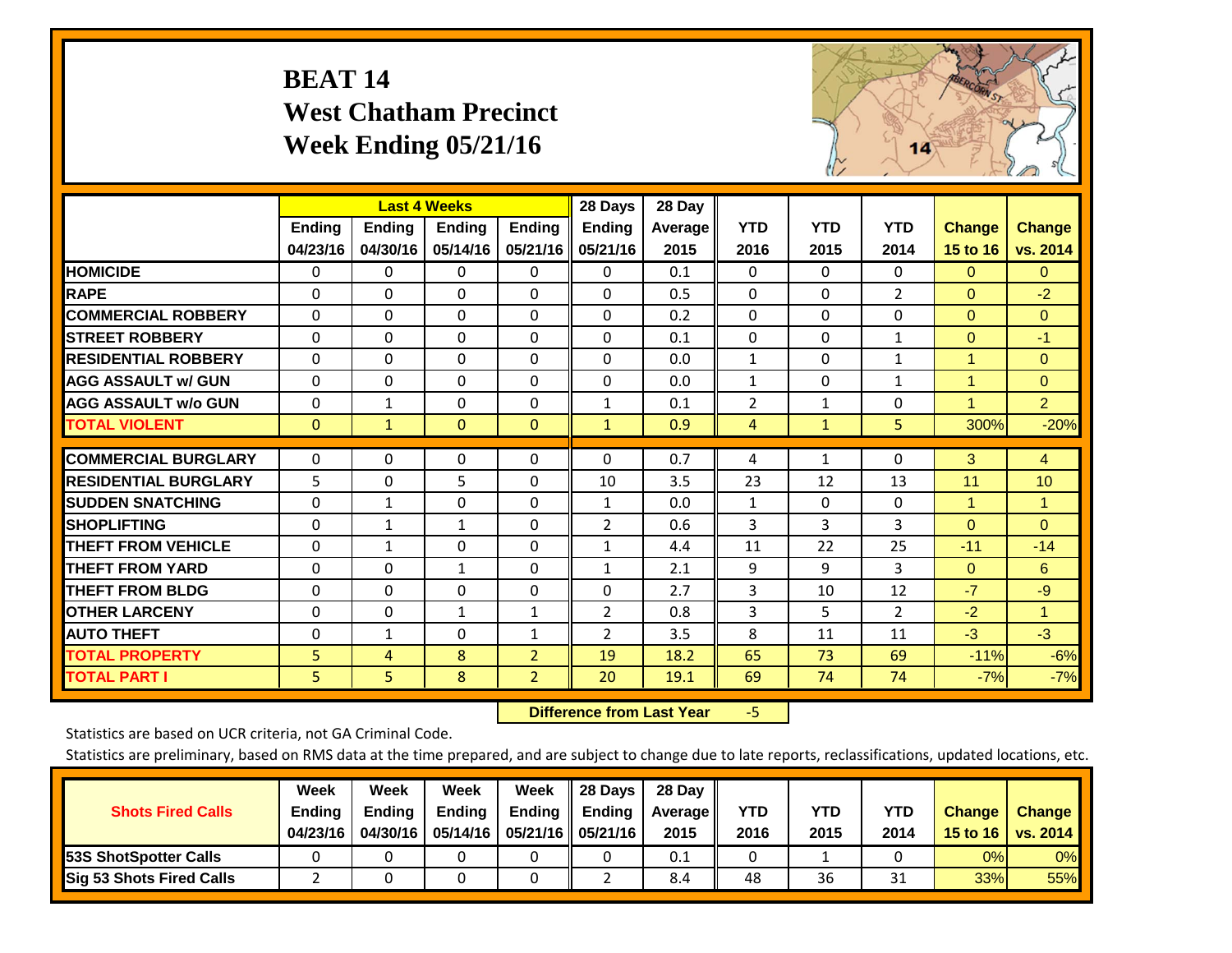# **BEAT 15 West Chatham Precinct Week Ending 05/21/16**



|                             |                           | <b>Last 4 Weeks</b>       |                           |                           | 28 Days                   | 28 Day          |                    |                    |                    |                           |                           |
|-----------------------------|---------------------------|---------------------------|---------------------------|---------------------------|---------------------------|-----------------|--------------------|--------------------|--------------------|---------------------------|---------------------------|
|                             | <b>Ending</b><br>04/23/16 | <b>Ending</b><br>04/30/16 | <b>Endina</b><br>05/14/16 | <b>Ending</b><br>05/21/16 | <b>Endina</b><br>05/21/16 | Average<br>2015 | <b>YTD</b><br>2016 | <b>YTD</b><br>2015 | <b>YTD</b><br>2014 | <b>Change</b><br>15 to 16 | <b>Change</b><br>vs. 2014 |
| <b>HOMICIDE</b>             | 0                         | 0                         | $\Omega$                  | 0                         | 0                         | 0.0             | $\Omega$           | $\Omega$           | 0                  | $\Omega$                  | 0                         |
| <b>RAPE</b>                 | 0                         | $\Omega$                  | $\Omega$                  | $\Omega$                  | 0                         | 0.2             | $\Omega$           | $\mathbf{1}$       | $\Omega$           | $-1$                      | $\Omega$                  |
| <b>COMMERCIAL ROBBERY</b>   | $\Omega$                  | 0                         | $\Omega$                  | 0                         | $\Omega$                  | 0.2             | $\overline{2}$     | $\Omega$           | 0                  | $\overline{2}$            | $\overline{2}$            |
| <b>STREET ROBBERY</b>       | $\Omega$                  | $\Omega$                  | $\Omega$                  | $\mathbf{1}$              | $\mathbf{1}$              | 0.5             | 2                  | $\overline{2}$     | $\overline{2}$     | $\mathbf{0}$              | $\Omega$                  |
| <b>RESIDENTIAL ROBBERY</b>  | $\Omega$                  | $\Omega$                  | $\Omega$                  | $\Omega$                  | $\Omega$                  | 0.1             | 3                  | 1                  | $\overline{2}$     | $\overline{2}$            | $\mathbf{1}$              |
| <b>AGG ASSAULT w/ GUN</b>   | $\Omega$                  | $\Omega$                  | $\Omega$                  | $\Omega$                  | $\Omega$                  | 1.0             | 3                  | 5                  | $\mathbf{1}$       | $-2$                      | $\overline{2}$            |
| <b>AGG ASSAULT w/o GUN</b>  | $\mathbf{1}$              | $\Omega$                  | $\mathbf{1}$              | 1                         | 3                         | 0.5             | 6                  | 3                  | 1                  | 3                         | 5                         |
| <b>TOTAL VIOLENT</b>        | $\mathbf{1}$              | $\mathbf{0}$              | $\mathbf{1}$              | $\overline{2}$            | 4                         | 2.4             | 16                 | 12                 | 6                  | 33%                       | 167%                      |
|                             |                           |                           |                           |                           |                           |                 |                    |                    |                    |                           |                           |
| <b>COMMERCIAL BURGLARY</b>  | $\Omega$                  | 0                         | $\Omega$                  | $\mathbf{0}$              | $\Omega$                  | 1.5             | 4                  | 8                  | 0                  | $-4$                      | $\overline{4}$            |
| <b>RESIDENTIAL BURGLARY</b> | 0                         | 1                         | $\mathbf{1}$              | 1                         | 3                         | 5.1             | 24                 | 17                 | 28                 | $\overline{7}$            | $-4$                      |
| <b>SUDDEN SNATCHING</b>     | $\Omega$                  | $\Omega$                  | $\Omega$                  | $\Omega$                  | $\Omega$                  | 0.0             | $\overline{2}$     | $\Omega$           | 1                  | $\overline{2}$            | 1.                        |
| <b>SHOPLIFTING</b>          | $\mathbf{1}$              | $\mathbf{1}$              | $\mathbf{1}$              | 2                         | 5                         | 0.8             | 12                 | 1                  | 4                  | 11                        | 8                         |
| <b>THEFT FROM VEHICLE</b>   | $\Omega$                  | $\mathbf{1}$              | $\Omega$                  | $\Omega$                  | $\mathbf{1}$              | 4.5             | 21                 | 8                  | 12                 | 13                        | 9                         |
| <b>THEFT FROM YARD</b>      | $\Omega$                  | $\Omega$                  | $\mathbf{1}$              | $\mathbf{0}$              | $\mathbf{1}$              | 0.9             | 6                  | $\overline{2}$     | 11                 | $\overline{4}$            | $-5$                      |
| <b>THEFT FROM BLDG</b>      | $\Omega$                  | $\mathbf{1}$              | $\Omega$                  | $\Omega$                  | $\mathbf{1}$              | 1.5             | 9                  | 3                  | $\overline{7}$     | 6                         | $\overline{2}$            |
| <b>OTHER LARCENY</b>        | $\mathbf{0}$              | $\Omega$                  | $\Omega$                  | $\Omega$                  | $\Omega$                  | 0.0             | 2                  | 0                  | $\overline{2}$     | $\overline{2}$            | $\Omega$                  |
| <b>AUTO THEFT</b>           | $\mathbf 0$               | $\mathbf{1}$              | $\Omega$                  | 1                         | $\overline{2}$            | 3.0             | 12                 | 8                  | 6                  | $\overline{4}$            | 6                         |
| <b>TOTAL PROPERTY</b>       | $\mathbf{1}$              | 5 <sup>5</sup>            | 3                         | $\overline{4}$            | 13                        | 17.3            | 92                 | 47                 | 71                 | 96%                       | 30%                       |
| <b>TOTAL PART I</b>         | $\overline{2}$            | 5                         | 4                         | 6                         | 17                        | 19.6            | 108                | 59                 | 77                 | 83%                       | 40%                       |

 **Difference from Last Yearr** 49

Statistics are based on UCR criteria, not GA Criminal Code.

| <b>Shots Fired Calls</b>        | Week<br><b>Ending</b><br>04/23/16 | Week<br><b>Endina</b><br>04/30/16 | Week<br><b>Ending</b> | Week<br>Ending | 28 Days<br><b>Ending</b><br>05/14/16   05/21/16   05/21/16 | 28 Day<br>Average II<br>2015 | YTD<br>2016 | YTD<br>2015 | YTD<br>2014 | <b>Change</b><br>15 to 16 $\vert$ | <b>Change</b><br>vs. 2014 |
|---------------------------------|-----------------------------------|-----------------------------------|-----------------------|----------------|------------------------------------------------------------|------------------------------|-------------|-------------|-------------|-----------------------------------|---------------------------|
| <b>153S ShotSpotter Calls</b>   |                                   |                                   |                       |                |                                                            | 0.0                          |             |             |             | 0%                                | 0%                        |
| <b>Sig 53 Shots Fired Calls</b> |                                   |                                   |                       |                |                                                            | 9.7                          | 41          | 39          | 25          | 5%                                | 64%                       |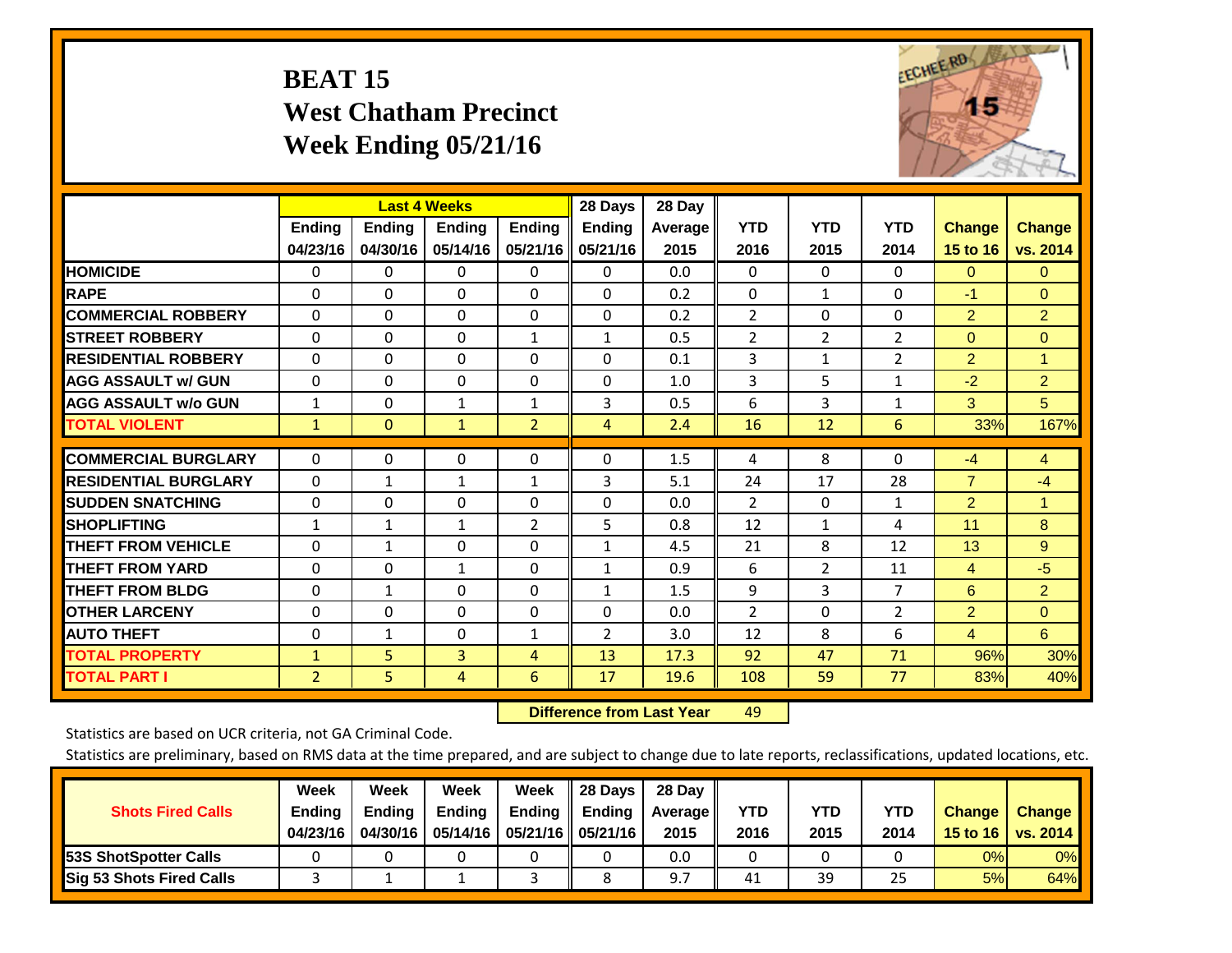# **BEAT 16 West Chatham Precinct Week Ending 05/21/16**



|                             |                | <b>Last 4 Weeks</b> |                |               | 28 Days        | 28 Day     |                    |                    |                    |                           |                |
|-----------------------------|----------------|---------------------|----------------|---------------|----------------|------------|--------------------|--------------------|--------------------|---------------------------|----------------|
|                             | <b>Ending</b>  | <b>Ending</b>       | <b>Endina</b>  | <b>Ending</b> | <b>Endina</b>  | Average II | <b>YTD</b><br>2016 | <b>YTD</b><br>2015 | <b>YTD</b><br>2014 | <b>Change</b><br>15 to 16 | <b>Change</b>  |
|                             | 04/23/16       | 04/30/16            | 05/14/16       | 05/21/16      | 05/21/16       | 2015       |                    |                    |                    |                           | vs. 2014       |
| <b>HOMICIDE</b>             | 0              | 0                   | $\Omega$       | 0             | 0              | 0.0        | $\mathbf{0}$       | $\Omega$           | 0                  | $\mathbf{0}$              | $\Omega$       |
| <b>RAPE</b>                 | 0              | $\mathbf{1}$        | $\Omega$       | $\Omega$      | $\mathbf{1}$   | 0.1        | $\mathbf{1}$       | $\Omega$           | $\Omega$           | 1                         | 1              |
| <b>COMMERCIAL ROBBERY</b>   | $\Omega$       | 0                   | $\Omega$       | $\mathbf{0}$  | $\Omega$       | 0.3        | $\mathbf{1}$       | 3                  | 3                  | $-2$                      | $-2$           |
| <b>ISTREET ROBBERY</b>      | $\mathbf{1}$   | $\Omega$            | $\Omega$       | $\Omega$      | $\mathbf{1}$   | 0.4        | 3                  | $\mathbf{1}$       | 1                  | $\overline{2}$            | $\overline{2}$ |
| <b>RESIDENTIAL ROBBERY</b>  | $\Omega$       | 0                   | $\mathbf{0}$   | $\mathbf{0}$  | $\Omega$       | 0.2        | $\overline{2}$     | 2                  | 1                  | $\mathbf{0}$              | 1              |
| <b>AGG ASSAULT w/ GUN</b>   | $\Omega$       | 0                   | $\Omega$       | $\mathbf{0}$  | $\Omega$       | 0.1        | $\overline{2}$     | $\Omega$           | 0                  | 2                         | $\overline{2}$ |
| <b>AGG ASSAULT w/o GUN</b>  | $\Omega$       | 0                   | $\mathbf{0}$   | $\Omega$      | $\Omega$       | 0.6        | $\mathbf{1}$       | 5                  | 0                  | $-4$                      | $\mathbf{1}$   |
| <b>TOTAL VIOLENT</b>        | $\mathbf{1}$   | $\mathbf{1}$        | $\mathbf{0}$   | $\mathbf{0}$  | $\overline{2}$ | 1.7        | 10                 | 11                 | 5.                 | $-9%$                     | 100%           |
|                             |                |                     |                |               |                |            |                    |                    |                    |                           |                |
| <b>COMMERCIAL BURGLARY</b>  | $\mathbf{1}$   | $\Omega$            | $\Omega$       | $\mathbf{0}$  | $\mathbf{1}$   | 0.5        | 6                  | $\Omega$           | 4                  | 6                         | $\overline{2}$ |
| <b>RESIDENTIAL BURGLARY</b> | $\mathbf{1}$   | 3                   | $\mathbf{0}$   | $\Omega$      | 4              | 3.4        | 11                 | 19                 | 8                  | -8                        | 3              |
| <b>SUDDEN SNATCHING</b>     | 0              | 0                   | $\mathbf{0}$   | $\mathbf{0}$  | $\Omega$       | 0.0        | 0                  | $\Omega$           | $\Omega$           | $\Omega$                  | $\Omega$       |
| <b>SHOPLIFTING</b>          | 2              | 1                   | $\overline{2}$ | 3             | 8              | 11.4       | 33                 | 65                 | 68                 | $-32$                     | $-35$          |
| <b>THEFT FROM VEHICLE</b>   | $\mathbf{1}$   | 0                   | $\mathbf{1}$   | $\mathbf{1}$  | 3              | 5.3        | 33                 | 20                 | 22                 | 13                        | 11             |
| <b>THEFT FROM YARD</b>      | $\Omega$       | $\Omega$            | $\mathbf{0}$   | $\mathbf{0}$  | $\Omega$       | 2.6        | 4                  | 11                 | 10                 | $-7$                      | $-6$           |
| <b>THEFT FROM BLDG</b>      | 1              | $\Omega$            | $\mathbf{1}$   | $\mathbf{1}$  | 3              | 2.8        | 14                 | 13                 | 23                 | 1                         | $-9$           |
| <b>OTHER LARCENY</b>        | $\Omega$       | $\Omega$            | $\Omega$       | $\Omega$      | $\Omega$       | 0.4        | $\Omega$           | 3                  | $\overline{2}$     | $-3$                      | $-2$           |
| <b>AUTO THEFT</b>           | 1              | $\Omega$            | $\Omega$       | $\Omega$      | 1              | 3.0        | 11                 | 8                  | $\overline{7}$     | 3                         | $\overline{4}$ |
| <b>TOTAL PROPERTY</b>       | $\overline{7}$ | 4                   | 4              | 5             | 20             | 29.4       | 112                | 139                | 144                | $-19%$                    | $-22%$         |
| <b>TOTAL PART I</b>         | 8              | 5                   | 4              | 5             | 22             | 31.1       | 122                | 150                | 149                | $-19%$                    | $-18%$         |

 **Difference from Last Year**‐28

Statistics are based on UCR criteria, not GA Criminal Code.

| <b>Shots Fired Calls</b>        | Week<br><b>Ending</b><br>04/23/16 | Week<br><b>Endina</b><br>04/30/16 | Week<br>Ending | Week<br>Ending | 28 Days<br><b>Ending</b><br>05/14/16   05/21/16   05/21/16 | 28 Day<br>Average II<br>2015 | YTD<br>2016 | YTD<br>2015 | YTD<br>2014 | <b>Change</b><br>15 to 16 | <b>Change</b><br>vs. 2014 |
|---------------------------------|-----------------------------------|-----------------------------------|----------------|----------------|------------------------------------------------------------|------------------------------|-------------|-------------|-------------|---------------------------|---------------------------|
| <b>153S ShotSpotter Calls</b>   |                                   |                                   |                |                |                                                            | 0.0                          |             |             |             | 0%                        | 0%                        |
| <b>Sig 53 Shots Fired Calls</b> |                                   |                                   |                |                |                                                            | 5.2                          | 30          | 18          |             | 67%                       | 200%                      |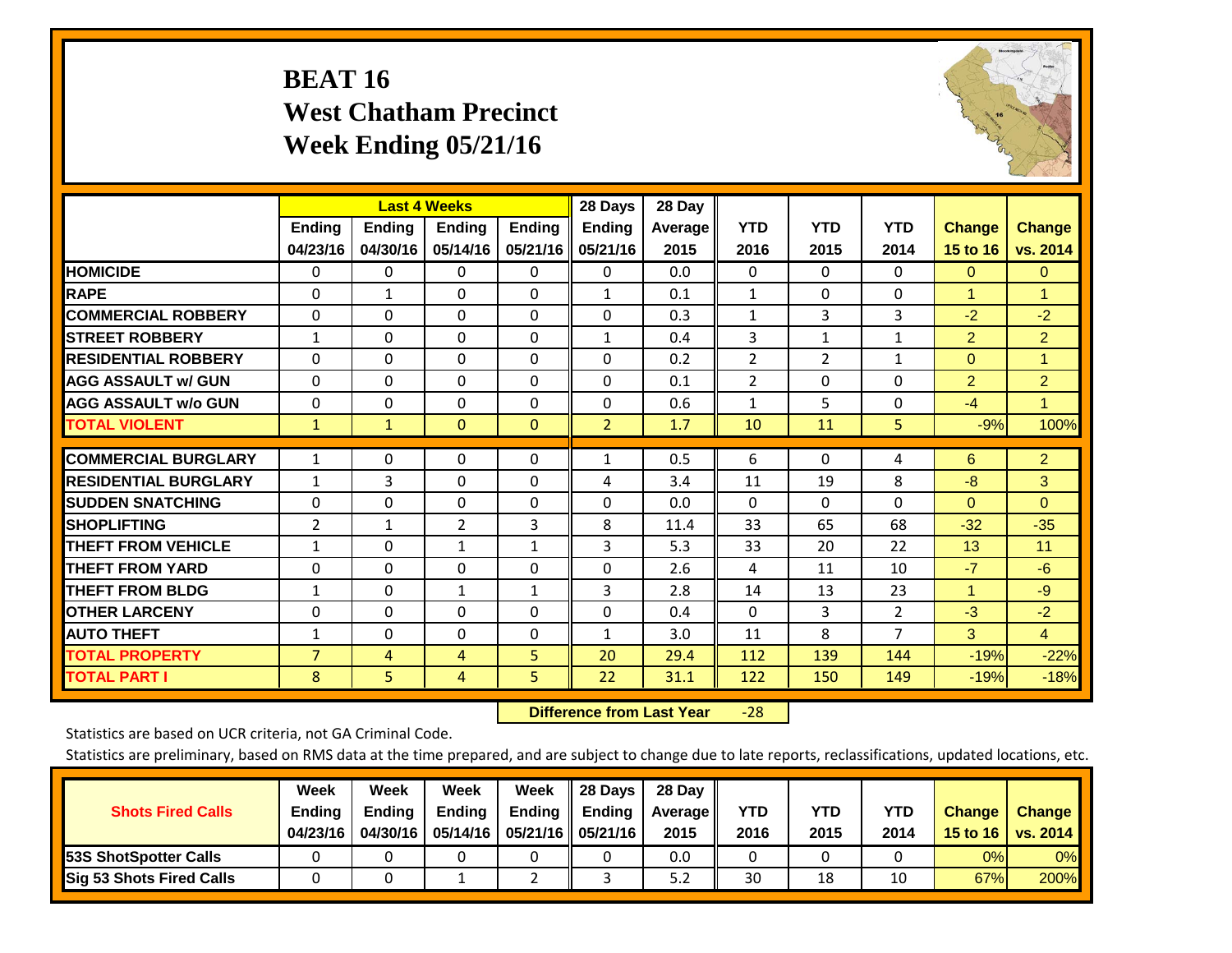

#### **COMPSTATDOWNTOWN PRECINCTWeek Ending 05/21/16**

#### **PRECINCT COMMANDER:**

**CAPT. BEN HERRON**



|                             | Week<br><b>Ending</b><br>05/21/16 | Week<br><b>Ending</b><br>05/14/16 | Weekly<br>Avq<br>2015 | 28-Day<br>Ending<br>05/21/16 | 28-Day<br>Ending<br>04/23/16 | Avg<br>28-Day<br>2015 | <b>YTD</b><br>2016 | <b>YTD</b><br>2015       | <b>YTD</b><br>2014 | <b>Change</b><br><b>15 to 16</b> | <b>Change</b><br>vs. 2014 |
|-----------------------------|-----------------------------------|-----------------------------------|-----------------------|------------------------------|------------------------------|-----------------------|--------------------|--------------------------|--------------------|----------------------------------|---------------------------|
| <b>HOMICIDE</b>             | 0                                 | 0                                 | $\Omega$              |                              | 0                            |                       | 3                  | $\overline{2}$           |                    |                                  | $\overline{2}$            |
| <b>RAPE</b>                 | $\bf{0}$                          | $\Omega$                          | $\Omega$              | $\bf{0}$                     | $\Omega$                     |                       | $\mathbf{2}$       | $\overline{\phantom{a}}$ | 3                  | -5                               | $-1$                      |
| <b>COMMERCIAL ROBBERY</b>   |                                   | $\Omega$                          | $\Omega$              | 1                            | 1                            |                       | 4                  | 3                        | 3                  | -1                               | -4                        |
| <b>STREET ROBBERY</b>       | $\bf{0}$                          | 0                                 | 2                     | 3                            | 20                           | 9                     | 58                 | 33                       | 23                 | 25                               | 35                        |
| <b>RESIDENTIAL ROBBERY</b>  | $\bf{0}$                          | $\Omega$                          | $\Omega$              | 1                            | $\Omega$                     |                       | 1                  | 4                        | $\Omega$           | -3                               |                           |
| <b>AGG ASSAULT w/ GUN</b>   | $\overline{2}$                    | 0                                 |                       | 6                            | 3                            | 4                     | 32                 | 19                       | 11                 | 13                               | 21                        |
| <b>AGG ASSAULT w/o GUN</b>  |                                   | 2                                 |                       | 6                            | $\Omega$                     | 4                     | 20                 | 11                       | 19                 | 9                                |                           |
| <b>TOTAL VIOLENT</b>        | 4                                 | $\overline{2}$                    | 5                     | 18                           | 24                           | 21                    | 120                | 79                       | 60                 | 52%                              | 100%                      |
|                             |                                   |                                   |                       |                              |                              |                       |                    |                          |                    |                                  |                           |
| <b>COMMERCIAL BURGLARY</b>  | $\bf{0}$                          | 0                                 |                       | 3                            | 4                            | 2                     | 19                 | 9                        | 12                 | 10                               |                           |
| <b>RESIDENTIAL BURGLARY</b> | 4                                 | 2                                 | 3                     | 14                           | 9                            | 11                    | 54                 | 43                       | 46                 | 11                               | 8                         |
| <b>SUDDEN SNATCHING</b>     | $\bf{0}$                          | $\Omega$                          |                       |                              | 3                            | 3                     | 20                 | 17                       | 10                 | 3                                | 10                        |
| <b>SHOPLIFTING</b>          | 3                                 | 3                                 | 5                     | 10                           | 13                           | 19                    | 63                 | 86                       | 96                 | $-23$                            | $-33$                     |
| <b>THEFT FROM VEHICLE</b>   | 5                                 | 10                                | 8                     | 37                           | 39                           | 32                    | 218                | 138                      | 166                | 80                               | 52                        |
| <b>THEFT FROM YARD</b>      | $\mathbf{2}$                      | 5                                 | 4                     | 16                           | 18                           | 17                    | 71                 | 69                       | 80                 | $\overline{2}$                   | $-9$                      |
| <b>THEFT FROM BLDG</b>      | 7                                 | 5                                 | 4                     | 28                           | 33                           | 18                    | 118                | 91                       | 101                | 27                               | 17                        |
| <b>OTHER LARCENY</b>        | ۹                                 | $\Omega$                          | $\Omega$              | $\mathbf{2}$                 | 2                            | $\overline{2}$        | 14                 | 8                        | 5                  | 6                                | 9                         |
| <b>AUTO THEFT</b>           | 3                                 | 3                                 | 4                     | 15                           | 11                           | 16                    | 75                 | 56                       | 41                 | 19                               | 34                        |
| <b>TOTAL PROPERTY</b>       | 25                                | 28                                | 30                    | 126                          | 132                          | 119                   | 652                | 517                      | 557                | 26%                              | 17%                       |
| <b>TOTAL PART I</b>         | 29                                | 30                                | 35                    | 144                          | 156                          | 139                   | 772                | 596                      | 617                | 30%                              | 25%                       |

Statistics are based on UCR criteria, not GA Criminal Code. **Difference from Last Year** 176

| <b>Citizen Initiated Calls</b>  | Week<br><b>Ending</b><br>05/21/16 | Week<br><b>Ending</b><br>05/14/16 | Weekly<br>Avg<br>2015 | $28$ -Dav<br><b>Ending</b><br>05/21/16 | $28$ -Dav<br><b>Ending</b><br>04/23/16 | Avg<br>$28$ -Day<br>2015 | <b>YTD</b><br>2016 | <b>YTD</b><br>2015 | <b>YTD</b><br>2014 | <b>Change</b><br>15 to 16 | <b>Change</b><br>vs. 2014 |
|---------------------------------|-----------------------------------|-----------------------------------|-----------------------|----------------------------------------|----------------------------------------|--------------------------|--------------------|--------------------|--------------------|---------------------------|---------------------------|
| <b>Midnight Shift</b>           | 133                               | 11                                | 121                   | 480                                    | 428                                    | 484                      | 2325               | 2291               | 2285               | 34                        | 40                        |
| Day Shift                       | 237                               | 240                               | 233                   | 935                                    | 896                                    | 931                      | 4406               | 4657               | 4432               | $-251$                    | $-26$                     |
| <b>Afternoon Shift</b>          | 235                               | 259                               | 252                   | 995                                    | 965                                    | 1010                     | 4748               | 5009               | 4828               | $-261$                    | $-80$                     |
| <b>TOTAL CITIZEN CFS</b>        | 605                               | 610                               | 606                   | 2410                                   | 2289                                   | 2425                     | 11479              | 11957              | 11545              | $-4.0%$                   | $-0.6%$                   |
| 53S ShotSpotter Calls           |                                   |                                   | 6                     | 23                                     | 41                                     | 25                       | 181                | 80                 |                    | 101                       | 181                       |
| <b>Sig 53 Shots Fired Calls</b> | 10                                |                                   | 10                    | 42                                     | 33                                     | 38                       | 214                | 139                | 126                | 75                        | 88                        |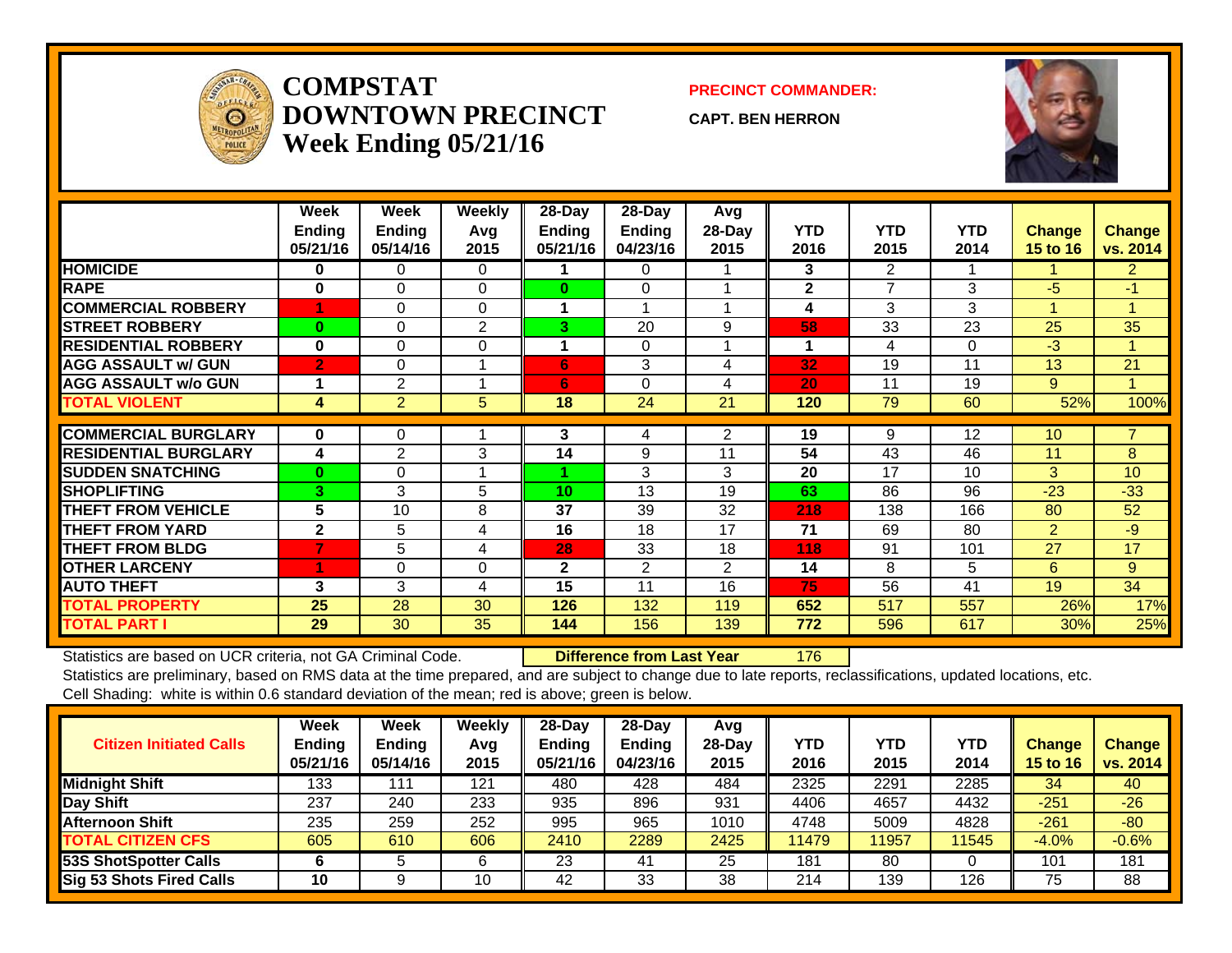#### **BEAT 21 Downtown Precinct Week Ending 05/21/16**



|                             |                | <b>Last 4 Weeks</b> |                |                | 28 Days       | 28 Day  |                |              |                |                      |                |
|-----------------------------|----------------|---------------------|----------------|----------------|---------------|---------|----------------|--------------|----------------|----------------------|----------------|
|                             | <b>Ending</b>  | <b>Ending</b>       | <b>Ending</b>  | <b>Ending</b>  | <b>Ending</b> | Average | <b>YTD</b>     | <b>YTD</b>   | <b>YTD</b>     | <b>Change</b>        | <b>Change</b>  |
|                             | 04/23/16       | 04/30/16            | 05/14/16       | 05/21/16       | 05/21/16      | 2015    | 2016           | 2015         | 2014           | 15 to 16             | vs. 2014       |
| <b>HOMICIDE</b>             | 1              | $\mathbf{0}$        | 0              | 0              | 1             | 0.2     | $\overline{2}$ | $\Omega$     | 1              | $\overline{2}$       | 1.             |
| <b>RAPE</b>                 | $\Omega$       | 0                   | $\Omega$       | $\Omega$       | 0             | 0.2     | $\Omega$       | 1            | 0              | $-1$                 | $\Omega$       |
| <b>COMMERCIAL ROBBERY</b>   | $\Omega$       | $\Omega$            | $\Omega$       | $\Omega$       | $\Omega$      | 0.2     | $\overline{2}$ | $\Omega$     | $\mathbf{1}$   | $\overline{2}$       | 1              |
| <b>STREET ROBBERY</b>       | $\Omega$       | $\mathbf{1}$        | $\Omega$       | $\Omega$       | $\mathbf{1}$  | 1.0     | 5              | 4            | $\overline{2}$ | 1                    | 3              |
| <b>RESIDENTIAL ROBBERY</b>  | $\Omega$       | $\Omega$            | $\Omega$       | $\Omega$       | 0             | 0.2     | $\mathbf{0}$   | $\mathbf{1}$ | $\Omega$       | $-1$                 | $\mathbf{0}$   |
| <b>AGG ASSAULT w/ GUN</b>   | $\mathbf{1}$   | $\mathbf{1}$        | $\Omega$       | $\mathbf{1}$   | 3             | 1.3     | 5              | 6            | $\mathbf{1}$   | -1                   | $\overline{4}$ |
| <b>AGG ASSAULT w/o GUN</b>  | $\Omega$       | $\Omega$            | $\Omega$       | $\Omega$       | 0             | 0.7     | 7              | 5            | 5              | $\overline{2}$       | $\overline{2}$ |
| <b>TOTAL VIOLENT</b>        | $\overline{2}$ | $\overline{2}$      | $\mathbf{0}$   | $\mathbf{1}$   | 5             | 3.8     | 21             | 17           | 10             | 24%                  | 110%           |
|                             |                |                     |                |                |               |         |                |              |                |                      |                |
| <b>COMMERCIAL BURGLARY</b>  | $\mathbf 0$    | $\Omega$            | 0              | $\Omega$       | $\Omega$      | 0.3     | $\mathbf{1}$   | $\mathbf{1}$ | 3              | $\Omega$             | $-2$           |
| <b>RESIDENTIAL BURGLARY</b> | 2              | $\Omega$            | $\mathbf{1}$   | 0              | 3             | 3.4     | 9              | 14           | 14             | $-5$                 | $-5$           |
| <b>ISUDDEN SNATCHING</b>    | $\Omega$       | $\Omega$            | $\Omega$       | $\Omega$       | 0             | 0.1     | $\Omega$       | $\Omega$     | $\mathbf{1}$   | $\Omega$             | $-1$           |
| <b>SHOPLIFTING</b>          | $\Omega$       | $\Omega$            | $\Omega$       | $\Omega$       | 0             | 2.1     | 3              | 11           | 9              | -8                   | $-6$           |
| <b>THEFT FROM VEHICLE</b>   | $\Omega$       | $\Omega$            | $\mathbf{1}$   | $\Omega$       | $\mathbf{1}$  | 3.5     | $\overline{7}$ | 22           | 10             | $-15$                | $-3$           |
| <b>THEFT FROM YARD</b>      | $\Omega$       | $\mathbf{1}$        | $\Omega$       | $\Omega$       | $\mathbf{1}$  | 1.0     | 5              | 4            | $\overline{2}$ | $\blacktriangleleft$ | 3              |
| <b>THEFT FROM BLDG</b>      | $\mathbf{1}$   | $\Omega$            | 1              | $\overline{2}$ | 4             | 2.1     | 10             | 11           | 14             | $-1$                 | $-4$           |
| <b>OTHER LARCENY</b>        | $\Omega$       | $\Omega$            | $\Omega$       | $\Omega$       | 0             | 0.1     | $\mathbf{1}$   | $\mathbf{1}$ | 0              | $\mathbf{0}$         | 1              |
| <b>AUTO THEFT</b>           | $\mathbf 0$    | $\mathbf{1}$        | $\Omega$       | $\mathbf{1}$   | 2             | 3.4     | 15             | 9            | $\overline{7}$ | 6                    | 8              |
| <b>TOTAL PROPERTY</b>       | 3              | $\overline{2}$      | 3              | 3              | 11            | 16.0    | 51             | 73           | 60             | $-30%$               | $-15%$         |
| <b>TOTAL PART I</b>         | 5              | 4                   | $\overline{3}$ | 4              | 16            | 19.7    | 72             | 90           | 70             | $-20%$               | 3%             |

 **Difference from Last Year**r -18

Statistics are based on UCR criteria, not GA Criminal Code.

| <b>Shots Fired Calls</b>        | Week<br><b>Ending</b><br>04/23/16 | Week<br><b>Endina</b><br>04/30/16 | Week<br>Ending | Week<br>Ending | 28 Days<br><b>Ending</b><br>05/14/16   05/21/16   05/21/16 | 28 Day<br>Average II<br>2015 | YTD<br>2016 | YTD<br>2015 | YTD<br>2014 | <b>Change</b><br>15 to 16 | <b>Change</b><br>vs. 2014 |
|---------------------------------|-----------------------------------|-----------------------------------|----------------|----------------|------------------------------------------------------------|------------------------------|-------------|-------------|-------------|---------------------------|---------------------------|
| <b>153S ShotSpotter Calls</b>   |                                   |                                   |                |                |                                                            | 0.0                          |             |             |             | 0%                        | 0%                        |
| <b>Sig 53 Shots Fired Calls</b> |                                   |                                   |                |                | 15                                                         | 9.3                          | 45          | 29          | 24          | 55%                       | 88%                       |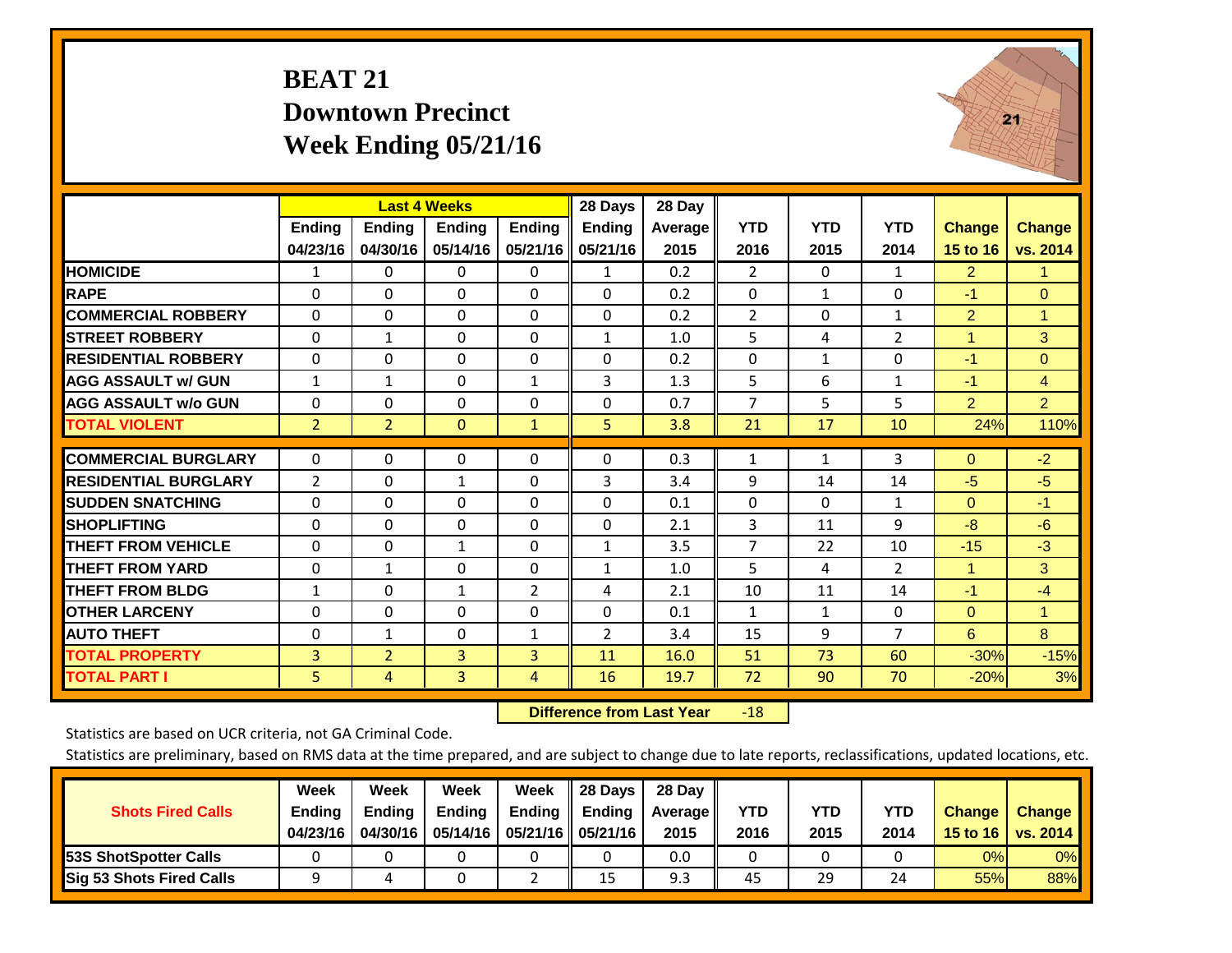## **BEAT 22 Downtown Precinct Week Ending 05/21/16**



|                             |                | <b>Last 4 Weeks</b> |                |                | 28 Days        | 28 Day         |                |            |            |                      |                 |
|-----------------------------|----------------|---------------------|----------------|----------------|----------------|----------------|----------------|------------|------------|----------------------|-----------------|
|                             | Ending         | <b>Ending</b>       | <b>Endina</b>  | <b>Ending</b>  | <b>Ending</b>  | <b>Average</b> | <b>YTD</b>     | <b>YTD</b> | <b>YTD</b> | <b>Change</b>        | <b>Change</b>   |
|                             | 04/23/16       | 04/30/16            | 05/14/16       | 05/21/16       | 05/21/16       | 2015           | 2016           | 2015       | 2014       | 15 to 16             | vs. 2014        |
| <b>HOMICIDE</b>             | 0              | 0                   | 0              | $\Omega$       | 0              | 0.1            | $\Omega$       | $\Omega$   | $\Omega$   | $\mathbf{0}$         | $\mathbf{0}$    |
| <b>RAPE</b>                 | $\Omega$       | 0                   | $\Omega$       | $\Omega$       | $\Omega$       | 0.4            | $\mathbf{0}$   | 4          | 0          | $-4$                 | $\overline{0}$  |
| <b>COMMERCIAL ROBBERY</b>   | $\Omega$       | $\Omega$            | $\Omega$       | $\Omega$       | $\Omega$       | 0.2            | $\Omega$       | $\Omega$   | $\Omega$   | $\Omega$             | $\Omega$        |
| <b>STREET ROBBERY</b>       | $\Omega$       | 0                   | $\Omega$       | $\Omega$       | $\Omega$       | 2.3            | 9              | 8          | 8          | $\overline{1}$       | 1               |
| <b>RESIDENTIAL ROBBERY</b>  | $\Omega$       | 0                   | $\mathbf{0}$   | $\Omega$       | $\Omega$       | 0.0            | $\mathbf{0}$   | $\Omega$   | 0          | $\Omega$             | $\mathbf{0}$    |
| <b>AGG ASSAULT W/ GUN</b>   | $\Omega$       | 0                   | $\Omega$       | $\Omega$       | $\Omega$       | 0.5            | $\overline{2}$ | 1          | 3          | $\blacktriangleleft$ | $-1$            |
| <b>AGG ASSAULT w/o GUN</b>  | $\mathbf{1}$   | 0                   | $\Omega$       | $\Omega$       | $\mathbf{1}$   | 0.7            | 3              | 0          | 6          | 3                    | $-3$            |
| <b>TOTAL VIOLENT</b>        | $\mathbf{1}$   | $\overline{0}$      | $\mathbf{0}$   | $\mathbf{0}$   | $\mathbf{1}$   | 4.1            | 14             | 13         | 17         | 8%                   | $-18%$          |
|                             |                |                     |                |                |                |                |                |            |            |                      |                 |
| <b>COMMERCIAL BURGLARY</b>  | 0              | 1                   | $\mathbf 0$    | 0              | 1              | 0.5            | 3              | 4          | 5          | $-1$                 | $-2$            |
| <b>RESIDENTIAL BURGLARY</b> | $\mathbf{1}$   | 0                   | $\Omega$       | $\Omega$       | $\mathbf{1}$   | 0.0            | 5              | $\Omega$   | $\Omega$   | 5                    | 5               |
| <b>SUDDEN SNATCHING</b>     | $\Omega$       | $\mathbf{1}$        | $\Omega$       | $\Omega$       | $\mathbf{1}$   | 1.3            | 14             | 10         | 5          | 4                    | 9               |
| <b>SHOPLIFTING</b>          | $\overline{2}$ | 0                   | $\Omega$       | $\mathbf{1}$   | 3              | 2.1            | 19             | 6          | 9          | 13                   | 10              |
| <b>THEFT FROM VEHICLE</b>   | $\overline{3}$ | 3                   | 3              | 3              | 12             | 5.8            | 59             | 21         | 35         | 38                   | 24              |
| <b>THEFT FROM YARD</b>      | $\mathbf{1}$   | $\overline{2}$      | $\overline{2}$ | $\overline{2}$ | $\overline{7}$ | 4.1            | 20             | 14         | 14         | 6                    | 6               |
| <b>THEFT FROM BLDG</b>      | $\mathbf{1}$   | 1                   | 3              | $\overline{2}$ | $\overline{7}$ | 5.8            | 44             | 29         | 34         | 15                   | 10 <sup>1</sup> |
| <b>OTHER LARCENY</b>        | $\Omega$       | $\Omega$            | $\Omega$       | $\Omega$       | $\Omega$       | 0.1            | $\overline{2}$ | $\Omega$   | 4          | $\overline{2}$       | $-2$            |
| <b>AUTO THEFT</b>           | $\Omega$       | 0                   | $\overline{2}$ | $\mathbf{1}$   | 3              | 1.8            | 13             | 5          | 4          | 8                    | 9 <sup>°</sup>  |
| <b>TOTAL PROPERTY</b>       | 8              | 8                   | 10             | $\overline{9}$ | 35             | 21.4           | 179            | 89         | 110        | 101%                 | 63%             |
| <b>TOTAL PART I</b>         | 9              | 8                   | 10             | $\overline{9}$ | 36             | 25.5           | 193            | 102        | 127        | 89%                  | 52%             |

 **Difference from Last Year**r 91

Statistics are based on UCR criteria, not GA Criminal Code.

|                                 | Week          | Week          | <b>Week</b> | Week   | 28 Days       | 28 Day     |      |      |      |                  |                 |
|---------------------------------|---------------|---------------|-------------|--------|---------------|------------|------|------|------|------------------|-----------------|
| <b>Shots Fired Calls</b>        | <b>Ending</b> | <b>Ending</b> | Ending      | Ending | <b>Ending</b> | Average II | YTD  | YTD  | YTD  | <b>Change</b>    | <b>Change</b>   |
|                                 | 04/23/16      | 04/30/16      | 05/14/16    |        |               | 2015       | 2016 | 2015 | 2014 | 15 to 16 $\vert$ | <b>VS. 2014</b> |
| <b>153S ShotSpotter Calls</b>   |               |               |             |        |               | 1.1        |      |      |      | 0%               | 0%              |
| <b>Sig 53 Shots Fired Calls</b> |               |               |             |        |               | 2.4        | 12   | 11   |      | 9%               | 9%              |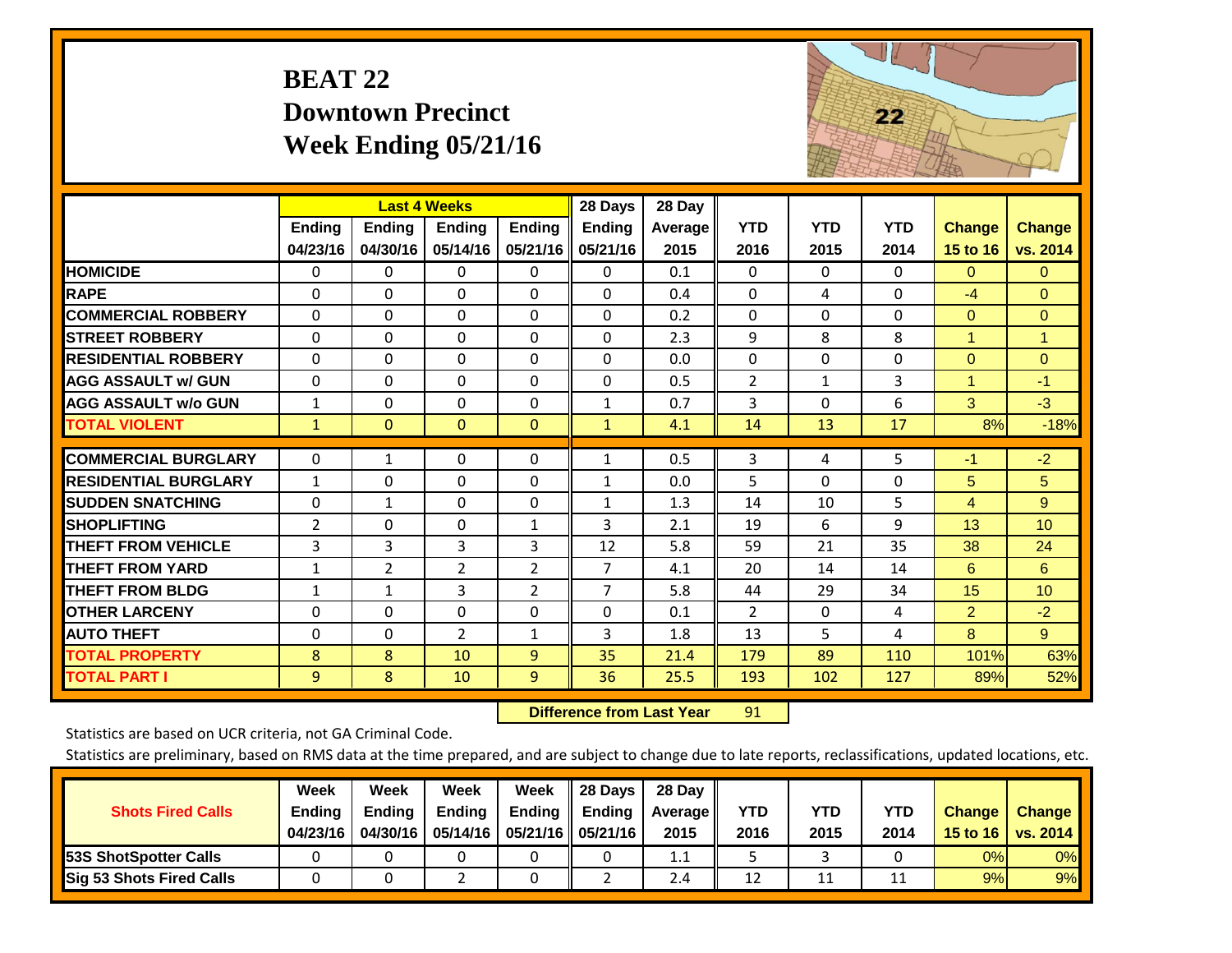## **BEAT 23 Downtown Precinct Week Ending 05/21/16**



|                             |               |                | <b>Last 4 Weeks</b> |                | 28 Days       | 28 Day  |                |                |                |                |                |
|-----------------------------|---------------|----------------|---------------------|----------------|---------------|---------|----------------|----------------|----------------|----------------|----------------|
|                             | <b>Ending</b> | <b>Ending</b>  | <b>Ending</b>       | <b>Endina</b>  | <b>Ending</b> | Average | <b>YTD</b>     | <b>YTD</b>     | <b>YTD</b>     | <b>Change</b>  | <b>Change</b>  |
|                             | 04/23/16      | 04/30/16       | 05/14/16            | 05/21/16       | 05/21/16      | 2015    | 2016           | 2015           | 2014           | 15 to 16       | vs. 2014       |
| <b>HOMICIDE</b>             | 0             | $\mathbf{0}$   | 0                   | 0              | $\Omega$      | 0.2     | $\mathbf{0}$   | $\mathbf{0}$   | 0              | $\Omega$       | $\overline{0}$ |
| <b>RAPE</b>                 | $\Omega$      | $\Omega$       | $\Omega$            | $\Omega$       | $\Omega$      | 0.2     | $\mathbf{1}$   | $\mathbf{1}$   | $\Omega$       | $\Omega$       | 1              |
| <b>COMMERCIAL ROBBERY</b>   | $\Omega$      | $\Omega$       | 0                   | $\mathbf{1}$   | $\mathbf{1}$  | 0.0     | 1              | 0              | 0              | $\mathbf{1}$   | 1              |
| <b>STREET ROBBERY</b>       | $\Omega$      | $\Omega$       | $\Omega$            | $\Omega$       | 0             | 1.3     | $\overline{7}$ | 5              | $\mathbf{1}$   | $\overline{2}$ | 6              |
| <b>RESIDENTIAL ROBBERY</b>  | $\Omega$      | $\Omega$       | $\Omega$            | $\Omega$       | $\Omega$      | 0.2     | $\Omega$       | 1              | 0              | $-1$           | $\Omega$       |
| <b>AGG ASSAULT w/ GUN</b>   | $\Omega$      | $\mathbf{1}$   | $\Omega$            | $\Omega$       | $\mathbf{1}$  | 0.8     | $\overline{2}$ | 3              | $\overline{2}$ | $-1$           | $\Omega$       |
| <b>AGG ASSAULT w/o GUN</b>  | $\Omega$      | $\mathbf{1}$   | $\mathbf{1}$        | 0              | 2             | 0.5     | 4              | $\mathbf{1}$   | $\Omega$       | 3              | $\overline{4}$ |
| <b>TOTAL VIOLENT</b>        | $\mathbf{0}$  | $\overline{2}$ | $\mathbf{1}$        | $\mathbf{1}$   | 4             | 3.1     | 15             | 11             | 3              | 36%            | 400%           |
|                             |               |                |                     |                |               |         |                |                |                |                |                |
| <b>COMMERCIAL BURGLARY</b>  | $\Omega$      | $\Omega$       | $\Omega$            | $\Omega$       | 0             | 0.0     | 0              | $\Omega$       | 1              | $\mathbf{0}$   | $-1$           |
| <b>RESIDENTIAL BURGLARY</b> | $\mathbf{1}$  | $\Omega$       | $\Omega$            | 0              | $\mathbf{1}$  | 0.9     | 3              | 3              | $\overline{2}$ | $\Omega$       | $\mathbf{1}$   |
| <b>SUDDEN SNATCHING</b>     | $\Omega$      | 0              | $\Omega$            | $\Omega$       | 0             | 0.2     | $\overline{2}$ | $\overline{2}$ | $\mathbf{1}$   | $\mathbf{0}$   | 1              |
| <b>SHOPLIFTING</b>          | $\mathbf{1}$  | $\Omega$       | $\Omega$            | 0              | $\mathbf{1}$  | 2.2     | 4              | 7              | $\overline{2}$ | $-3$           | $\overline{2}$ |
| <b>THEFT FROM VEHICLE</b>   | $\mathbf{1}$  | $\overline{2}$ | $\Omega$            | $\Omega$       | 3             | 4.3     | 29             | 14             | 16             | 15             | 13             |
| <b>THEFT FROM YARD</b>      | $\Omega$      | $\Omega$       | $\Omega$            | $\Omega$       | $\Omega$      | 1.0     | $\overline{3}$ | 3              | 8              | $\Omega$       | $-5$           |
| <b>THEFT FROM BLDG</b>      | 2             | 2              | $\Omega$            | $\Omega$       | 4             | 2.5     | 20             | 13             | 8              | $\overline{7}$ | 12             |
| <b>OTHER LARCENY</b>        | 0             | $\Omega$       | $\Omega$            | $\mathbf{1}$   | $\mathbf{1}$  | 0.1     | 1              | $\Omega$       | 0              | 1              | 1              |
| <b>AUTO THEFT</b>           | $\mathbf 0$   | $\mathbf{1}$   | $\Omega$            | 0              | $\mathbf{1}$  | 1.8     | 9              | 8              | $\mathbf{1}$   | $\overline{1}$ | 8              |
| <b>TOTAL PROPERTY</b>       | 5             | 5              | $\mathbf{0}$        | $\mathbf{1}$   | 11            | 13.0    | 71             | 50             | 39             | 42%            | 82%            |
| <b>TOTAL PART I</b>         | 5             | $\overline{7}$ | $\mathbf{1}$        | $\overline{2}$ | 15            | 16.0    | 86             | 61             | 42             | 41%            | 105%           |

 **Difference from Last Year**25

Statistics are based on UCR criteria, not GA Criminal Code.

| <b>Shots Fired Calls</b>        | Week<br><b>Ending</b><br>04/23/16 | Week<br><b>Endina</b><br>04/30/16 | Week<br>Ending | Week<br>Ending | 28 Days<br><b>Ending</b><br>05/14/16   05/21/16   05/21/16 | 28 Day<br>Average II<br>2015 | YTD<br>2016 | YTD<br>2015 | YTD<br>2014 | <b>Change</b><br>15 to 16 | <b>Change</b><br>vs. 2014 |
|---------------------------------|-----------------------------------|-----------------------------------|----------------|----------------|------------------------------------------------------------|------------------------------|-------------|-------------|-------------|---------------------------|---------------------------|
| <b>153S ShotSpotter Calls</b>   |                                   |                                   |                |                |                                                            | 5.3                          | 22          | 17          |             | 0%                        | 0%                        |
| <b>Sig 53 Shots Fired Calls</b> |                                   |                                   |                |                |                                                            | 3.1                          | 18          | 16          |             | 13%                       | 64%                       |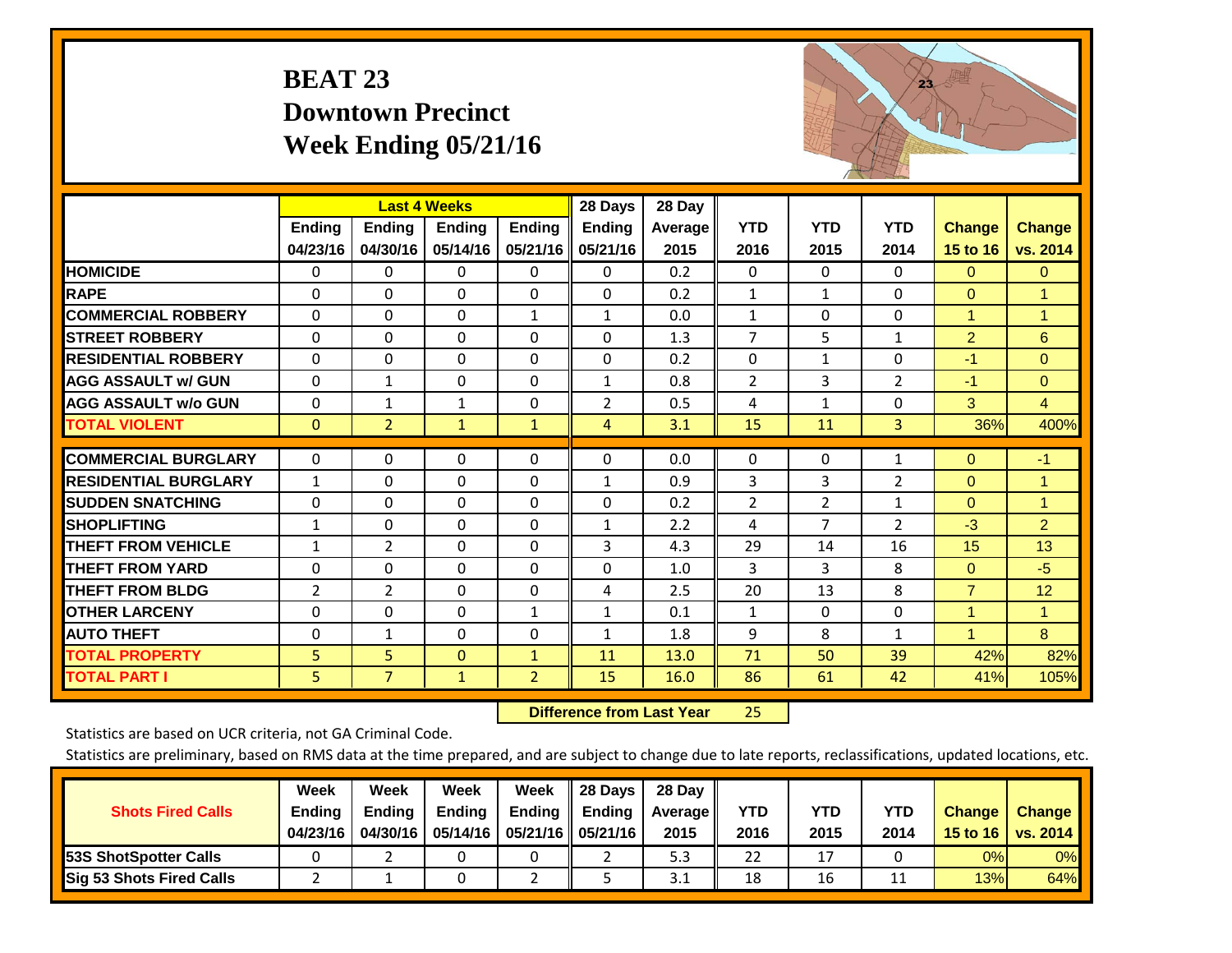#### **BEAT 24 Downtown Precinct Week Ending 05/21/16**



|                             |                           | <b>Last 4 Weeks</b> |                    |                           | 28 Days                   | 28 Day            |                    |                    |                    |                           |                           |
|-----------------------------|---------------------------|---------------------|--------------------|---------------------------|---------------------------|-------------------|--------------------|--------------------|--------------------|---------------------------|---------------------------|
|                             | <b>Ending</b><br>04/23/16 | Ending<br>04/30/16  | Ending<br>05/14/16 | <b>Ending</b><br>05/21/16 | <b>Endina</b><br>05/21/16 | Average  <br>2015 | <b>YTD</b><br>2016 | <b>YTD</b><br>2015 | <b>YTD</b><br>2014 | <b>Change</b><br>15 to 16 | <b>Change</b><br>vs. 2014 |
| <b>HOMICIDE</b>             | 0                         | 0                   | $\Omega$           | $\mathbf{0}$              | 0                         | 0.0               | $\Omega$           | 0                  | 0                  | $\Omega$                  | $\mathbf{0}$              |
| <b>RAPE</b>                 | $\Omega$                  | $\Omega$            | $\Omega$           | $\Omega$                  | $\Omega$                  | 0.4               | $\mathbf{0}$       | $\mathbf{1}$       | $\mathbf{1}$       | $-1$                      | $-1$                      |
| <b>COMMERCIAL ROBBERY</b>   | $\Omega$                  | $\Omega$            | $\Omega$           | $\Omega$                  | $\Omega$                  | 0.1               | $\Omega$           | $\mathbf{1}$       | $\Omega$           | $-1$                      | $\Omega$                  |
| <b>ISTREET ROBBERY</b>      | $\overline{2}$            | 0                   | $\mathbf{0}$       | $\mathbf{0}$              | $\overline{2}$            | 1.6               | 13                 | 6                  | 3                  | $\overline{7}$            | 10                        |
| <b>RESIDENTIAL ROBBERY</b>  | $\Omega$                  | 0                   | $\mathbf{0}$       | $\Omega$                  | 0                         | 0.2               | $\mathbf{0}$       | $\mathbf{1}$       | 0                  | $-1$                      | $\mathbf{0}$              |
| <b>AGG ASSAULT w/ GUN</b>   | $\Omega$                  | 0                   | $\mathbf{0}$       | $\Omega$                  | $\Omega$                  | 0.2               | $\mathbf{0}$       | $\mathbf{1}$       | $\mathbf{1}$       | $-1$                      | $-1$                      |
| <b>AGG ASSAULT w/o GUN</b>  | 0                         | $\Omega$            | $\Omega$           | 0                         | $\Omega$                  | 0.3               | 1                  | $\mathbf{1}$       | $\overline{2}$     | $\Omega$                  | $-1$                      |
| <b>TOTAL VIOLENT</b>        | $\overline{2}$            | $\Omega$            | $\mathbf{0}$       | $\mathbf{0}$              | $\overline{2}$            | 2.7               | 14                 | 11                 | $\overline{7}$     | 27%                       | 100%                      |
| <b>COMMERCIAL BURGLARY</b>  | $\Omega$                  | $\Omega$            | $\mathbf{0}$       | 0                         | $\Omega$                  | 0.1               | $\mathbf{1}$       | $\mathbf{1}$       | $\overline{2}$     | $\Omega$                  | $-1$                      |
| <b>RESIDENTIAL BURGLARY</b> | $\Omega$                  | 0                   | $\mathbf{0}$       | 1                         | $\mathbf{1}$              | 1.5               | $\overline{7}$     | 5                  | 10                 | $\overline{2}$            | $-3$                      |
| <b>ISUDDEN SNATCHING</b>    | 0                         | 0                   | $\mathbf{0}$       | 0                         | $\Omega$                  | 0.5               | 3                  | 4                  | $\overline{2}$     | $-1$                      | $\mathbf{1}$              |
| <b>SHOPLIFTING</b>          | 1                         | 0                   | 1                  | 1                         | 3                         | 7.7               | 19                 | 47                 | 30                 | $-28$                     | $-11$                     |
| <b>THEFT FROM VEHICLE</b>   | 5                         | 5                   | 2                  | $\Omega$                  | 12                        | 9.5               | 65                 | 46                 | 38                 | 19                        | 27                        |
| <b>THEFT FROM YARD</b>      | $\Omega$                  | 3                   | 2                  | $\Omega$                  | 5                         | 6.5               | 22                 | 28                 | 31                 | $-6$                      | $-9$                      |
| <b>THEFT FROM BLDG</b>      | 2                         | 3                   | $\mathbf{1}$       | $\mathbf{1}$              | $\overline{7}$            | 3.8               | 19                 | 16                 | 19                 | 3                         | $\mathbf{0}$              |
| <b>OTHER LARCENY</b>        | $\Omega$                  | 0                   | $\Omega$           | $\Omega$                  | $\Omega$                  | 1.1               | 4                  | 6                  | 0                  | $-2$                      | 4                         |
| <b>AUTO THEFT</b>           | 2                         | $\Omega$            | $\Omega$           | $\mathbf{1}$              | 3                         | 2.9               | 13                 | 10                 | 12                 | 3                         | $\mathbf{1}$              |
| <b>TOTAL PROPERTY</b>       | 10                        | 11                  | 6                  | 4                         | 31                        | 33.6              | 153                | 163                | 144                | $-6%$                     | 6%                        |
| <b>TOTAL PART I</b>         | 12                        | 11                  | 6                  | 4                         | 33                        | 36.3              | 167                | 174                | 151                | $-4%$                     | 11%                       |

 **Difference from Last Year**‐7

Statistics are based on UCR criteria, not GA Criminal Code.

| <b>Shots Fired Calls</b>        | Week<br><b>Ending</b><br>04/23/16 | Week<br><b>Endina</b><br>04/30/16 | Week<br>Ending | Week<br>Ending<br>05/14/16   05/21/16   05/21/16 | 28 Days<br><b>Ending</b> | 28 Day<br>Average II<br>2015 | YTD<br>2016 | YTD<br>2015 | YTD<br>2014 | <b>Change</b><br>15 to 16 | <b>Change</b><br>vs. 2014 |
|---------------------------------|-----------------------------------|-----------------------------------|----------------|--------------------------------------------------|--------------------------|------------------------------|-------------|-------------|-------------|---------------------------|---------------------------|
| <b>153S ShotSpotter Calls</b>   |                                   |                                   |                |                                                  |                          | 1.4                          | 24          | 10          |             | 0%                        | 0%                        |
| <b>Sig 53 Shots Fired Calls</b> |                                   |                                   |                |                                                  |                          | 5.2                          | 44          | 21          | 19          | 110%                      | 132%                      |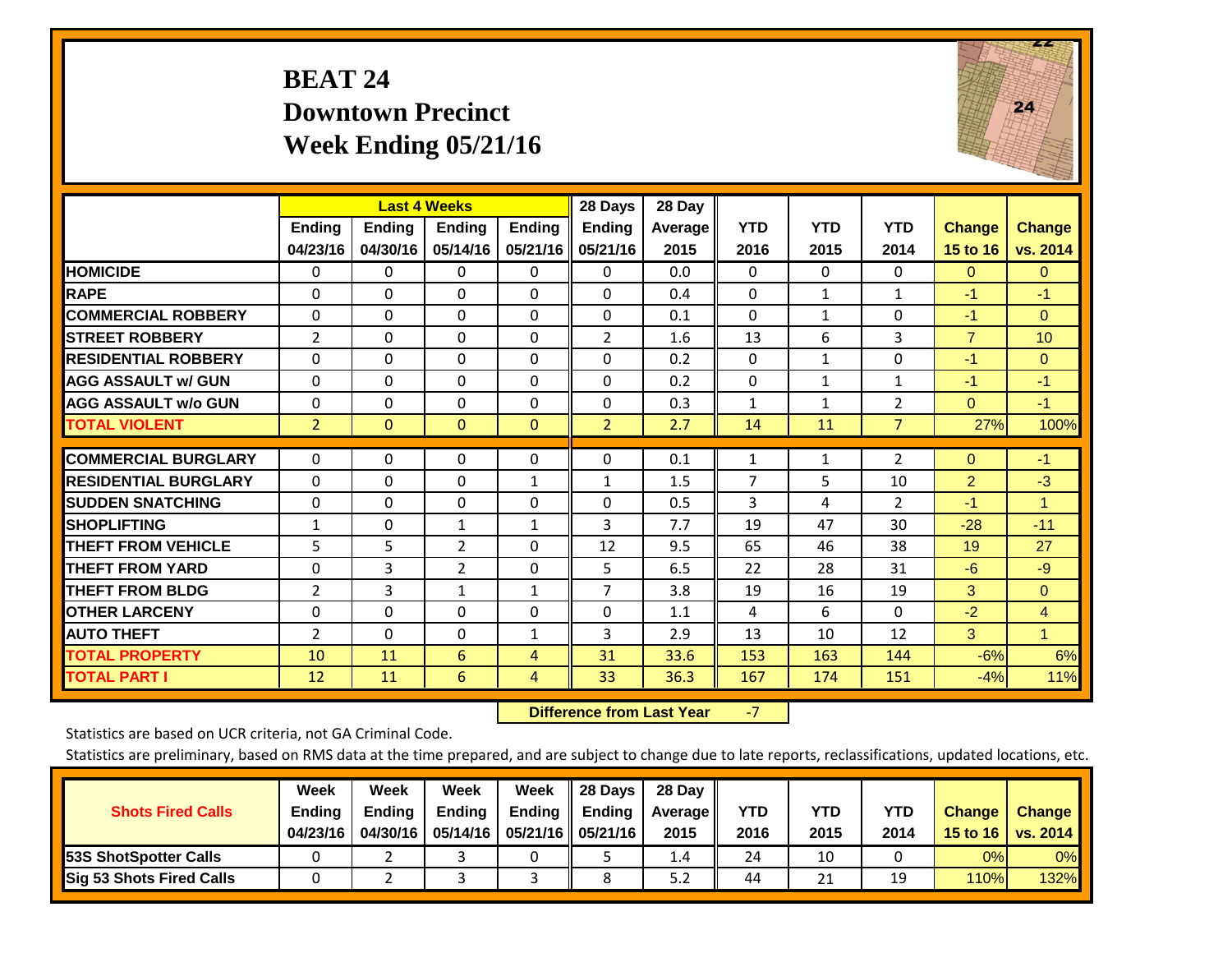### **BEAT 25 Downtown Precinct Week Ending 05/21/16**



|                             |               | <b>Last 4 Weeks</b> |                |               | 28 Days        | 28 Day  |                |                |                |                |               |
|-----------------------------|---------------|---------------------|----------------|---------------|----------------|---------|----------------|----------------|----------------|----------------|---------------|
|                             | <b>Ending</b> | Ending              | <b>Ending</b>  | <b>Ending</b> | <b>Ending</b>  | Average | <b>YTD</b>     | <b>YTD</b>     | <b>YTD</b>     | <b>Change</b>  | <b>Change</b> |
|                             | 04/23/16      | 04/30/16            | 05/14/16       | 05/21/16      | 05/21/16       | 2015    | 2016           | 2015           | 2014           | 15 to 16       | vs. 2014      |
| <b>HOMICIDE</b>             | 0             | 0                   | 0              | 0             | $\Omega$       | 0.1     | $\mathbf{0}$   | $\mathbf{1}$   | 0              | $-1$           | $\mathbf{0}$  |
| <b>RAPE</b>                 | $\Omega$      | 0                   | $\Omega$       | 0             | 0              | 0.2     | $\mathbf{1}$   | 0              | 0              | 1              | $\mathbf{1}$  |
| <b>COMMERCIAL ROBBERY</b>   | $\Omega$      | $\Omega$            | $\mathbf{0}$   | $\Omega$      | $\Omega$       | 0.4     | 1              | $\overline{2}$ | $\Omega$       | $-1$           | $\mathbf{1}$  |
| <b>STREET ROBBERY</b>       | $\Omega$      | $\Omega$            | $\Omega$       | $\Omega$      | 0              | 1.7     | 12             | 4              | $\overline{7}$ | 8              | 5             |
| <b>RESIDENTIAL ROBBERY</b>  | $\Omega$      | $\Omega$            | $\Omega$       | $\Omega$      | $\Omega$       | 0.0     | $\mathbf{0}$   | 0              | 0              | $\mathbf{0}$   | $\Omega$      |
| <b>AGG ASSAULT w/ GUN</b>   | $\Omega$      | 0                   | $\Omega$       | $\Omega$      | 0              | 0.9     | 4              | $\overline{7}$ | 1              | $-3$           | 3             |
| <b>AGG ASSAULT w/o GUN</b>  | 0             | $\Omega$            | $\mathbf{1}$   | 0             | $\mathbf{1}$   | 0.7     | 3              | 1              | 4              | $\overline{2}$ | $-1$          |
| <b>TOTAL VIOLENT</b>        | $\mathbf{0}$  | $\mathbf{0}$        | $\mathbf{1}$   | $\mathbf{0}$  | $\mathbf{1}$   | 3.9     | 21             | 15             | 12             | 40%            | 75%           |
|                             |               |                     |                |               |                |         |                |                |                |                |               |
| <b>COMMERCIAL BURGLARY</b>  | $\Omega$      | 2                   | $\mathbf{0}$   | 0             | 2              | 0.8     | 10             | $\overline{2}$ | 0              | 8              | 10            |
| <b>RESIDENTIAL BURGLARY</b> | $\Omega$      | 0                   | $\Omega$       | 1             | 1              | 1.4     | 8              | 5              | 7              | 3              | 1             |
| <b>SUDDEN SNATCHING</b>     | $\Omega$      | 0                   | $\Omega$       | 0             | 0              | 0.5     | 1              | 0              | 1              | 1              | $\Omega$      |
| <b>SHOPLIFTING</b>          | $\Omega$      | $\Omega$            | $\overline{2}$ | 0             | $\overline{2}$ | 1.7     | $\overline{7}$ | 8              | 28             | $-1$           | $-21$         |
| <b>THEFT FROM VEHICLE</b>   | $\Omega$      | $\overline{2}$      | $\overline{2}$ | $\mathbf{1}$  | 5              | 5.1     | 45             | 21             | 33             | 24             | 12            |
| <b>THEFT FROM YARD</b>      | $\Omega$      | 1                   | $\Omega$       | $\Omega$      | $\mathbf{1}$   | 1.5     | 12             | 8              | 17             | $\overline{4}$ | $-5$          |
| <b>THEFT FROM BLDG</b>      | 0             | 2                   | $\Omega$       | $\mathbf{1}$  | 3              | 1.8     | 11             | 14             | 13             | $-3$           | $-2$          |
| <b>OTHER LARCENY</b>        | $\Omega$      | $\Omega$            | $\Omega$       | 0             | 0              | 0.2     | 3              | $\mathbf{1}$   | 0              | $\overline{2}$ | 3             |
| <b>AUTO THEFT</b>           | 3             | $\Omega$            | 1              | $\Omega$      | 4              | 3.0     | 17             | 11             | 4              | 6              | 13            |
| <b>TOTAL PROPERTY</b>       | 3             | $\overline{7}$      | 5              | 3             | 18             | 15.9    | 114            | 70             | 103            | 63%            | 11%           |
| <b>TOTAL PART I</b>         | 3             | $\overline{7}$      | 6              | 3             | 19             | 19.8    | 135            | 85             | 115            | 59%            | 17%           |

 **Difference from Last Year**r 50

Statistics are based on UCR criteria, not GA Criminal Code.

| <b>Shots Fired Calls</b>        | Week<br><b>Ending</b><br>04/23/16 | Week<br><b>Endina</b><br>04/30/16 | Week<br>Ending | Week<br>Ending<br>05/14/16   05/21/16   05/21/16 | 28 Days<br><b>Ending</b> | 28 Day<br>Average II<br>2015 | YTD<br>2016 | YTD<br>2015 | YTD<br>2014 | <b>Change</b><br>15 to 16 | <b>Change</b><br>vs. 2014 |
|---------------------------------|-----------------------------------|-----------------------------------|----------------|--------------------------------------------------|--------------------------|------------------------------|-------------|-------------|-------------|---------------------------|---------------------------|
| <b>153S ShotSpotter Calls</b>   |                                   |                                   |                |                                                  | b                        | 7.1                          | 34          | 21          |             | 0%                        | 0%                        |
| <b>Sig 53 Shots Fired Calls</b> |                                   |                                   |                |                                                  | Ω                        | 7.0                          | 45          | 23          | าง          | 96%                       | 114%                      |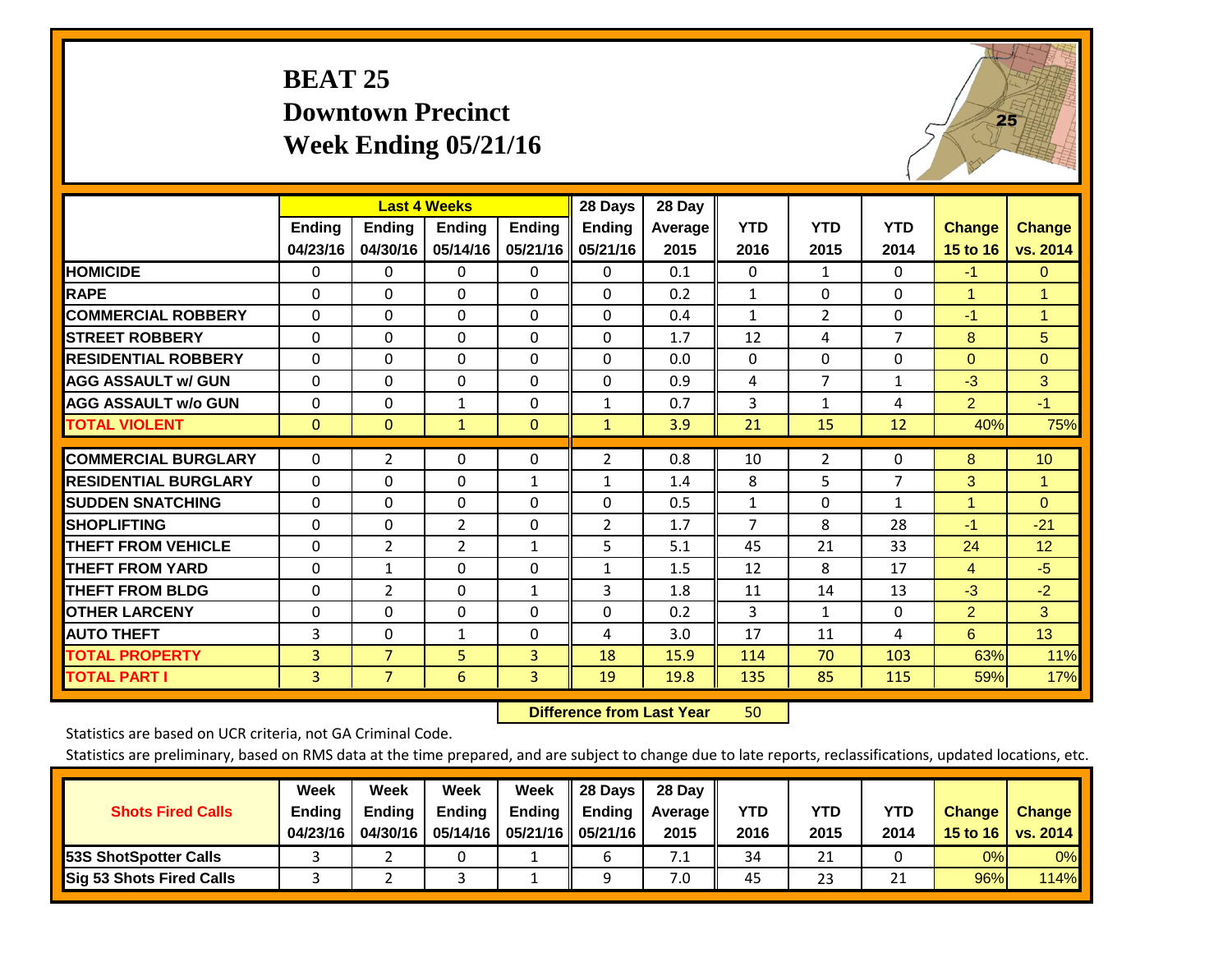## **BEAT 26 Downtown Precinct Week Ending 05/21/16**



|                             |               | <b>Last 4 Weeks</b> |                |                | 28 Days        | 28 Day     |                |              |                |                |                      |
|-----------------------------|---------------|---------------------|----------------|----------------|----------------|------------|----------------|--------------|----------------|----------------|----------------------|
|                             | <b>Ending</b> | <b>Ending</b>       | <b>Endina</b>  | <b>Ending</b>  | <b>Endina</b>  | Average II | <b>YTD</b>     | <b>YTD</b>   | <b>YTD</b>     | <b>Change</b>  | <b>Change</b>        |
|                             | 04/23/16      | 04/30/16            | 05/14/16       | 05/21/16       | 05/21/16       | 2015       | 2016           | 2015         | 2014           | 15 to 16       | vs. 2014             |
| <b>HOMICIDE</b>             | 0             | 0                   | $\Omega$       | $\Omega$       | 0              | 0.3        | 1              | 1            | 0              | $\mathbf{0}$   | -1                   |
| <b>RAPE</b>                 | $\Omega$      | $\Omega$            | $\Omega$       | $\Omega$       | $\Omega$       | 0.0        | $\Omega$       | $\Omega$     | $\overline{2}$ | $\Omega$       | $-2$                 |
| <b>COMMERCIAL ROBBERY</b>   | $\Omega$      | 0                   | $\Omega$       | $\Omega$       | $\Omega$       | 0.1        | $\Omega$       | $\mathbf{0}$ | 2              | $\mathbf{0}$   | $-2$                 |
| <b>ISTREET ROBBERY</b>      | $\Omega$      | $\Omega$            | $\Omega$       | $\Omega$       | $\Omega$       | 1.1        | 12             | 6            | $\overline{2}$ | 6              | 10 <sup>1</sup>      |
| <b>RESIDENTIAL ROBBERY</b>  | 1             | $\Omega$            | $\mathbf{0}$   | $\mathbf{0}$   | 1              | 0.2        | $\mathbf{1}$   | 1            | 0              | $\Omega$       | 1                    |
| <b>AGG ASSAULT w/ GUN</b>   | $\mathbf{1}$  | 0                   | $\Omega$       | 1              | $\overline{2}$ | 0.8        | 19             | 1            | 3              | 18             | 16                   |
| <b>AGG ASSAULT w/o GUN</b>  | 1             | 0                   | $\Omega$       | 1              | $\overline{2}$ | 0.8        | $\overline{2}$ | 3            | $\overline{2}$ | $-1$           | $\Omega$             |
| <b>TOTAL VIOLENT</b>        | 3             | $\mathbf{0}$        | $\mathbf{0}$   | $\overline{2}$ | 5              | 3.1        | 35             | 12           | 11             | 192%           | 218%                 |
|                             |               |                     |                |                |                |            |                |              |                |                |                      |
| <b>COMMERCIAL BURGLARY</b>  | $\Omega$      | 0                   | $\mathbf 0$    | 0              | $\Omega$       | 0.4        | 4              | 1            | 1              | 3              | 3                    |
| <b>RESIDENTIAL BURGLARY</b> | 3             | 1                   | $\mathbf{1}$   | 2              | 7              | 3.6        | 22             | 16           | 13             | 6              | 9                    |
| <b>SUDDEN SNATCHING</b>     | 0             | 0                   | $\mathbf{0}$   | $\mathbf{0}$   | $\Omega$       | 0.2        | $\Omega$       | 1            | $\Omega$       | $-1$           | $\mathbf{0}$         |
| <b>SHOPLIFTING</b>          | $\Omega$      | 0                   | $\Omega$       | 1              | 1              | 3.0        | 11             | 7            | 18             | $\overline{4}$ | $-7$                 |
| <b>THEFT FROM VEHICLE</b>   | $\Omega$      | $\mathbf{1}$        | $\overline{2}$ | $\mathbf{1}$   | 4              | 4.1        | 13             | 14           | 34             | $-1$           | $-21$                |
| <b>THEFT FROM YARD</b>      | $\Omega$      | $\mathbf{1}$        | $\mathbf{1}$   | $\Omega$       | $\overline{2}$ | 2.8        | 9              | 12           | 8              | $-3$           | $\blacktriangleleft$ |
| <b>THEFT FROM BLDG</b>      | 1             | $\mathbf{1}$        | $\mathbf{0}$   | 1              | 3              | 1.8        | 14             | 8            | 13             | 6              | $\blacktriangleleft$ |
| <b>OTHER LARCENY</b>        | 1             | $\Omega$            | $\Omega$       | $\mathbf{0}$   | $\mathbf{1}$   | 0.1        | 3              | $\Omega$     | $\mathbf{1}$   | 3              | $\overline{2}$       |
| <b>AUTO THEFT</b>           | $\Omega$      | $\overline{2}$      | $\Omega$       | $\Omega$       | $\overline{2}$ | 2.9        | 8              | 13           | 13             | $-5$           | $-5$                 |
| <b>TOTAL PROPERTY</b>       | 5             | 6                   | 4              | 5              | 20             | 18.8       | 84             | 72           | 101            | 17%            | $-17%$               |
| <b>TOTAL PART I</b>         | 8             | 6                   | 4              | $\overline{7}$ | 25             | 21.9       | 119            | 84           | 112            | 42%            | 6%                   |

 **Difference from Last Year**r 35

Statistics are based on UCR criteria, not GA Criminal Code.

| <b>Shots Fired Calls</b>        | Week<br><b>Ending</b><br>04/23/16 | Week<br><b>Endina</b><br>04/30/16 | <b>Week</b><br>Ending | Week<br>Ending<br>05/14/16   05/21/16   05/21/16 | 28 Days<br><b>Ending</b> | 28 Day<br>Average II<br>2015 | YTD<br>2016 | YTD<br>2015 | YTD<br>2014 | <b>Change</b><br>15 to 16 | <b>Change</b><br>vs. 2014 |
|---------------------------------|-----------------------------------|-----------------------------------|-----------------------|--------------------------------------------------|--------------------------|------------------------------|-------------|-------------|-------------|---------------------------|---------------------------|
| <b>153S ShotSpotter Calls</b>   |                                   |                                   |                       |                                                  | 10                       | 10.1                         | 96          | 29          |             | 0%                        | 0%                        |
| <b>Sig 53 Shots Fired Calls</b> |                                   |                                   |                       |                                                  |                          | 11.0                         | 50          | 39          | 40          | 28%                       | 25%                       |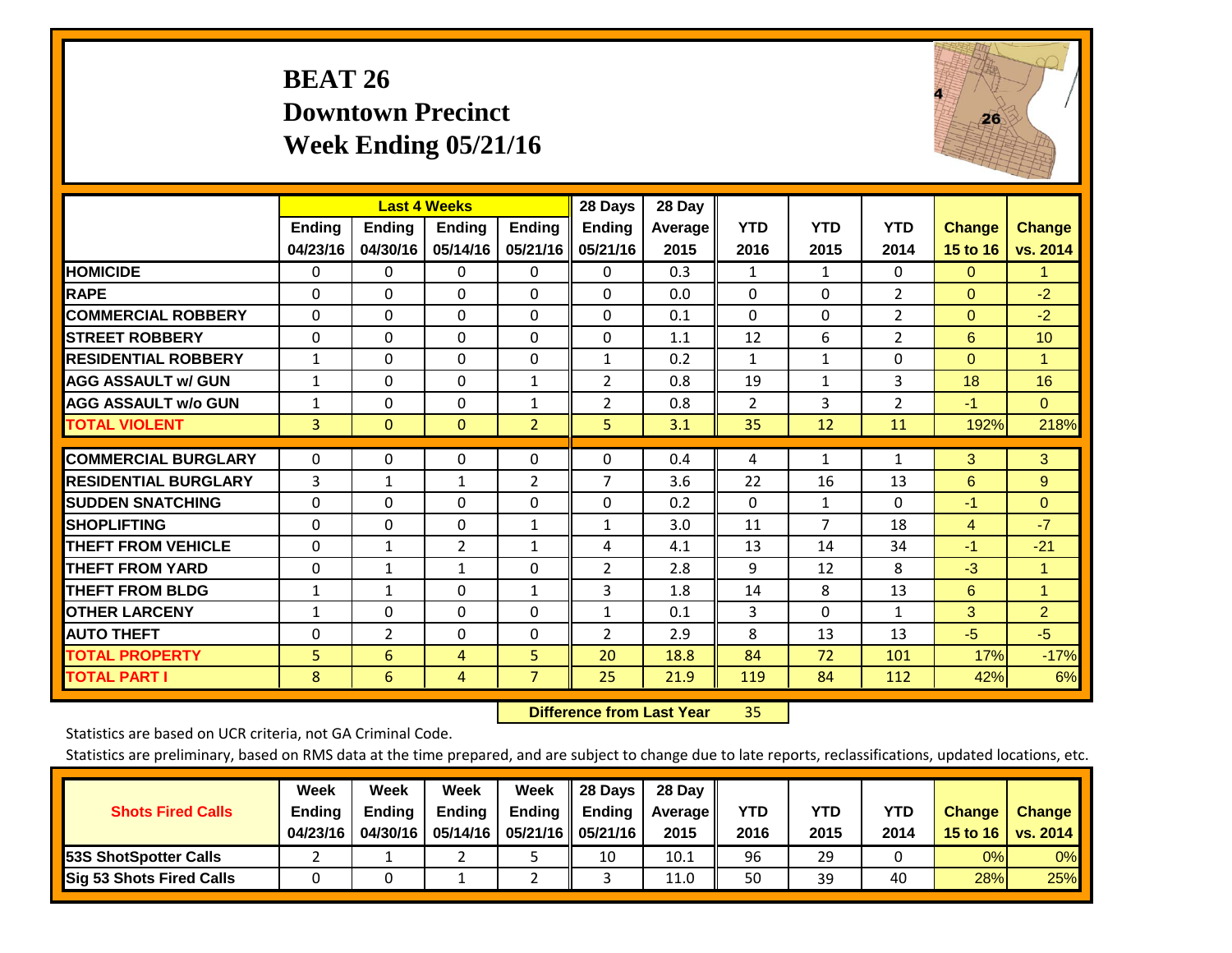

#### **COMPSTATCENTRAL PRECINCT** LT. GREGORY ERNST **Week Ending 05/21/16**

**PRECINCT COMMANDER:**



|                             | Week<br><b>Ending</b> | Week<br><b>Ending</b> | Weekly<br>Avq | 28-Day<br>Ending | 28-Day<br>Ending | Avg<br>28-Day | <b>YTD</b> | <b>YTD</b>     | <b>YTD</b>     |                                  | <b>Change</b>  |
|-----------------------------|-----------------------|-----------------------|---------------|------------------|------------------|---------------|------------|----------------|----------------|----------------------------------|----------------|
|                             | 05/21/16              | 05/14/16              | 2015          | 05/21/16         | 04/23/16         | 2015          | 2016       | 2015           | 2014           | <b>Change</b><br><b>15 to 16</b> | vs. 2014       |
| <b>HOMICIDE</b>             | 0                     | 0                     | $\Omega$      | 0                | 2                |               | 10         | 7              | 7              | 3.                               | 3              |
| <b>RAPE</b>                 | $\bf{0}$              | $\Omega$              | $\Omega$      |                  |                  |               | 6          | 5              | 8              |                                  | $-2$           |
| <b>COMMERCIAL ROBBERY</b>   | $\overline{2}$        |                       | $\Omega$      | 6                | $\overline{2}$   |               | 8          | 3              | 8              | 5                                | $\Omega$       |
| <b>STREET ROBBERY</b>       |                       | 2                     | 2             | 6                | 8                | 8             | 28         | 33             | 42             | -5                               | $-14$          |
| <b>RESIDENTIAL ROBBERY</b>  | $\bf{0}$              |                       | $\Omega$      | 3                | $\Omega$         |               | 5          | $\overline{2}$ | $\Omega$       | 3                                | 5              |
| <b>AGG ASSAULT w/ GUN</b>   | 3                     | $\Omega$              | 2             | 8                | 3                | 8             | 27         | 34             | 23             | $-7$                             | 4              |
| <b>AGG ASSAULT w/o GUN</b>  | $\overline{2}$        | 0                     |               | 4                | 6                | 5             | 19         | 16             | 15             | 3                                | $\overline{4}$ |
| <b>TOTAL VIOLENT</b>        | 8                     | 4                     | 6             | 28               | 22               | 26            | 103        | 100            | 103            | 3%                               | 0%             |
| <b>COMMERCIAL BURGLARY</b>  | $\mathbf{2}$          |                       |               | 4                | 2                | 6             | 29         | 29             | 14             | 0                                | 15             |
| <b>RESIDENTIAL BURGLARY</b> |                       | 3                     | 8             | 10               | 20               | 31            | 91         | 140            | 176            | $-49$                            | $-85$          |
| <b>SUDDEN SNATCHING</b>     | 4                     | 2                     | $\Omega$      | 4                | 3                |               | 10         | 5              | 4              | 5                                | 6              |
| <b>SHOPLIFTING</b>          | $\mathbf{2}$          | 3                     | 2             | 10               | 11               | 8             | 49         | 35             | 40             | 14                               | 9              |
| <b>THEFT FROM VEHICLE</b>   | 4                     | 11                    | 11            | 31               | 26               | 43            | 169        | 198            | 160            | $-29$                            | 9              |
| <b>THEFT FROM YARD</b>      | 3                     | 5                     | 4             | 16               | 17               | 16            | 62         | 69             | 59             | $-7$                             | 3              |
| <b>THEFT FROM BLDG</b>      | 4                     | 4                     | 4             | 22               | 21               | 17            | 100        | 75             | 77             | 25                               | 23             |
| <b>OTHER LARCENY</b>        |                       | $\Omega$              |               | 3                | 4                | 3             | 9          | 17             | $\overline{2}$ | -8                               | $\overline{7}$ |
| <b>AUTO THEFT</b>           | 5                     | $\overline{2}$        | 5             | 15               | 17               | 21            | 88         | 90             | 95             | $-2$                             | $-7$           |
| <b>TOTAL PROPERTY</b>       | 23                    | 31                    | 36            | 115              | 121              | 146           | 607        | 658            | 627            | $-8%$                            | $-3%$          |
| <b>TOTAL PART I</b>         | 31                    | 35                    | 43            | 143              | 143              | 171           | 710        | 758            | 730            | $-6%$                            | $-3%$          |

Statistics are based on UCR criteria, not GA Criminal Code. **Difference from Last Year** -48

| <b>Citizen Initiated Calls</b> | Week<br><b>Ending</b><br>05/21/16 | <b>Week</b><br><b>Ending</b><br>05/14/16 | Weekly<br>Avq<br>2015 | $28$ -Day<br><b>Ending</b><br>05/21/16 | 28-Dav<br><b>Ending</b><br>04/23/16 | Avg<br>$28-Dav$<br>2015 | YTD<br>2016 | <b>YTD</b><br>2015 | YTD<br>2014 | Change<br><b>15 to 16</b> | <b>Change</b><br>vs. 2014 |
|--------------------------------|-----------------------------------|------------------------------------------|-----------------------|----------------------------------------|-------------------------------------|-------------------------|-------------|--------------------|-------------|---------------------------|---------------------------|
| <b>Midnight Shift</b>          | 112                               | 122                                      | 126                   | 503                                    | 471                                 | 503                     | 2537        | 2424               | 2364        | 113                       | 173                       |
| Day Shift                      | 274                               | 253                                      | 271                   | 1058                                   | 1036                                | 1085                    | 5142        | 5359               | 4922        | $-217$                    | 220                       |
| <b>Afternoon Shift</b>         | 278                               | 270                                      | 294                   | 1119                                   | '126                                | 1176                    | 5614        | 5747               | 5552        | $-133$                    | 62                        |
| <b>TOTAL CITIZEN CFS</b>       | 664                               | 645                                      | 691                   | 2680                                   | 2633                                | 2764                    | 13293       | 13530              | 12837       | $-1.8%$                   | 3.6%                      |
| 53S ShotSpotter Calls          | 13                                | 14                                       | 13                    | 45                                     | 76                                  | 52                      | 320         | 143                |             | 177                       | 320                       |
| Sig 53 Shots Fired Calls       | 12                                | 14                                       | 21                    | 47                                     | 67                                  | 85                      | 375         | 327                | 225         | 48                        | 150                       |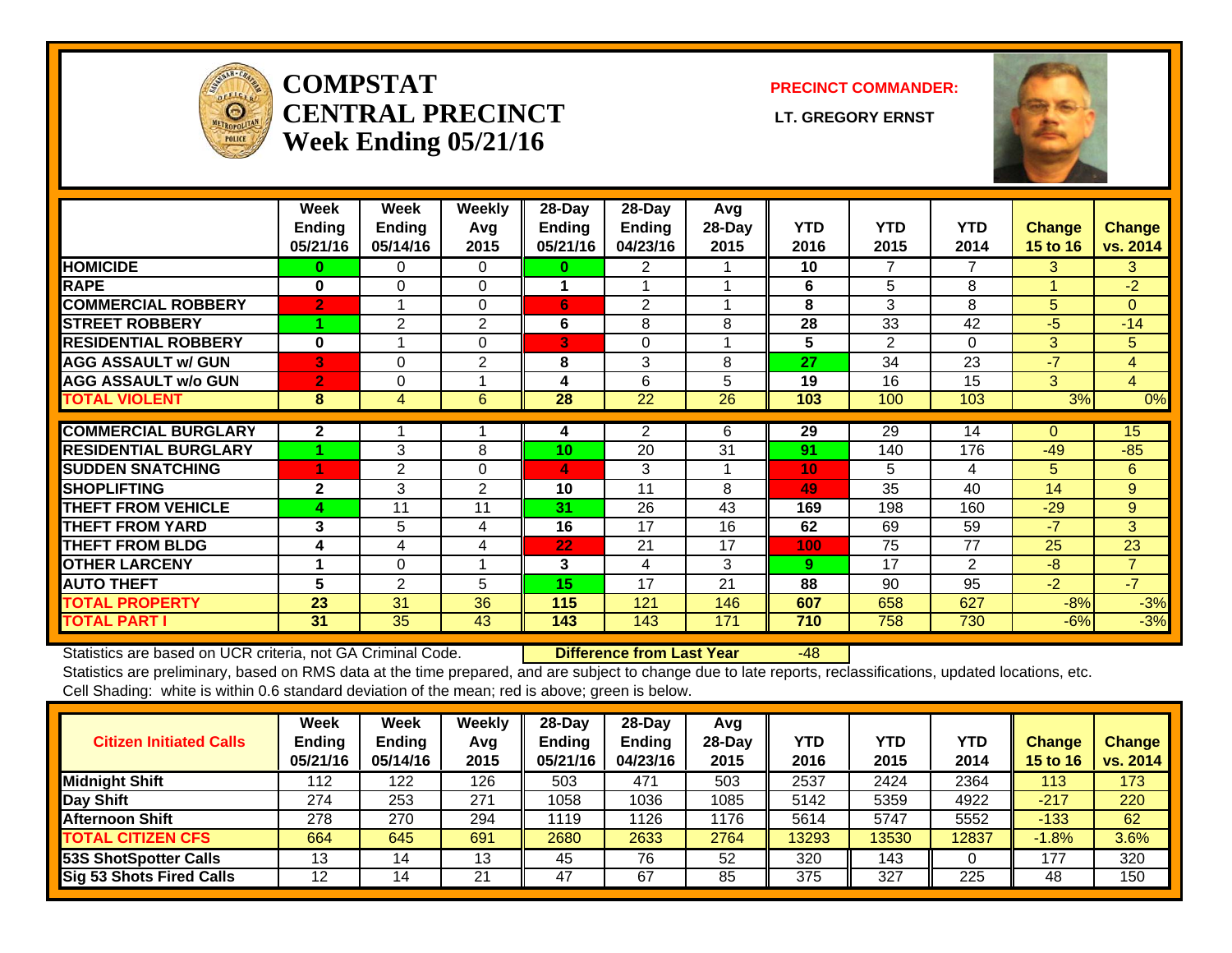#### **BEAT 31 Central Precinct Week Ending 05/21/16**



|                             |                           | <b>Last 4 Weeks</b>       |                           |                           | 28 Days                   | 28 Day          |                    |                    |                    |                           |                      |
|-----------------------------|---------------------------|---------------------------|---------------------------|---------------------------|---------------------------|-----------------|--------------------|--------------------|--------------------|---------------------------|----------------------|
|                             | <b>Ending</b><br>04/23/16 | <b>Endina</b><br>04/30/16 | <b>Endina</b><br>05/14/16 | <b>Endina</b><br>05/21/16 | <b>Ending</b><br>05/21/16 | Average<br>2015 | <b>YTD</b><br>2016 | <b>YTD</b><br>2015 | <b>YTD</b><br>2014 | <b>Change</b><br>15 to 16 | Change<br>vs. 2014   |
| <b>HOMICIDE</b>             | $\Omega$                  | $\Omega$                  | 0                         | 0                         | $\Omega$                  | 0.2             | 1                  | $\mathbf{1}$       | 1                  | $\mathbf{0}$              | $\overline{0}$       |
| <b>RAPE</b>                 | $\Omega$                  | $\Omega$                  | 0                         | $\Omega$                  | 0                         | 0.1             | $\Omega$           | $\mathbf{1}$       | $\overline{2}$     | $-1$                      | $-2$                 |
| <b>COMMERCIAL ROBBERY</b>   | $\mathbf{0}$              | $\Omega$                  | 0                         | $\mathbf{1}$              | $\mathbf{1}$              | 0.0             | $\mathbf{1}$       | $\Omega$           | 0                  | 1                         | $\blacktriangleleft$ |
| <b>STREET ROBBERY</b>       | $\mathbf{0}$              | $\Omega$                  | 0                         | $\Omega$                  | $\Omega$                  | 1.5             | $\overline{2}$     | 8                  | $\overline{7}$     | $-6$                      | $-5$                 |
| <b>RESIDENTIAL ROBBERY</b>  | 0                         | $\Omega$                  | 1                         | $\Omega$                  | $\mathbf{1}$              | 0.3             | $\overline{2}$     | $\mathbf{1}$       | $\Omega$           | 1                         | $\overline{2}$       |
| <b>AGG ASSAULT w/ GUN</b>   | $\mathbf{1}$              | $\mathbf{1}$              | 0                         | $\Omega$                  | $\overline{2}$            | 2.9             | 8                  | 12                 | 6                  | $-4$                      | $\overline{2}$       |
| <b>AGG ASSAULT w/o GUN</b>  | 0                         | $\mathbf{0}$              | 0                         | $\mathbf{1}$              | $\mathbf{1}$              | 0.7             | $\overline{2}$     | 4                  | $\overline{2}$     | $-2$                      | $\mathbf{0}$         |
| <b>TOTAL VIOLENT</b>        | $\mathbf{1}$              | $\mathbf{1}$              | $\mathbf{1}$              | $\overline{2}$            | 5                         | 5.8             | 16                 | 27                 | 18                 | $-41%$                    | $-11%$               |
|                             |                           |                           |                           |                           |                           |                 |                    |                    |                    |                           |                      |
| <b>COMMERCIAL BURGLARY</b>  | $\mathbf{0}$              | $\Omega$                  | 0                         | $\Omega$                  | $\Omega$                  | 0.5             | 3                  | 4                  | 6                  | $-1$                      | $-3$                 |
| <b>RESIDENTIAL BURGLARY</b> | $\mathbf{0}$              | 2                         | 1                         | 0                         | 3                         | 7.0             | 22                 | 31                 | 61                 | -9                        | $-39$                |
| <b>SUDDEN SNATCHING</b>     | $\mathbf{1}$              | $\Omega$                  | 0                         | $\mathbf{1}$              | $\overline{2}$            | 0.2             | 3                  | 1                  | 0                  | $\overline{2}$            | $\mathbf{3}$         |
| <b>SHOPLIFTING</b>          | 0                         | $\Omega$                  | 0                         | $\Omega$                  | $\Omega$                  | 0.2             | $\mathbf{1}$       | $\Omega$           | 8                  | 1                         | $-7$                 |
| <b>THEFT FROM VEHICLE</b>   | $\mathbf{1}$              | 2                         | 0                         | $\Omega$                  | 3                         | 4.4             | 14                 | 21                 | 33                 | $-7$                      | $-19$                |
| <b>THEFT FROM YARD</b>      | $\mathbf{1}$              | $\mathbf{0}$              | 1                         | $\Omega$                  | 2                         | 1.6             | $\overline{7}$     | 6                  | 4                  | 1                         | $\mathbf{3}$         |
| <b>THEFT FROM BLDG</b>      | 1                         | $\mathbf{1}$              | 0                         | $\Omega$                  | 2                         | 2.4             | 9                  | 10                 | 11                 | $-1$                      | $-2$                 |
| <b>OTHER LARCENY</b>        | $\Omega$                  | $\mathbf{1}$              | 0                         | $\Omega$                  | $\mathbf{1}$              | 0.1             | $\overline{2}$     | $\mathbf{1}$       | 0                  | 1                         | $\overline{2}$       |
| <b>AUTO THEFT</b>           | $\mathbf{1}$              | $\overline{2}$            | 0                         | 0                         | 3                         | 3.5             | 17                 | 16                 | 16                 | $\overline{1}$            | $\blacktriangleleft$ |
| <b>TOTAL PROPERTY</b>       | 5                         | 8                         | $\overline{2}$            | $\mathbf{1}$              | 16                        | 20.0            | 78                 | 90                 | 139                | $-13%$                    | $-44%$               |
| <b>TOTAL PART I</b>         | 6                         | 9                         | 3                         | 3                         | 21                        | 25.8            | 94                 | 117                | 157                | $-20%$                    | $-40%$               |

 **Difference from Last Year**‐23

Statistics are based on UCR criteria, not GA Criminal Code.

|                                 | Week          | Week          | Week          | Week                 | 28 Days       | 28 Dav     |            |      |            |               |                                    |
|---------------------------------|---------------|---------------|---------------|----------------------|---------------|------------|------------|------|------------|---------------|------------------------------------|
| <b>Shots Fired Calls</b>        | <b>Ending</b> | <b>Endina</b> | <b>Ending</b> | <b>Ending</b>        | <b>Ending</b> | Average II | <b>YTD</b> | YTD  | <b>YTD</b> | <b>Change</b> | <b>Change</b>                      |
|                                 | 04/23/16      | 04/30/16      | 05/14/16      | 05/21/16    05/21/16 |               | 2015       | 2016       | 2015 | 2014       |               | 15 to 16   vs. 2014 $\blacksquare$ |
| <b>153S ShotSpotter Calls</b>   |               |               |               |                      | 18            | 20.9       | 108        | 63   |            | 0%            | 0%                                 |
| <b>Sig 53 Shots Fired Calls</b> |               |               | 4             |                      |               | 18.3       | 59         | 69   | 55         | $-14%$        | 7%                                 |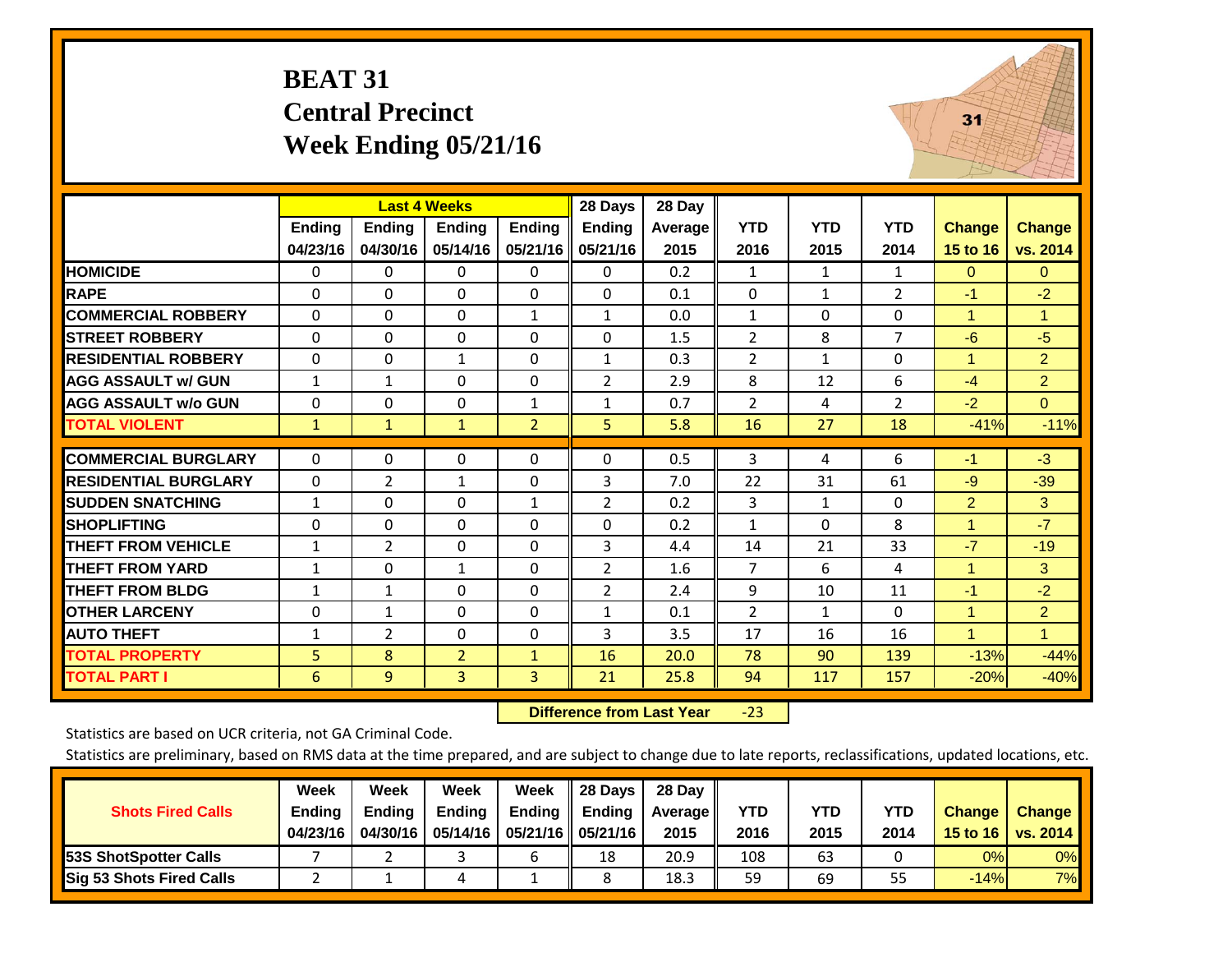#### **BEAT 32 Central Precinct Week Ending 05/21/16**



|                             |               |               | <b>Last 4 Weeks</b> |               | 28 Days        | 28 Day  |                |              |              |                |                      |
|-----------------------------|---------------|---------------|---------------------|---------------|----------------|---------|----------------|--------------|--------------|----------------|----------------------|
|                             | <b>Ending</b> | <b>Ending</b> | Ending              | <b>Endina</b> | <b>Ending</b>  | Average | <b>YTD</b>     | <b>YTD</b>   | <b>YTD</b>   | <b>Change</b>  | <b>Change</b>        |
|                             | 04/23/16      | 04/30/16      | 05/14/16            | 05/21/16      | 05/21/16       | 2015    | 2016           | 2015         | 2014         | 15 to 16       | vs. 2014             |
| <b>HOMICIDE</b>             | $\mathbf{0}$  | $\Omega$      | $\Omega$            | $\Omega$      | $\Omega$       | 0.2     | 1              | 2            | $\mathbf{1}$ | $-1$           | $\overline{0}$       |
| <b>RAPE</b>                 | $\Omega$      | $\Omega$      | $\Omega$            | $\Omega$      | $\Omega$       | 0.1     | $\mathbf{1}$   | $\mathbf{1}$ | 1            | $\Omega$       | $\Omega$             |
| <b>COMMERCIAL ROBBERY</b>   | 2             | $\Omega$      | $\Omega$            | $\mathbf{0}$  | $\overline{2}$ | 0.2     | 3              | $\mathbf{1}$ | 4            | $\overline{2}$ | $-1$                 |
| <b>STREET ROBBERY</b>       | 0             | 1             | 0                   | $\mathbf{0}$  | 1              | 0.5     | 6              | $\Omega$     | 7            | 6              | $-1$                 |
| <b>RESIDENTIAL ROBBERY</b>  | $\Omega$      | 0             | 0                   | $\mathbf{0}$  | $\Omega$       | 0.0     | $\Omega$       | $\Omega$     | 0            | $\Omega$       | $\mathbf{0}$         |
| <b>AGG ASSAULT w/ GUN</b>   | 1             | 0             | $\Omega$            | $\mathbf{1}$  | $\overline{2}$ | 1.4     | 5              | 3            | 4            | $\overline{2}$ | $\blacktriangleleft$ |
| <b>AGG ASSAULT w/o GUN</b>  | $\mathbf 0$   | $\Omega$      | 0                   | 0             | $\Omega$       | 0.9     | $\overline{2}$ | 4            | 3            | $-2$           | $-1$                 |
| <b>TOTAL VIOLENT</b>        | 3             | $\mathbf{1}$  | $\mathbf{0}$        | $\mathbf{1}$  | 5              | 3.4     | 18             | 11           | 20           | 64%            | $-10%$               |
| <b>COMMERCIAL BURGLARY</b>  | $\mathbf 0$   | 0             | 0                   | 1             | 1              | 1.1     | 4              | 3            | 3            | 1              | $\blacktriangledown$ |
| <b>RESIDENTIAL BURGLARY</b> | $\Omega$      | $\Omega$      | $\Omega$            | $\Omega$      | $\Omega$       | 3.6     | 14             | 22           | 35           | -8             | $-21$                |
| <b>SUDDEN SNATCHING</b>     | $\Omega$      | $\Omega$      | $\Omega$            | $\mathbf{0}$  | $\Omega$       | 0.2     | 2              | $\mathbf{1}$ | $\mathbf{1}$ | 1              | 1                    |
| <b>SHOPLIFTING</b>          | $\Omega$      | 0             | $\mathbf{1}$        | $\mathbf{0}$  | $\mathbf{1}$   | 1.5     | $\overline{7}$ | 9            | 3            | $-2$           | $\overline{4}$       |
| <b>THEFT FROM VEHICLE</b>   | 4             | $\Omega$      | $\Omega$            | 2             | 6              | 4.4     | 29             | 14           | 17           | 15             | 12                   |
| <b>THEFT FROM YARD</b>      | $\Omega$      | 0             | 0                   | $\mathbf{0}$  | $\Omega$       | 1.2     | 6              | 7            | 11           | $-1$           | $-5$                 |
| <b>THEFT FROM BLDG</b>      | 2             | 0             | $\Omega$            | $\Omega$      | $\overline{2}$ | 2.1     | 15             | 11           | 14           | 4              | -1                   |
| <b>OTHER LARCENY</b>        | 0             | $\Omega$      | 0                   |               |                | 0.2     | 2              | 3            | $\mathbf{1}$ | $-1$           | $\blacktriangleleft$ |
|                             |               |               |                     | $\mathbf{1}$  | $\mathbf{1}$   |         |                |              |              |                |                      |
| <b>AUTO THEFT</b>           | $\mathbf 0$   | $\Omega$      | 0                   | $\mathbf{1}$  | $\mathbf{1}$   | 3.0     | 12             | 14           | 12           | $-2$           | $\overline{0}$       |
| <b>TOTAL PROPERTY</b>       | 6             | $\Omega$      | $\mathbf{1}$        | 5             | 12             | 17.3    | 91             | 84           | 97           | 8%             | $-6%$                |
| <b>TOTAL PART I</b>         | 9             | $\mathbf{1}$  | $\mathbf{1}$        | 6             | 17             | 20.6    | 109            | 95           | 117          | 15%            | $-7%$                |

 **Difference from Last Year**r 14

Statistics are based on UCR criteria, not GA Criminal Code.

|                                 | Week          | Week          | Week          | Week                 | 28 Days       | 28 Day         |      |      |      |               |               |
|---------------------------------|---------------|---------------|---------------|----------------------|---------------|----------------|------|------|------|---------------|---------------|
| <b>Shots Fired Calls</b>        | <b>Ending</b> | <b>Endina</b> | <b>Ending</b> | <b>Ending</b>        | <b>Ending</b> | <b>Average</b> | YTD  | YTD  | YTD  | <b>Change</b> | <b>Change</b> |
|                                 | 04/23/16      | 04/30/16      | 05/14/16      | 05/21/16    05/21/16 |               | 2015           | 2016 | 2015 | 2014 | 15 to 16      | vs. 2014      |
| <b>153S ShotSpotter Calls</b>   |               |               |               |                      |               | 0.0            |      |      |      | 0%            | $0\%$         |
| <b>Sig 53 Shots Fired Calls</b> |               |               |               |                      |               | 10.5           | 27   | 34   | 43   | $-21%$        | $-37%$        |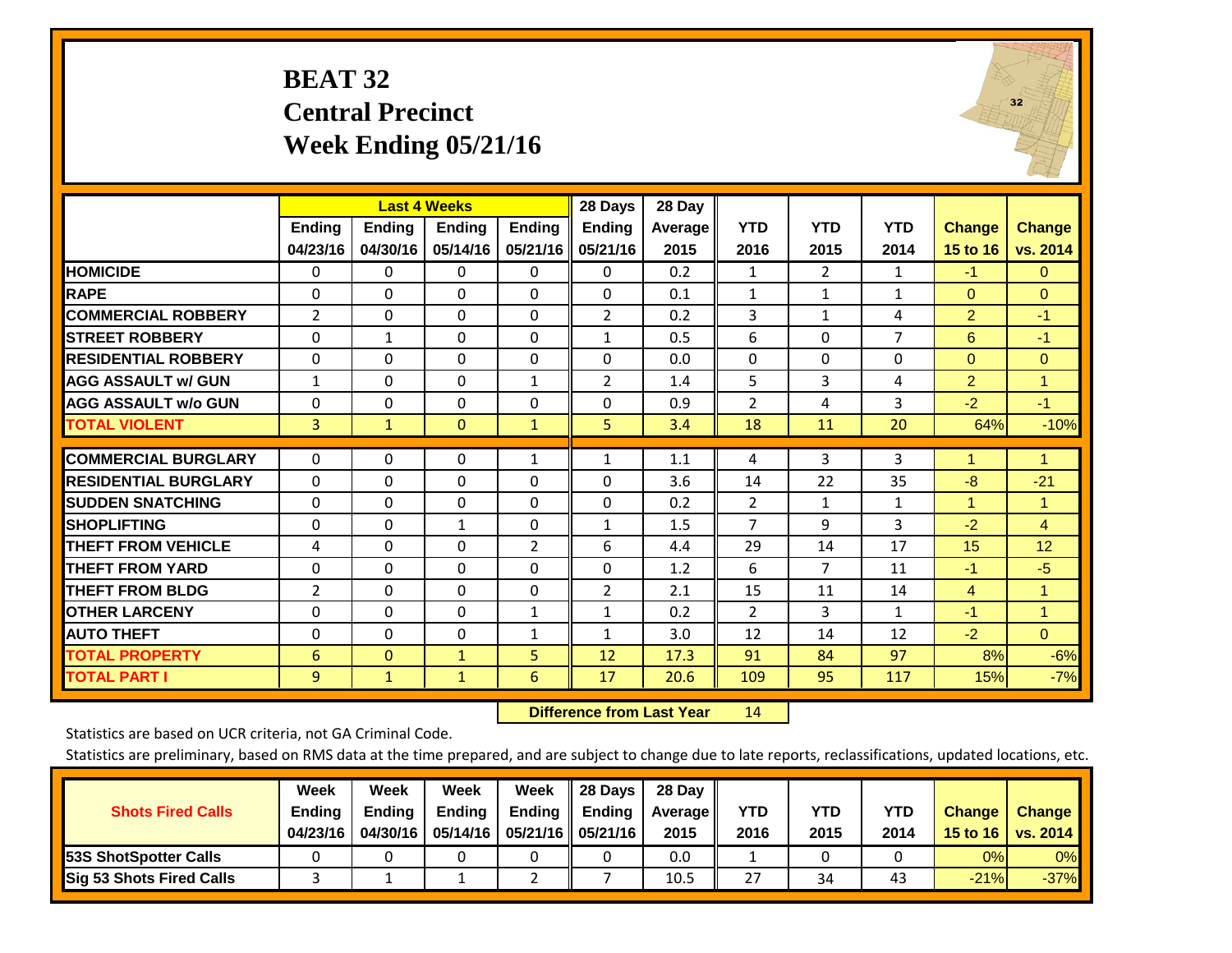#### **BEAT 33 Central Precinct Week Ending 05/21/16**



|                             |              | <b>Last 4 Weeks</b> |                |               | 28 Days        | 28 Day  |                |                |              |                      |                 |
|-----------------------------|--------------|---------------------|----------------|---------------|----------------|---------|----------------|----------------|--------------|----------------------|-----------------|
|                             | Ending       | <b>Endina</b>       | <b>Endina</b>  | <b>Endina</b> | <b>Ending</b>  | Average | <b>YTD</b>     | <b>YTD</b>     | <b>YTD</b>   | <b>Change</b>        | <b>Change</b>   |
|                             | 04/23/16     | 04/30/16            | 05/14/16       | 05/21/16      | 05/21/16       | 2015    | 2016           | 2015           | 2014         | 15 to 16             | vs. 2014        |
| <b>HOMICIDE</b>             | $\Omega$     | $\mathbf{0}$        | 0              | $\Omega$      | 0              | 0.4     | 5              | $\mathbf{1}$   | 0            | 4                    | 5               |
| <b>RAPE</b>                 | 0            | $\Omega$            | $\Omega$       | $\mathbf{0}$  | $\Omega$       | 0.2     | 2              | $\mathbf{1}$   | 0            | $\blacktriangleleft$ | $\overline{2}$  |
| <b>COMMERCIAL ROBBERY</b>   | $\Omega$     | $\Omega$            | $\Omega$       | $\mathbf{1}$  | 1              | 0.2     | $\overline{2}$ | $\Omega$       | 0            | $\overline{2}$       | $\overline{2}$  |
| <b>STREET ROBBERY</b>       | $\Omega$     | $\Omega$            | $\overline{2}$ | $\Omega$      | $\overline{2}$ | 2.2     | $\overline{7}$ | 10             | 15           | $-3$                 | $-8$            |
| <b>RESIDENTIAL ROBBERY</b>  | $\mathbf{1}$ | $\Omega$            | $\Omega$       | $\mathbf{0}$  | 1              | 0.2     | 1              | 1              | 0            | $\Omega$             | 1               |
| <b>AGG ASSAULT w/ GUN</b>   | $\Omega$     | $\Omega$            | $\Omega$       | $\Omega$      | $\Omega$       | 0.9     | $\overline{2}$ | 6              | $\mathbf{1}$ | $-4$                 | 1               |
| <b>AGG ASSAULT w/o GUN</b>  | 0            | $\mathbf{1}$        | $\Omega$       | 0             | $\mathbf{1}$   | 0.9     | 5              | $\mathbf{1}$   | 4            | 4                    | $\mathbf{1}$    |
| <b>TOTAL VIOLENT</b>        | $\mathbf{1}$ | $\mathbf{1}$        | $\overline{2}$ | $\mathbf{1}$  | 5              | 4.9     | 24             | 20             | 20           | 20%                  | 20%             |
|                             |              |                     |                |               |                |         |                |                |              |                      |                 |
| <b>COMMERCIAL BURGLARY</b>  | $\Omega$     | $\Omega$            | $\Omega$       | $\Omega$      | $\Omega$       | 2.0     | 11             | 14             | 1            | $-3$                 | 10 <sup>°</sup> |
| <b>RESIDENTIAL BURGLARY</b> | $\Omega$     | $\overline{2}$      | $\Omega$       | $\mathbf{0}$  | 2              | 4.0     | 11             | 14             | 12           | $-3$                 | $-1$            |
| <b>ISUDDEN SNATCHING</b>    | $\Omega$     | $\Omega$            | $\mathbf{1}$   | $\Omega$      | $\mathbf{1}$   | 0.4     | 4              | $\overline{2}$ | $\mathbf{1}$ | $\overline{2}$       | 3               |
| <b>SHOPLIFTING</b>          | $\mathbf{1}$ | $\overline{2}$      | $\Omega$       | 0             | 3              | 1.2     | 10             | 8              | 12           | $\overline{2}$       | $-2$            |
| <b>THEFT FROM VEHICLE</b>   | $\Omega$     | $\mathbf{1}$        | 5              | 0             | 6              | 8.3     | 42             | 38             | 23           | 4                    | 19              |
| <b>THEFT FROM YARD</b>      | 3            | 0                   | 3              | 2             | 8              | 4.6     | 28             | 21             | 12           | $\overline{7}$       | 16              |
| <b>THEFT FROM BLDG</b>      | $\mathbf{1}$ | $\mathbf{1}$        | $\overline{2}$ | 1             | 5              | 3.6     | 27             | 12             | 16           | 15                   | 11              |
| <b>IOTHER LARCENY</b>       | $\mathbf 0$  | $\Omega$            | $\Omega$       | $\mathbf 0$   | $\Omega$       | 0.9     | 3              | 4              | 0            | $-1$                 | 3               |
| <b>AUTO THEFT</b>           | 2            | $\Omega$            | $\mathbf{1}$   | $\mathbf{1}$  | 4              | 4.1     | 18             | 18             | 22           | $\Omega$             | $-4$            |
| <b>TOTAL PROPERTY</b>       | 7            | 6                   | 12             | 4             | 29             | 29.1    | 154            | 131            | 99           | 18%                  | 56%             |
| <b>TOTAL PART I</b>         | 8            | $\overline{7}$      | 14             | 5             | 34             | 34.0    | 178            | 151            | 119          | 18%                  | 50%             |

 **Difference from Last Year**r 27

Statistics are based on UCR criteria, not GA Criminal Code.

|                                 | Week          | Week          | Week          | Week | 28 Days                   | 28 Dav     |            |            |            |               |               |
|---------------------------------|---------------|---------------|---------------|------|---------------------------|------------|------------|------------|------------|---------------|---------------|
| <b>Shots Fired Calls</b>        | <b>Ending</b> | <b>Endina</b> | <b>Ending</b> |      | Ending $\parallel$ Ending | Average II | <b>YTD</b> | <b>YTD</b> | <b>YTD</b> | <b>Change</b> | <b>Change</b> |
|                                 | 04/23/16      | 04/30/16      | 05/14/16      |      | 05/21/16    05/21/16      | 2015       | 2016       | 2015       | 2014       | 15 to 16      | vs. 2014      |
| <b>153S ShotSpotter Calls</b>   |               |               |               |      |                           | 5.6        | 35         | 16         |            | 0%            | $0\%$         |
| <b>Sig 53 Shots Fired Calls</b> |               |               |               |      |                           | 12.4       | 81         | 55         | ົາ<br>33   | 47%           | <b>145%</b>   |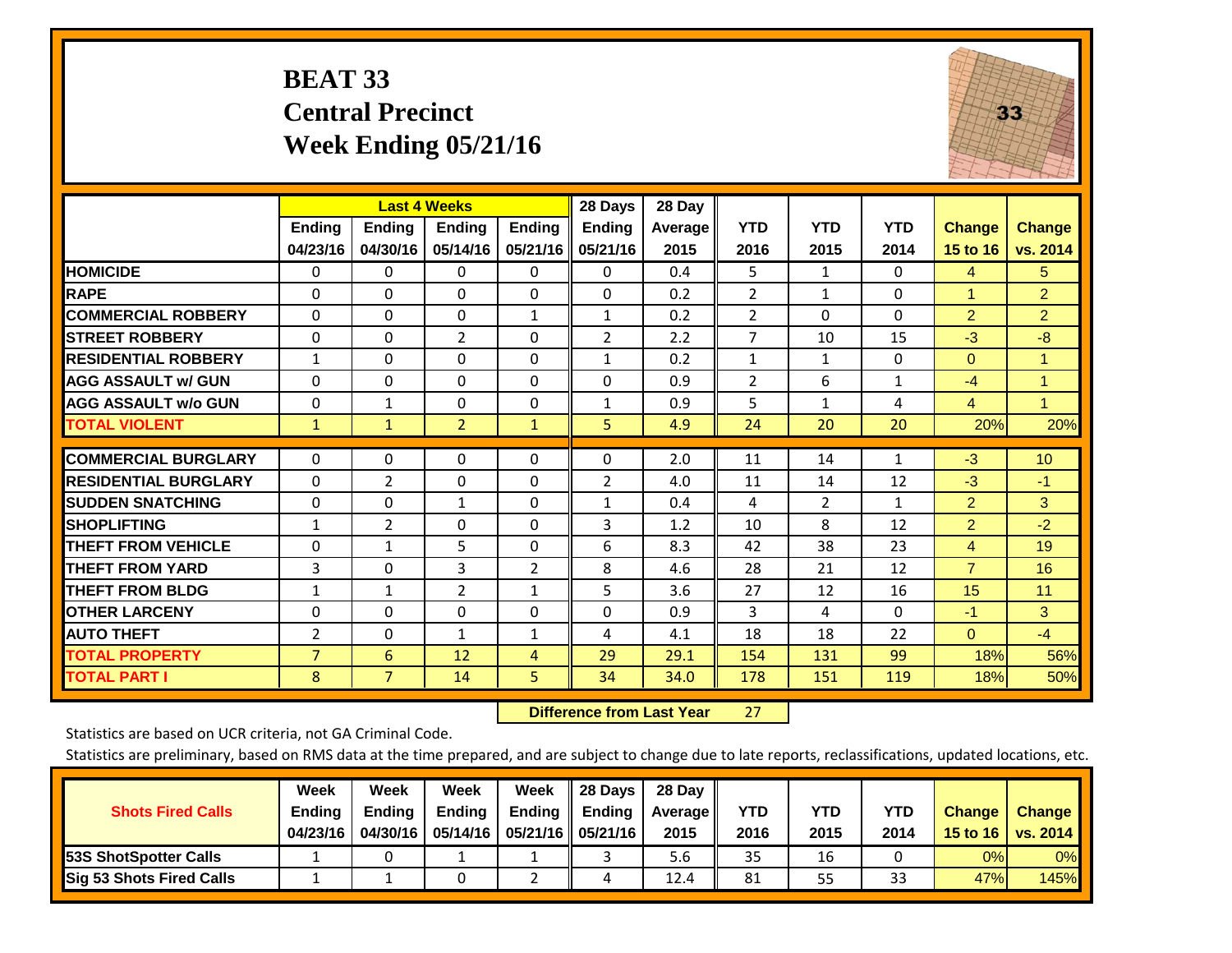#### **BEAT 34 Central Precinct Week Ending 05/21/16**



|                             |                | <b>Last 4 Weeks</b> |                |                | 28 Days       | 28 Day  |              |                |                |                |                      |
|-----------------------------|----------------|---------------------|----------------|----------------|---------------|---------|--------------|----------------|----------------|----------------|----------------------|
|                             | Ending         | <b>Ending</b>       | <b>Ending</b>  | <b>Ending</b>  | <b>Ending</b> | Average | <b>YTD</b>   | <b>YTD</b>     | <b>YTD</b>     | <b>Change</b>  | <b>Change</b>        |
|                             | 04/23/16       | 04/30/16            | 05/14/16       | 05/21/16       | 05/21/16      | 2015    | 2016         | 2015           | 2014           | 15 to 16       | vs. 2014             |
| <b>HOMICIDE</b>             | 0              | 0                   | 0              | 0              | $\Omega$      | 0.1     | $\Omega$     | $\Omega$       | $\overline{2}$ | $\Omega$       | $-2$                 |
| <b>RAPE</b>                 | 0              | $\mathbf{1}$        | $\Omega$       | 0              | $\mathbf{1}$  | 0.2     | 1            | $\mathbf{1}$   | $\mathbf{1}$   | $\Omega$       | $\mathbf{0}$         |
| <b>COMMERCIAL ROBBERY</b>   | $\mathbf{1}$   | $\Omega$            | $\mathbf{0}$   | $\Omega$       | $\mathbf{1}$  | 0.7     | $\mathbf{1}$ | 1              | 3              | $\Omega$       | $-2$                 |
| <b>STREET ROBBERY</b>       | $\mathbf{1}$   | $\Omega$            | $\Omega$       | $\Omega$       | $\mathbf{1}$  | 0.5     | $\mathbf{1}$ | 4              | 2              | $-3$           | $-1$                 |
| <b>RESIDENTIAL ROBBERY</b>  | $\Omega$       | $\Omega$            | $\Omega$       | $\Omega$       | $\Omega$      | 0.1     | $\mathbf{0}$ | $\Omega$       | 0              | $\Omega$       | $\Omega$             |
| <b>AGG ASSAULT w/ GUN</b>   | $\Omega$       | $\Omega$            | $\Omega$       | $\Omega$       | 0             | 0.8     | $\mathbf{1}$ | 4              | 3              | $-3$           | $-2$                 |
| <b>AGG ASSAULT w/o GUN</b>  | $\mathbf 0$    | $\Omega$            | $\mathbf{0}$   | $\Omega$       | $\Omega$      | 0.5     | 6            | $\mathbf{1}$   | $\mathbf{1}$   | 5 <sup>5</sup> | 5 <sup>5</sup>       |
| <b>TOTAL VIOLENT</b>        | $\overline{2}$ | $\mathbf{1}$        | $\mathbf{0}$   | $\mathbf{0}$   | 3             | 2.9     | 10           | 11             | 12             | $-9%$          | $-17%$               |
| <b>COMMERCIAL BURGLARY</b>  |                |                     |                |                |               | 0.9     |              | 3              |                |                |                      |
|                             | $\Omega$       | $\mathbf{1}$        | $\Omega$       | $\Omega$       | $\mathbf{1}$  |         | 5            |                | 0              | $\overline{2}$ | $5^{\circ}$          |
| <b>RESIDENTIAL BURGLARY</b> | $\Omega$       | $\Omega$            | 1              | 0              | $\mathbf{1}$  | 3.3     | 9            | 14             | 28             | $-5$           | $-19$                |
| <b>SUDDEN SNATCHING</b>     | $\Omega$       | $\Omega$            | $\Omega$       | $\Omega$       | 0             | 0.1     | $\Omega$     | $\Omega$       | 0              | $\Omega$       | $\Omega$             |
| <b>SHOPLIFTING</b>          | $\overline{2}$ | $\Omega$            | $\mathbf{1}$   | 1              | 4             | 2.0     | 21           | 9              | 8              | 12             | 13                   |
| <b>THEFT FROM VEHICLE</b>   | $\mathbf{1}$   | $\Omega$            | $\overline{2}$ | $\mathbf{1}$   | 4             | 9.0     | 27           | 40             | 23             | $-13$          | $\overline{4}$       |
| <b>THEFT FROM YARD</b>      | $\Omega$       | $\Omega$            | $\Omega$       | $\Omega$       | $\Omega$      | 3.4     | 4            | 17             | 8              | $-13$          | $-4$                 |
| <b>THEFT FROM BLDG</b>      | $\mathbf{1}$   | 1                   | $\Omega$       | $\overline{2}$ | 4             | 2.8     | 26           | 11             | 15             | 15             | 11                   |
| <b>OTHER LARCENY</b>        | 0              | $\Omega$            | $\Omega$       | $\Omega$       | $\Omega$      | 0.7     | $\mathbf{1}$ | $\overline{2}$ | 0              | $-1$           | $\blacktriangleleft$ |
| <b>AUTO THEFT</b>           | $\overline{2}$ | 1                   | $\mathbf{1}$   | $\Omega$       | 4             | 3.4     | 18           | 12             | 16             | 6              | $\overline{2}$       |
| <b>TOTAL PROPERTY</b>       | 6              | 3                   | 5              | 4              | 18            | 25.5    | 111          | 108            | 98             | 3%             | 13%                  |
| <b>TOTAL PART I</b>         | 8              | 4                   | 5.             | 4              | 21            | 28.4    | 121          | 119            | 110            | 2%             | 10%                  |

 **Difference from Last Year**r 2

Statistics are based on UCR criteria, not GA Criminal Code.

| <b>Shots Fired Calls</b>        | Week<br><b>Ending</b><br>04/23/16 | Week<br><b>Endina</b><br>04/30/16 | Week<br><b>Ending</b> | Week<br>Ending | 28 Days<br><b>Ending</b><br>05/14/16   05/21/16   05/21/16 | 28 Day<br>Average II<br>2015 | YTD<br>2016 | YTD<br>2015 | YTD<br>2014 | <b>Change</b><br>15 to 16 $\vert$ | <b>Change</b><br>vs. 2014 |
|---------------------------------|-----------------------------------|-----------------------------------|-----------------------|----------------|------------------------------------------------------------|------------------------------|-------------|-------------|-------------|-----------------------------------|---------------------------|
| <b>153S ShotSpotter Calls</b>   |                                   |                                   |                       |                |                                                            | 0.2                          |             |             |             | 0%                                | 0%                        |
| <b>Sig 53 Shots Fired Calls</b> |                                   |                                   |                       |                |                                                            | 10.1                         | 37          | 42          | 25          | $-12%$                            | 48%                       |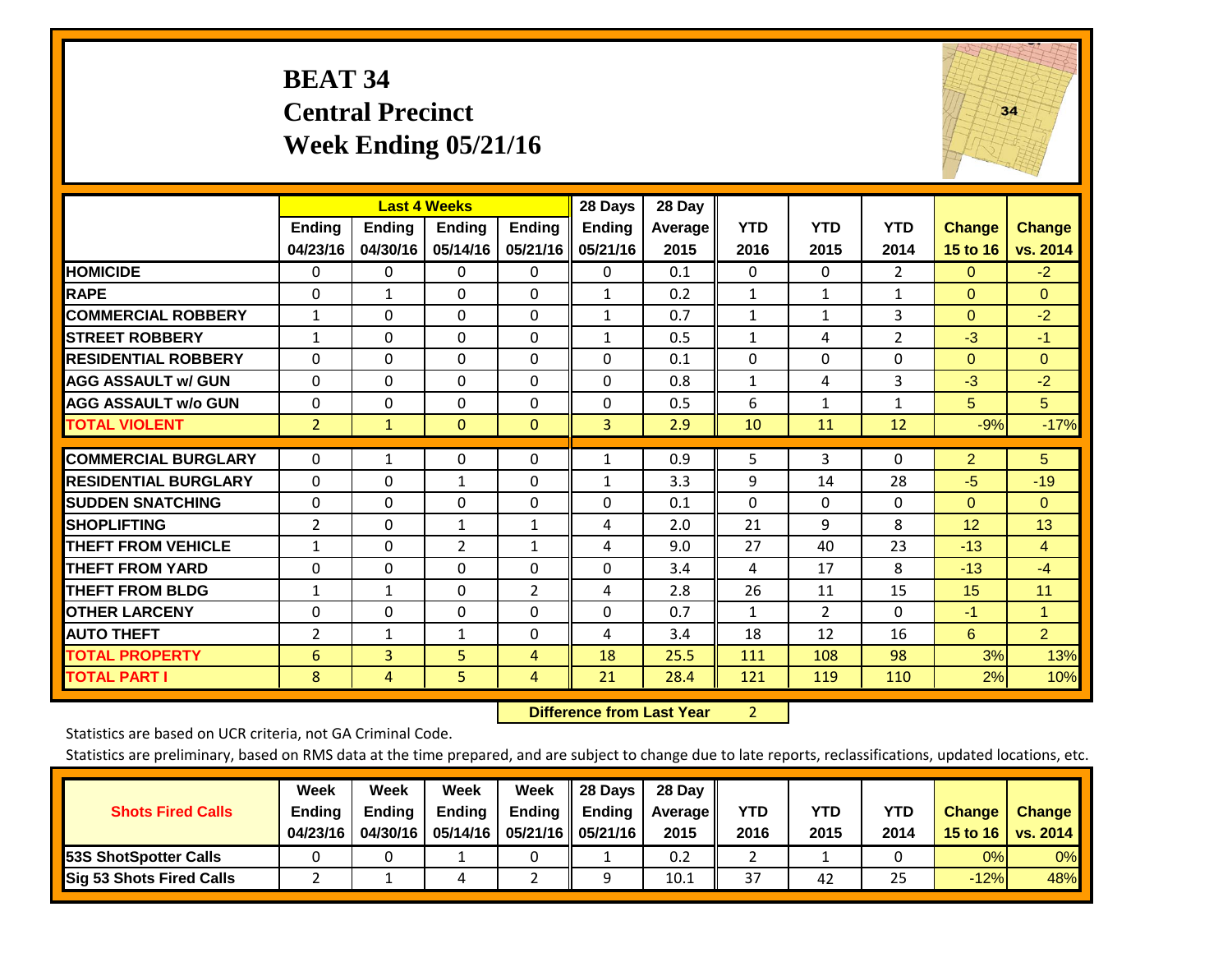#### **BEAT 35 Central Precinct Week Ending 05/21/16**



|                             |               | <b>Last 4 Weeks</b> |               |                | 28 Days        | 28 Day  |                |                |                |               |                      |
|-----------------------------|---------------|---------------------|---------------|----------------|----------------|---------|----------------|----------------|----------------|---------------|----------------------|
|                             | <b>Ending</b> | <b>Ending</b>       | <b>Ending</b> | <b>Ending</b>  | <b>Ending</b>  | Average | <b>YTD</b>     | <b>YTD</b>     | <b>YTD</b>     | <b>Change</b> | <b>Change</b>        |
|                             | 04/23/16      | 04/30/16            | 05/14/16      | 05/21/16       | 05/21/16       | 2015    | 2016           | 2015           | 2014           | 15 to 16      | vs. 2014             |
| <b>HOMICIDE</b>             | 0             | $\mathbf{0}$        | $\Omega$      | $\Omega$       | $\Omega$       | 0.4     | 3              | 3              | $\overline{2}$ | $\mathbf{0}$  | 1.                   |
| <b>RAPE</b>                 | 0             | 0                   | $\Omega$      | $\Omega$       | $\Omega$       | 0.2     | $\mathbf{1}$   | $\mathbf{1}$   | 4              | $\mathbf{0}$  | $-3$                 |
| <b>COMMERCIAL ROBBERY</b>   | $\Omega$      | $\Omega$            | $\Omega$      | $\Omega$       | $\Omega$       | 0.2     | $\Omega$       | $\Omega$       | $\mathbf{1}$   | $\mathbf{0}$  | $-1$                 |
| <b>STREET ROBBERY</b>       | $\Omega$      | $\Omega$            | $\Omega$      | $\Omega$       | $\Omega$       | 1.6     | 5              | 6              | 8              | $-1$          | $-3$                 |
| <b>RESIDENTIAL ROBBERY</b>  | $\mathbf{1}$  | 0                   | $\Omega$      | $\Omega$       | $\mathbf{1}$   | 0.2     | $\overline{2}$ | $\mathbf{0}$   | 0              | 2             | $\overline{2}$       |
| <b>AGG ASSAULT w/ GUN</b>   | $\Omega$      | $\Omega$            | $\Omega$      | 2              | 2              | 2.2     | 5              | $\overline{7}$ | 8              | $-2$          | $-3$                 |
| <b>AGG ASSAULT w/o GUN</b>  | $\Omega$      | 0                   | $\mathbf{0}$  | $\mathbf{1}$   | $\mathbf{1}$   | 1.0     | 3              | 3              | 5              | $\Omega$      | $-2$                 |
| <b>TOTAL VIOLENT</b>        | $\mathbf{1}$  | $\mathbf{0}$        | $\mathbf{0}$  | 3              | 4              | 5.8     | 19             | 20             | 28             | $-5%$         | $-32%$               |
| <b>COMMERCIAL BURGLARY</b>  | $\mathbf 0$   | 0                   | 0             | 0              | $\Omega$       | 0.5     | 1              | 4              | 2              | $-3$          | $-1$                 |
| <b>RESIDENTIAL BURGLARY</b> | $\Omega$      | $\overline{2}$      | $\mathbf{1}$  | 1              | 4              | 8.9     | 27             | 43             | 33             | $-16$         | -6                   |
| <b>SUDDEN SNATCHING</b>     | 0             | $\Omega$            | $\mathbf{1}$  | $\mathbf{0}$   |                | 0.0     | $\mathbf{1}$   | $\Omega$       | 0              | 1             | $\blacktriangleleft$ |
|                             | 0             | $\Omega$            | $\Omega$      | $\mathbf{1}$   | 1              | 0.4     | $\overline{2}$ | 4              | $\mathbf{1}$   |               | 1                    |
| <b>SHOPLIFTING</b>          |               |                     |               |                | 1              |         |                |                |                | $-2$          |                      |
| <b>THEFT FROM VEHICLE</b>   | $\mathbf{1}$  | $\mathbf{1}$        | $\mathbf{1}$  | $\Omega$       | 3              | 4.8     | 23             | 26             | 19             | $-3$          | 4                    |
| <b>THEFT FROM YARD</b>      | $\Omega$      | $\mathbf{1}$        | 1             | $\mathbf 0$    | 2              | 2.8     | $\overline{7}$ | $\overline{7}$ | 9              | $\mathbf{0}$  | $-2$                 |
| <b>THEFT FROM BLDG</b>      | 3             | 1                   | $\mathbf{1}$  | $\mathbf{1}$   | 6              | 3.2     | 15             | 14             | 14             | 1             | 1                    |
| <b>OTHER LARCENY</b>        | $\Omega$      | $\mathbf{1}$        | $\Omega$      | $\Omega$       | $\mathbf{1}$   | 0.3     | $\mathbf{1}$   | $\overline{2}$ | $\mathbf{1}$   | $-1$          | $\Omega$             |
| <b>AUTO THEFT</b>           | $\Omega$      | $\Omega$            | $\Omega$      | $\overline{2}$ | $\overline{2}$ | 3.9     | 15             | 19             | 17             | $-4$          | $-2$                 |
| <b>TOTAL PROPERTY</b>       | 4             | 6                   | 5             | 5              | 20             | 24.8    | 92             | 119            | 96             | $-23%$        | $-4%$                |
| <b>TOTAL PART I</b>         | 5             | 6                   | 5.            | 8              | 24             | 30.5    | 111            | 139            | 124            | $-20%$        | $-10%$               |

 **Difference from Last Year**‐28

Statistics are based on UCR criteria, not GA Criminal Code.

|                                 | Week          | Week          | <b>Week</b> | Week                 | 28 Days       | 28 Day            |      |      |            |               |               |
|---------------------------------|---------------|---------------|-------------|----------------------|---------------|-------------------|------|------|------------|---------------|---------------|
| <b>Shots Fired Calls</b>        | <b>Ending</b> | <b>Endina</b> | Ending      | Ending               | <b>Ending</b> | <b>Average</b> II | YTD  | YTD  | <b>YTD</b> | <b>Change</b> | <b>Change</b> |
|                                 | 04/23/16      | 04/30/16      | 05/14/16 L  | 05/21/16    05/21/16 |               | 2015              | 2016 | 2015 | 2014       | 15 to 16      | vs. 2014      |
| <b>153S ShotSpotter Calls</b>   |               |               |             |                      | 17            | 22.5              | 146  | 49   |            | 0%            | 0%            |
| <b>Sig 53 Shots Fired Calls</b> |               |               |             |                      | 11            | 19.8              | 105  | 67   | 55         | 57%           | 91%           |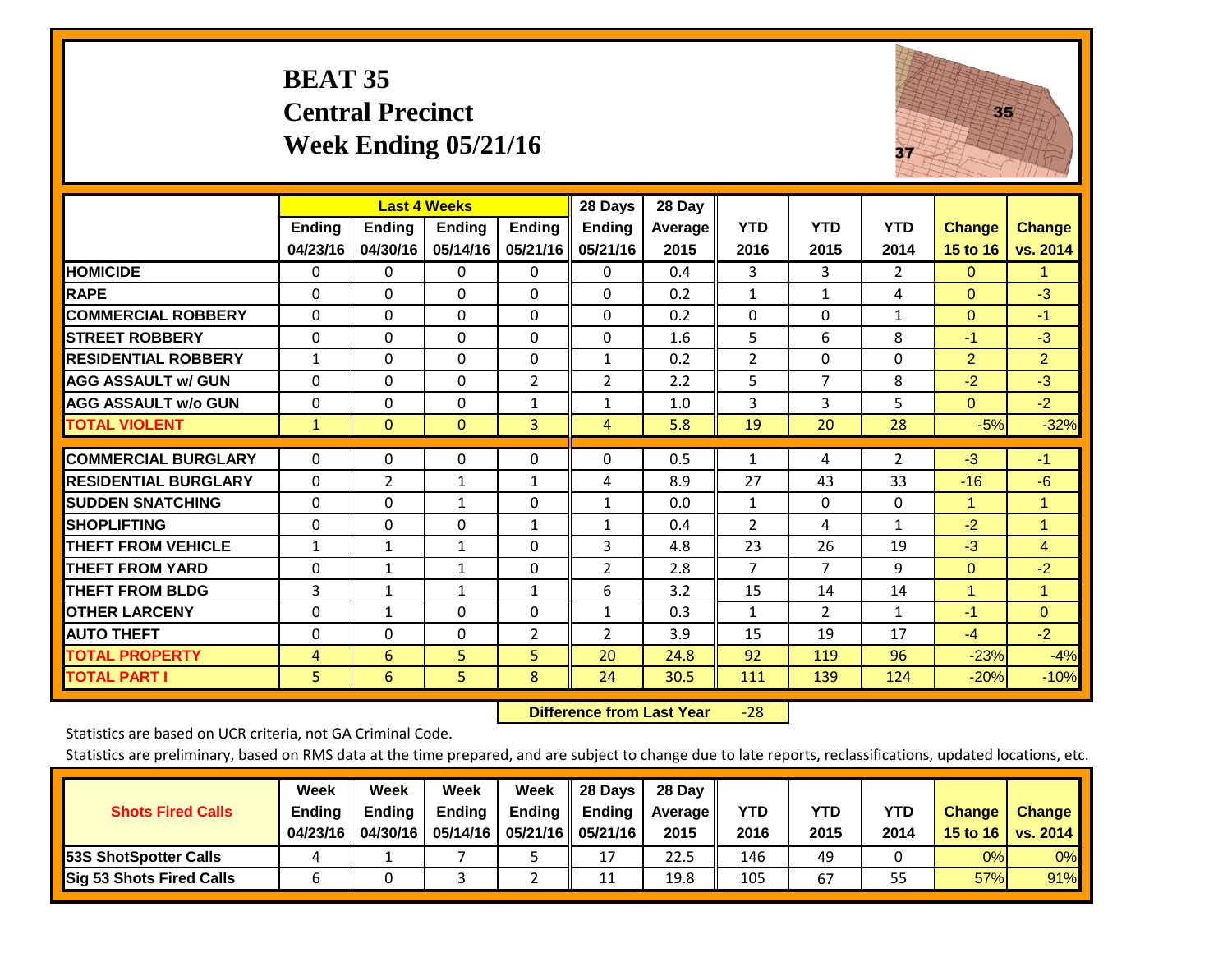|                             | <b>BEAT 37</b>            | <b>Central Precinct</b>   | Week Ending $05/21/16$                           |                           |                                      |                                        |                    |                    | 37                 |                           |                           |
|-----------------------------|---------------------------|---------------------------|--------------------------------------------------|---------------------------|--------------------------------------|----------------------------------------|--------------------|--------------------|--------------------|---------------------------|---------------------------|
|                             | <b>Ending</b><br>04/23/16 | <b>Ending</b><br>04/30/16 | <b>Last 4 Weeks</b><br><b>Ending</b><br>05/14/16 | <b>Ending</b><br>05/21/16 | 28 Days<br><b>Ending</b><br>05/21/16 | $\overline{28}$ Day<br>Average<br>2015 | <b>YTD</b><br>2016 | <b>YTD</b><br>2015 | <b>YTD</b><br>2014 | <b>Change</b><br>15 to 16 | <b>Change</b><br>vs. 2014 |
| <b>HOMICIDE</b>             | 0                         | 0                         | 0                                                | $\mathbf 0$               | $\mathbf 0$                          | 0.2                                    | $\mathbf 0$        | 0                  | $\mathbf{1}$       | $\mathbf{0}$              | $-1$                      |
| <b>RAPE</b>                 | $\Omega$                  | $\Omega$                  | $\Omega$                                         | $\Omega$                  | $\Omega$                             | 0.0                                    | $\mathbf{1}$       | $\Omega$           | $\Omega$           | $\mathbf{1}$              | $\mathbf{1}$              |
| <b>COMMERCIAL ROBBERY</b>   | $\Omega$                  | $\Omega$                  | $\mathbf{1}$                                     | $\Omega$                  | $\mathbf{1}$                         | 0.2                                    | $\mathbf{1}$       | $\mathbf{1}$       | $\Omega$           | $\Omega$                  | $\mathbf{1}$              |
| <b>STREET ROBBERY</b>       | $\mathbf{1}$              | $\Omega$                  | $\Omega$                                         | $\mathbf{1}$              | $\overline{2}$                       | 1.7                                    | $\overline{7}$     | 5                  | 3                  | $\overline{2}$            | $\overline{4}$            |
| <b>RESIDENTIAL ROBBERY</b>  | $\Omega$                  | $\Omega$                  | 0                                                | $\Omega$                  | $\Omega$                             | 0.1                                    | $\Omega$           | $\Omega$           | $\Omega$           | $\Omega$                  | $\Omega$                  |
| <b>AGG ASSAULT w/ GUN</b>   | $\overline{2}$            | $\mathbf 0$               | $\mathbf{0}$                                     | $\Omega$                  | $\overline{2}$                       | 0.2                                    | 6                  | $\overline{2}$     | $\mathbf{1}$       | $\overline{4}$            | 5                         |
| <b>AGG ASSAULT w/o GUN</b>  | $\mathbf{1}$              | $\mathbf 0$               | $\Omega$                                         | $\Omega$                  | $\mathbf{1}$                         | 0.5                                    | $\mathbf{1}$       | 3                  | $\mathbf 0$        | $-2$                      | $\mathbf{1}$              |
| <b>TOTAL VIOLENT</b>        | $\overline{4}$            | $\Omega$                  | $\mathbf{1}$                                     | $\mathbf{1}$              | 6                                    | 2.8                                    | 16                 | 11                 | 5                  | 45%                       | 220%                      |
| <b>COMMERCIAL BURGLARY</b>  | 0                         | $\Omega$                  | 1                                                | $\mathbf{1}$              | $\overline{2}$                       | 0.6                                    | 5                  | $\mathbf{1}$       | $\overline{2}$     | 4                         | 3                         |
| <b>RESIDENTIAL BURGLARY</b> | $\Omega$                  | $\Omega$                  | $\Omega$                                         | $\Omega$                  | $\Omega$                             | 4.6                                    | 8                  | 16                 | $\overline{7}$     | $-8$                      | $\mathbf{1}$              |
| <b>ISUDDEN SNATCHING</b>    | $\Omega$                  | $\Omega$                  | $\Omega$                                         | $\Omega$                  | $\Omega$                             | 0.3                                    | $\Omega$           | $\mathbf{1}$       | $\overline{2}$     | $-1$                      | $-2$                      |
| <b>SHOPLIFTING</b>          | 0                         | $\Omega$                  | $\mathbf{1}$                                     | $\Omega$                  | $\mathbf{1}$                         | 2.5                                    | 8                  | 5                  | 8                  | 3                         | $\overline{0}$            |
| <b>THEFT FROM VEHICLE</b>   | $\mathbf{1}$              | $\overline{4}$            | 3                                                | $\mathbf{1}$              | 9                                    | 12.3                                   | 34                 | 59                 | 45                 | $-25$                     | $-11$                     |
| <b>THEFT FROM YARD</b>      | $\mathbf{1}$              | $\overline{2}$            | $\overline{0}$                                   | $\mathbf{1}$              | 4                                    | 2.5                                    | 10                 | 11                 | 15                 | $-1$                      | $-5$                      |
| <b>THEFT FROM BLDG</b>      | $\mathbf{1}$              | $\mathbf{1}$              | $\mathbf{1}$                                     | $\mathbf 0$               | $\overline{3}$                       | 2.6                                    | 8                  | 17                 | $\overline{7}$     | $-9$                      | $\mathbf{1}$              |
| <b>OTHER LARCENY</b>        | 0                         | $\Omega$                  | 0                                                | $\Omega$                  | $\Omega$                             | 0.9                                    | $\Omega$           | 5                  | $\Omega$           | $-5$                      | $\overline{0}$            |
| <b>AUTO THEFT</b>           | 0                         | 0                         | 0                                                | $\mathbf{1}$              | $\mathbf{1}$                         | 2.9                                    | 8                  | 11                 | 12                 | $-3$                      | $-4$                      |
| <b>TOTAL PROPERTY</b>       | 3                         | $\overline{7}$            | 6                                                | 4                         | 20                                   | 29.2                                   | 81                 | 126                | 98                 | $-36%$                    | $-17%$                    |
| <b>TOTAL PART I</b>         | $\overline{7}$            | $\overline{7}$            | $\overline{7}$                                   | 5                         | 26                                   | 32.1                                   | 97                 | 137                | 103                | $-29%$                    | $-6%$                     |

 **Difference from Last Year**r -40 The contract of the contract of

Statistics are based on UCR criteria, not GA Criminal Code.

| <b>Shots Fired Calls</b>        | Week<br><b>Ending</b><br>04/23/16 | Week<br><b>Endina</b><br>04/30/16 | <b>Week</b><br>Ending | Week<br>Ending | 28 Days<br><b>Ending</b><br>05/14/16   05/21/16   05/21/16 | 28 Day<br>Average II<br>2015 | YTD<br>2016 | YTD<br>2015 | <b>YTD</b><br>2014 | <b>Change</b><br>15 to 16 | <b>Change</b><br>vs. 2014 |
|---------------------------------|-----------------------------------|-----------------------------------|-----------------------|----------------|------------------------------------------------------------|------------------------------|-------------|-------------|--------------------|---------------------------|---------------------------|
| <b>153S ShotSpotter Calls</b>   |                                   |                                   |                       |                |                                                            | 2.8                          | 28          | 14          |                    | 0%                        | 0%                        |
| <b>Sig 53 Shots Fired Calls</b> |                                   |                                   |                       |                |                                                            | 13.4                         | 66          | 60          |                    | 10%                       | 371%                      |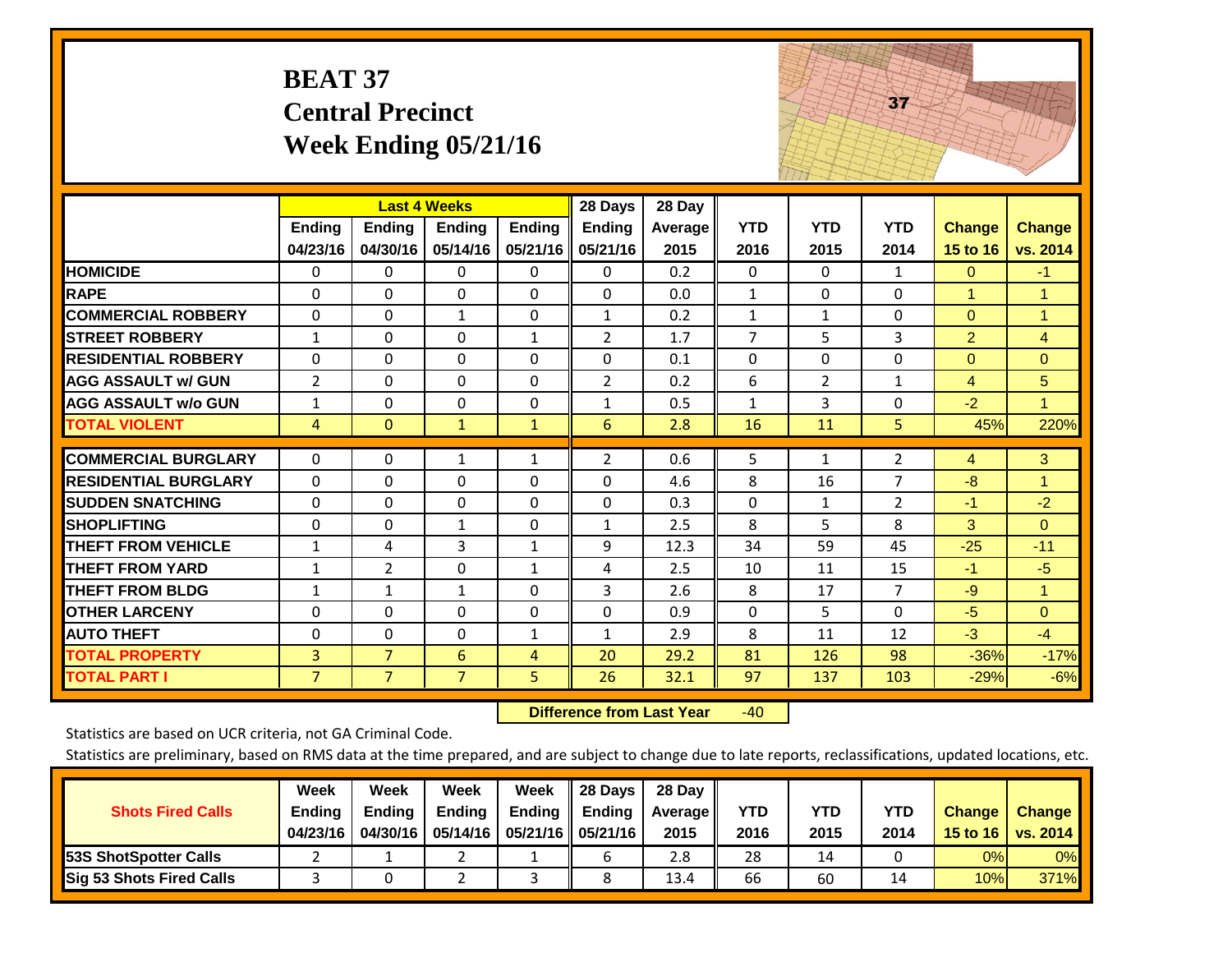

#### **COMPSTATSOUTHSIDE PRECINCT** CAPT. LENNY GUNTHER **Week Ending 05/21/16**

**PRECINCT COMMANDER:**



|                             | Week<br>Ending<br>05/21/16 | <b>Week</b><br><b>Ending</b><br>05/14/16 | Weekly<br>Avq<br>2015 | $28-Day$<br>Ending<br>05/21/16 | $28 - Day$<br><b>Ending</b><br>04/23/16 | Avg<br>28-Day<br>2015 | <b>YTD</b><br>2016 | <b>YTD</b><br>2015 | <b>YTD</b><br>2014 | <b>Change</b><br>15 to 16 | <b>Change</b><br>vs. 2014 |
|-----------------------------|----------------------------|------------------------------------------|-----------------------|--------------------------------|-----------------------------------------|-----------------------|--------------------|--------------------|--------------------|---------------------------|---------------------------|
| <b>HOMICIDE</b>             | 0                          | 0                                        | $\Omega$              |                                | 0                                       |                       | $\mathbf{2}$       | $\overline{2}$     |                    | 0                         |                           |
| <b>RAPE</b>                 | $\bf{0}$                   | $\Omega$                                 | 0                     | 1                              |                                         |                       | 6                  | 4                  |                    | $\overline{2}$            | 5                         |
| <b>COMMERCIAL ROBBERY</b>   | $\overline{2}$             | $\Omega$                                 | $\Omega$              | 6                              | $\Omega$                                | 2                     | 13                 | 5                  | $\overline{7}$     | 8                         | 6                         |
| <b>STREET ROBBERY</b>       | $\bf{0}$                   | 0                                        |                       | 0                              | 3                                       | 3                     | 13                 | 17                 | 18                 | $-4$                      | $-5$                      |
| <b>RESIDENTIAL ROBBERY</b>  | $\bf{0}$                   | $\Omega$                                 | 0                     | 0                              | 0                                       |                       |                    | 5                  | 5                  | $-4$                      | $-4$                      |
| <b>AGG ASSAULT w/ GUN</b>   | $\overline{2}$             |                                          |                       | 4                              | $\Omega$                                | $\overline{2}$        | 6                  | 6                  | 3                  | $\Omega$                  | 3 <sup>1</sup>            |
| <b>AGG ASSAULT w/o GUN</b>  |                            | 2                                        |                       | 3                              | 3                                       | 2                     | 19                 | 11                 | 7                  | 8                         | 12 <sup>2</sup>           |
| <b>TOTAL VIOLENT</b>        | 5                          | 3                                        | 3                     | 15                             | $\overline{7}$                          | 12                    | 60                 | 50                 | 42                 | 20%                       | 43%                       |
|                             |                            |                                          |                       |                                |                                         |                       |                    |                    |                    |                           |                           |
| <b>COMMERCIAL BURGLARY</b>  | $\bf{0}$                   |                                          |                       | 3                              | 6                                       | 4                     | 18                 | 20                 | 15                 | $-2$                      | 3                         |
| <b>RESIDENTIAL BURGLARY</b> | 4                          | 6                                        | 6                     | 16                             | 9                                       | 24                    | 73                 | 112                | 96                 | $-39$                     | $-23$                     |
| <b>ISUDDEN SNATCHING</b>    | $\bf{0}$                   |                                          | $\Omega$              | 1                              | $\Omega$                                |                       | 3                  | $\overline{7}$     | 6                  | $-4$                      | $-3$                      |
| <b>SHOPLIFTING</b>          | 8                          | 11                                       | 15                    | 41                             | 43                                      | 59                    | 262                | 273                | 263                | $-11$                     | -1                        |
| <b>THEFT FROM VEHICLE</b>   | $\overline{2}$             | 4                                        | 8                     | 17                             | 17                                      | 32                    | 108                | 124                | 112                | $-16$                     | $-4$                      |
| <b>THEFT FROM YARD</b>      | 3                          | 2                                        | 2                     | 9                              | $\overline{7}$                          | 10                    | 39                 | 49                 | 40                 | $-10$                     | -1                        |
| <b>THEFT FROM BLDG</b>      | 5                          | 5                                        | 5                     | 15                             | 11                                      | 19                    | 65                 | 92                 | 67                 | $-27$                     | $-2$                      |
| <b>OTHER LARCENY</b>        |                            | $\Omega$                                 | 0                     | 3                              | $\overline{2}$                          | 2                     | 9                  | 11                 | 12                 | $-2$                      | $-3$                      |
| <b>AUTO THEFT</b>           | 5                          |                                          | 4                     | 9                              | 10                                      | 15                    | 51                 | 72                 | 36                 | $-21$                     | 15 <sub>1</sub>           |
| <b>TOTAL PROPERTY</b>       | 28                         | 31                                       | 41                    | 114                            | 105                                     | 165                   | 628                | 760                | 647                | $-17%$                    | $-3%$                     |
| <b>TOTAL PART I</b>         | 33                         | 34                                       | 44                    | 129                            | 112                                     | 177                   | 688                | 810                | 689                | $-15%$                    | 0%                        |

Statistics are based on UCR criteria, not GA Criminal Code. **Difference from Last Year** -122 Statistics are preliminary, based on RMS data at the time prepared, and are subject to change due to late reports, reclassifications, updated locations, etc.

Cell Shading: white is within 0.6 standard deviation of the mean; red is above; green is below

| <b>Citizen Initiated Calls</b>  | Week<br><b>Ending</b><br>05/21/16 | <b>Week</b><br><b>Ending</b><br>05/14/16 | Weekly<br>Avg<br>2015 | $28 - Day$<br>Ending<br>05/21/16 | $28-Dav$<br><b>Ending</b><br>04/23/16 | Avg<br>$28$ -Day<br>2015 | YTD.<br>2016 | <b>YTD</b><br>2015 | <b>YTD</b><br>2014 | <b>Change</b><br>15 to 16 | <b>Change</b><br>vs. 2014 |
|---------------------------------|-----------------------------------|------------------------------------------|-----------------------|----------------------------------|---------------------------------------|--------------------------|--------------|--------------------|--------------------|---------------------------|---------------------------|
| <b>Midnight Shift</b>           | 113                               | 98                                       | 100                   | 410                              | 349                                   | 399                      | 1893         | 1988               | 1877               | $-95$                     | 16                        |
| Day Shift                       | 283                               | 297                                      | 273                   | 1183                             | 972                                   | 1090                     | 4333         | 5463               | 4922               | $-1130$                   | $-589$                    |
| <b>Afternoon Shift</b>          | 284                               | 288                                      | 269                   | 1060                             | 961                                   | 1077                     | 5090         | 5308               | 5082               | $-218$                    | 8                         |
| <b>TOTAL CITIZEN CFS</b>        | 680                               | 683                                      | 641                   | 2653                             | 2282                                  | 2566                     | 11316        | 12759              | 11881              | $-11.3%$                  | $-4.8%$                   |
| 53S ShotSpotter Calls           |                                   |                                          |                       |                                  |                                       |                          |              |                    |                    |                           |                           |
| <b>Sig 53 Shots Fired Calls</b> |                                   | 10                                       | 10                    | 31                               | 35                                    | 38                       | 171          | 153                | 96                 | 18                        | 75                        |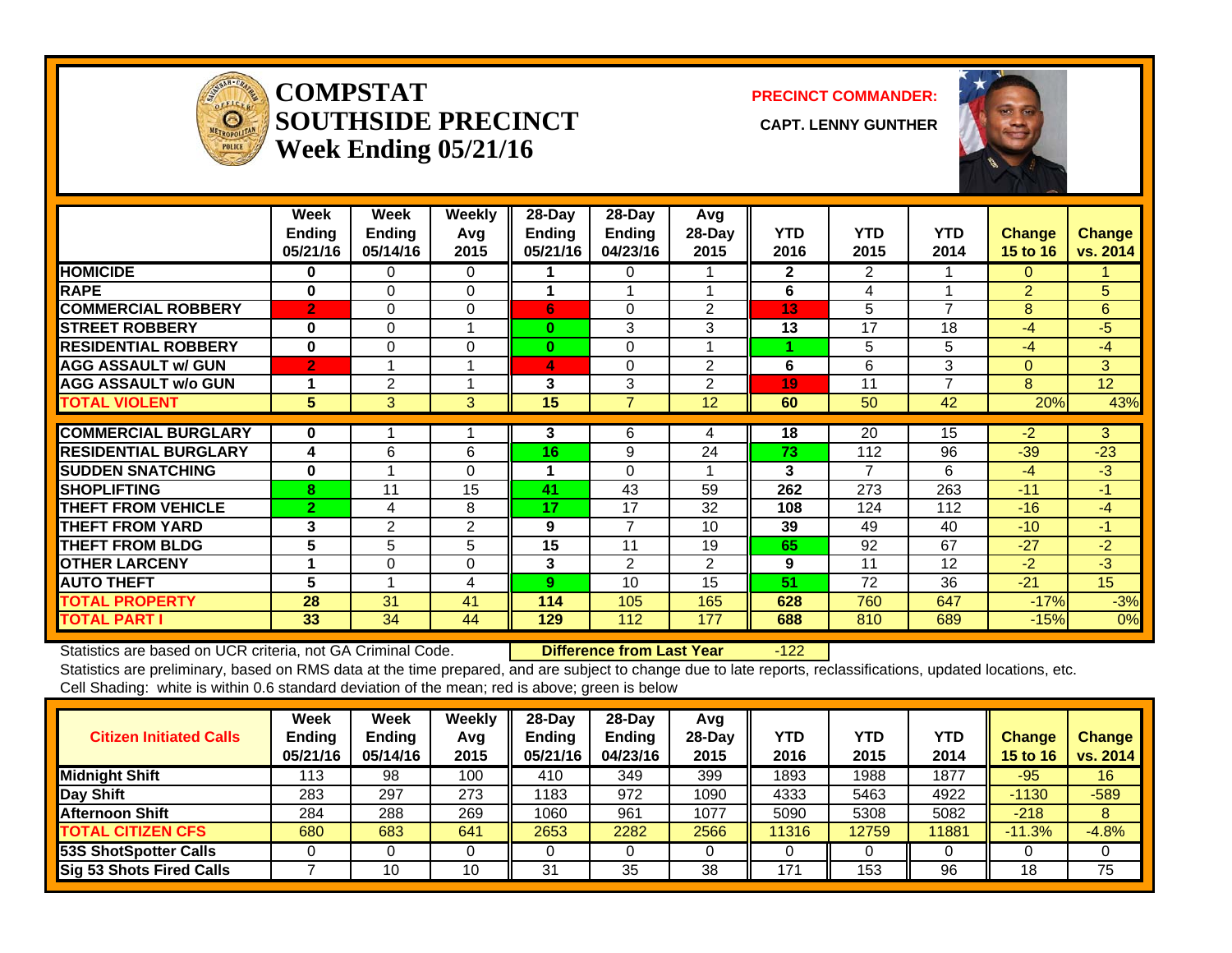## **BEAT 41 Southside Precinct Week Ending 05/21/16**



|                             |                |               | <b>Last 4 Weeks</b> |               | 28 Days       | 28 Day  |                |              |                |                |                |
|-----------------------------|----------------|---------------|---------------------|---------------|---------------|---------|----------------|--------------|----------------|----------------|----------------|
|                             | <b>Ending</b>  | <b>Ending</b> | <b>Ending</b>       | <b>Endina</b> | <b>Ending</b> | Average | <b>YTD</b>     | <b>YTD</b>   | <b>YTD</b>     | <b>Change</b>  | <b>Change</b>  |
|                             | 04/23/16       | 04/30/16      | 05/14/16            | 05/21/16      | 05/21/16      | 2015    | 2016           | 2015         | 2014           | 15 to 16       | vs. 2014       |
| <b>HOMICIDE</b>             | 0              | $\mathbf{0}$  | 0                   | 0             | $\Omega$      | 0.1     | $\mathbf{0}$   | $\Omega$     | 0              | $\Omega$       | $\overline{0}$ |
| <b>RAPE</b>                 | $\Omega$       | $\Omega$      | $\Omega$            | $\Omega$      | $\Omega$      | 0.0     | 3              | $\Omega$     | $\Omega$       | 3              | 3              |
| <b>COMMERCIAL ROBBERY</b>   | $\Omega$       | $\Omega$      | $\Omega$            | 0             | $\Omega$      | 0.4     | 3              | 1            | $\overline{2}$ | $\overline{2}$ | 1              |
| <b>STREET ROBBERY</b>       | $\Omega$       | $\Omega$      | $\Omega$            | $\Omega$      | $\Omega$      | 0.5     | 3              | $\mathbf{1}$ | $\overline{2}$ | $\overline{2}$ | $\mathbf{1}$   |
| <b>RESIDENTIAL ROBBERY</b>  | $\Omega$       | $\Omega$      | $\Omega$            | $\Omega$      | $\Omega$      | 0.2     | $\Omega$       | 1            | 0              | $-1$           | $\Omega$       |
| <b>AGG ASSAULT w/ GUN</b>   | $\mathbf{1}$   | $\Omega$      | $\Omega$            | 0             | $\mathbf{1}$  | 0.0     | $\mathbf{1}$   | $\Omega$     | 1              | 1              | $\Omega$       |
| <b>AGG ASSAULT w/o GUN</b>  | $\Omega$       | $\Omega$      | $\Omega$            | 0             | $\Omega$      | 0.1     | 3              | $\Omega$     | $\Omega$       | 3              | 3              |
| <b>TOTAL VIOLENT</b>        | $\mathbf{1}$   | $\mathbf{0}$  | $\mathbf{0}$        | $\mathbf{0}$  | $\mathbf{1}$  | 1.3     | 13             | 3            | 5              | 333%           | 160%           |
|                             |                |               |                     |               |               |         |                |              |                |                |                |
| <b>COMMERCIAL BURGLARY</b>  | $\Omega$       | $\Omega$      | $\Omega$            | $\Omega$      | 0             | 0.8     | 10             | 2            | $\overline{2}$ | 8              | 8              |
| <b>RESIDENTIAL BURGLARY</b> | $\mathbf{1}$   | $\Omega$      | $\Omega$            | 0             | $\mathbf{1}$  | 0.8     | $\overline{7}$ | 5            | 3              | $\overline{2}$ | 4              |
| <b>SUDDEN SNATCHING</b>     | 0              | 0             | $\Omega$            | $\Omega$      | 0             | 0.2     | $\Omega$       | 0            | $\mathbf{1}$   | $\mathbf{0}$   | $-1$           |
| <b>SHOPLIFTING</b>          | $\Omega$       | $\Omega$      | $\Omega$            | 0             | 0             | 1.6     | 5              | 5            | 12             | $\Omega$       | $-7$           |
| <b>THEFT FROM VEHICLE</b>   | $\mathbf 0$    | $\Omega$      | $\mathbf{1}$        | 1             | 2             | 5.9     | 26             | 28           | 34             | $-2$           | $-8$           |
| <b>THEFT FROM YARD</b>      | $\Omega$       | $\Omega$      | $\Omega$            | $\Omega$      | $\Omega$      | 3.0     | 5              | 20           | $\overline{7}$ | $-15$          | $-2$           |
| <b>THEFT FROM BLDG</b>      | 0              | $\Omega$      | 1                   | 0             | $\mathbf{1}$  | 4.4     | 6              | 25           | 8              | $-19$          | $-2$           |
| <b>OTHER LARCENY</b>        | 0              | $\Omega$      | $\Omega$            | 0             | 0             | 0.3     | $\Omega$       | 3            | 0              | $-3$           | $\mathbf{0}$   |
| <b>AUTO THEFT</b>           | $\mathbf{1}$   | $\Omega$      | 0                   | 0             | $\mathbf{1}$  | 2.3     | 6              | 13           | 4              | $-7$           | $\overline{2}$ |
| <b>TOTAL PROPERTY</b>       | $\overline{2}$ | $\Omega$      | $\overline{2}$      | $\mathbf{1}$  | 5             | 19.4    | 65             | 101          | 71             | $-36%$         | $-8%$          |
| <b>TOTAL PART I</b>         | 3              | $\Omega$      | $\overline{2}$      | $\mathbf{1}$  | 6             | 20.7    | 78             | 104          | 76             | $-25%$         | 3%             |

 **Difference from Last Year**‐26

Statistics are based on UCR criteria, not GA Criminal Code.

|                                 | Week          | Week          | <b>Week</b>   | Week                 | <b>28 Davs</b> | 28 Day         |      |      |            |               |                 |
|---------------------------------|---------------|---------------|---------------|----------------------|----------------|----------------|------|------|------------|---------------|-----------------|
| <b>Shots Fired Calls</b>        | <b>Ending</b> | <b>Ending</b> | <b>Ending</b> | Ending $\parallel$   | <b>Ending</b>  | <b>Average</b> | YTD  | YTD  | <b>YTD</b> | <b>Change</b> | <b>Change</b>   |
|                                 | 04/23/16      | 04/30/16      | 05/14/16      | 05/21/16    05/21/16 |                | 2015           | 2016 | 2015 | 2014       | 15 to 16      | <b>VS. 2014</b> |
| <b>53S ShotSpotter Calls</b>    |               |               |               |                      |                | 0.0            |      |      |            | 0%            | 0%              |
| <b>Sig 53 Shots Fired Calls</b> |               |               |               |                      |                | 1.8            | 13   |      |            | 117%          | 160%            |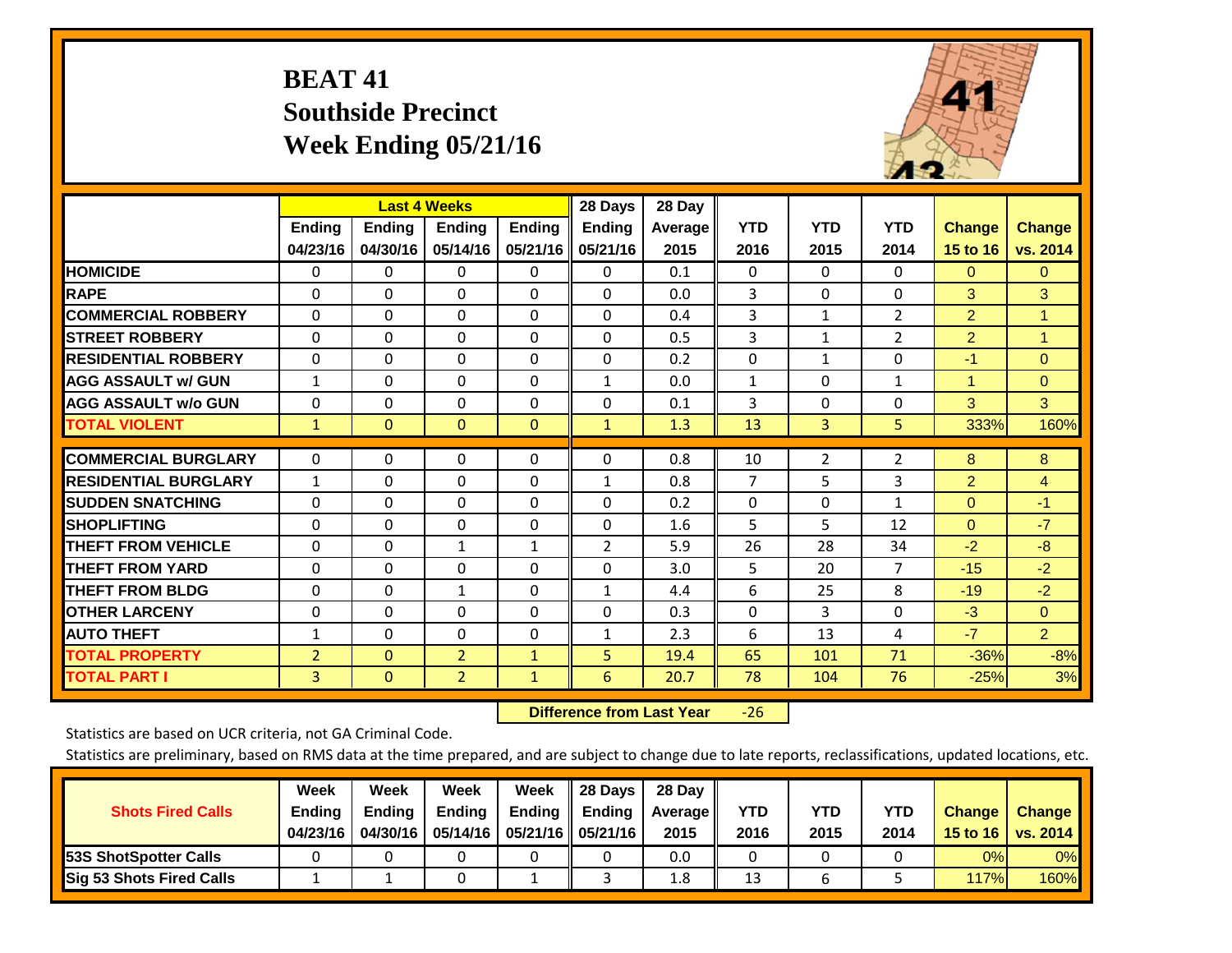## **BEAT 42 Southside Precinct Week Ending 05/21/16**



|                             |                | <b>Last 4 Weeks</b> |                |                | 28 Days        | 28 Day  |                |                |                |                |                 |
|-----------------------------|----------------|---------------------|----------------|----------------|----------------|---------|----------------|----------------|----------------|----------------|-----------------|
|                             | Ending         | <b>Endina</b>       | <b>Endina</b>  | <b>Endina</b>  | <b>Ending</b>  | Average | <b>YTD</b>     | <b>YTD</b>     | <b>YTD</b>     | <b>Change</b>  | <b>Change</b>   |
|                             | 04/23/16       | 04/30/16            | 05/14/16       | 05/21/16       | 05/21/16       | 2015    | 2016           | 2015           | 2014           | 15 to 16       | vs. 2014        |
| <b>HOMICIDE</b>             | 0              | $\Omega$            | 0              | 0              | $\Omega$       | 0.1     | $\Omega$       | $\Omega$       | 1              | $\mathbf{0}$   | $-1$            |
| <b>RAPE</b>                 | $\Omega$       | 0                   | $\Omega$       | 0              | 0              | 0.0     | $\Omega$       | $\Omega$       | $\mathbf{1}$   | $\Omega$       | $-1$            |
| <b>COMMERCIAL ROBBERY</b>   | $\overline{2}$ | $\Omega$            | $\Omega$       | $\mathbf{1}$   | 3              | 0.6     | 4              | 0              | $\overline{2}$ | 4              | 2 <sup>1</sup>  |
| <b>STREET ROBBERY</b>       | $\mathbf 0$    | $\Omega$            | $\Omega$       | 0              | 0              | 1.0     | 4              | 5              | $\overline{7}$ | $-1$           | $-3$            |
| <b>RESIDENTIAL ROBBERY</b>  | $\Omega$       | $\Omega$            | $\Omega$       | 0              | $\Omega$       | 0.5     | $\mathbf{1}$   | 2              | $\overline{2}$ | $-1$           | $-1$            |
| <b>AGG ASSAULT w/ GUN</b>   | $\Omega$       | $\Omega$            | 1              | $\mathbf{1}$   | 2              | 0.9     | $\overline{3}$ | 1              | 1              | $\overline{2}$ | $\overline{2}$  |
| <b>AGG ASSAULT w/o GUN</b>  | $\Omega$       | $\Omega$            | 2              | 0              | 2              | 0.8     | 6              | 6              | 1              | $\Omega$       | 5               |
| <b>TOTAL VIOLENT</b>        | $\overline{2}$ | $\mathbf{0}$        | $\overline{3}$ | $\overline{2}$ | $\overline{7}$ | 3.8     | 18             | 14             | 15             | 29%            | 20%             |
| <b>COMMERCIAL BURGLARY</b>  | 0              | 0                   | 1              | 0              | $\mathbf{1}$   | 1.2     | 3              | $\overline{7}$ | 6              | $-4$           | $-3$            |
|                             |                |                     |                |                |                |         |                |                |                |                |                 |
| <b>RESIDENTIAL BURGLARY</b> | $\Omega$       | $\mathbf{1}$        | $\mathbf{1}$   | 0              | 2              | 5.9     | 24             | 27             | 26             | $-3$           | $-2$            |
| <b>ISUDDEN SNATCHING</b>    | $\Omega$       | $\Omega$            | $\Omega$       | $\Omega$       | $\Omega$       | 0.3     | $\Omega$       | 3              | $\mathbf{1}$   | $-3$           | $-1$            |
| <b>SHOPLIFTING</b>          | 7              | $\overline{2}$      | $\Omega$       | $\mathbf{1}$   | 10             | 13.7    | 41             | 73             | 39             | $-32$          | $\overline{2}$  |
| <b>THEFT FROM VEHICLE</b>   | 3              | 3                   | $\mathbf{1}$   | $\Omega$       | $\overline{7}$ | 9.6     | 26             | 33             | 29             | $-7$           | $-3$            |
| <b>THEFT FROM YARD</b>      | $\mathbf 0$    | $\Omega$            | $\Omega$       | $\mathbf{1}$   | $\mathbf{1}$   | 2.3     | 13             | 9              | 14             | $\overline{4}$ | $-1$            |
| <b>THEFT FROM BLDG</b>      | 0              | 2                   | 3              | $\Omega$       | 5              | 4.3     | 14             | 16             | 17             | $-2$           | $-3$            |
| <b>OTHER LARCENY</b>        | 0              | $\Omega$            | $\Omega$       | 0              | 0              | 0.4     | 2              | 3              | 3              | $-1$           | $-1$            |
| <b>AUTO THEFT</b>           | $\mathbf{1}$   | $\Omega$            | $\Omega$       | $\mathbf{1}$   | $\overline{2}$ | 5.1     | 18             | 27             | 8              | $-9$           | 10 <sup>°</sup> |
| <b>TOTAL PROPERTY</b>       | 11             | 8                   | 6              | 3              | 28             | 42.7    | 141            | 198            | 143            | $-29%$         | $-1%$           |
| <b>TOTAL PART I</b>         | 13             | 8                   | $\overline{9}$ | 5              | 35             | 46.5    | 159            | 212            | 158            | $-25%$         | 1%              |

 **Difference from Last Year**‐53

Statistics are based on UCR criteria, not GA Criminal Code.

| <b>Shots Fired Calls</b>        | Week<br><b>Ending</b><br>04/23/16 | Week<br><b>Endina</b><br>04/30/16 | Week<br><b>Ending</b> | Week<br>Ending | 28 Days<br><b>Ending</b><br>05/14/16   05/21/16   05/21/16 | 28 Day<br>Average II<br>2015 | YTD<br>2016 | YTD<br>2015 | YTD<br>2014 | <b>Change</b><br>15 to 16 $\vert$ | <b>Change</b><br>vs. 2014 |
|---------------------------------|-----------------------------------|-----------------------------------|-----------------------|----------------|------------------------------------------------------------|------------------------------|-------------|-------------|-------------|-----------------------------------|---------------------------|
| <b>153S ShotSpotter Calls</b>   |                                   |                                   |                       |                |                                                            | 0.0                          |             |             |             | 0%                                | 0%                        |
| <b>Sig 53 Shots Fired Calls</b> |                                   |                                   |                       |                |                                                            | ט.                           | 34          | 33          | 14          | 3%                                | 143%                      |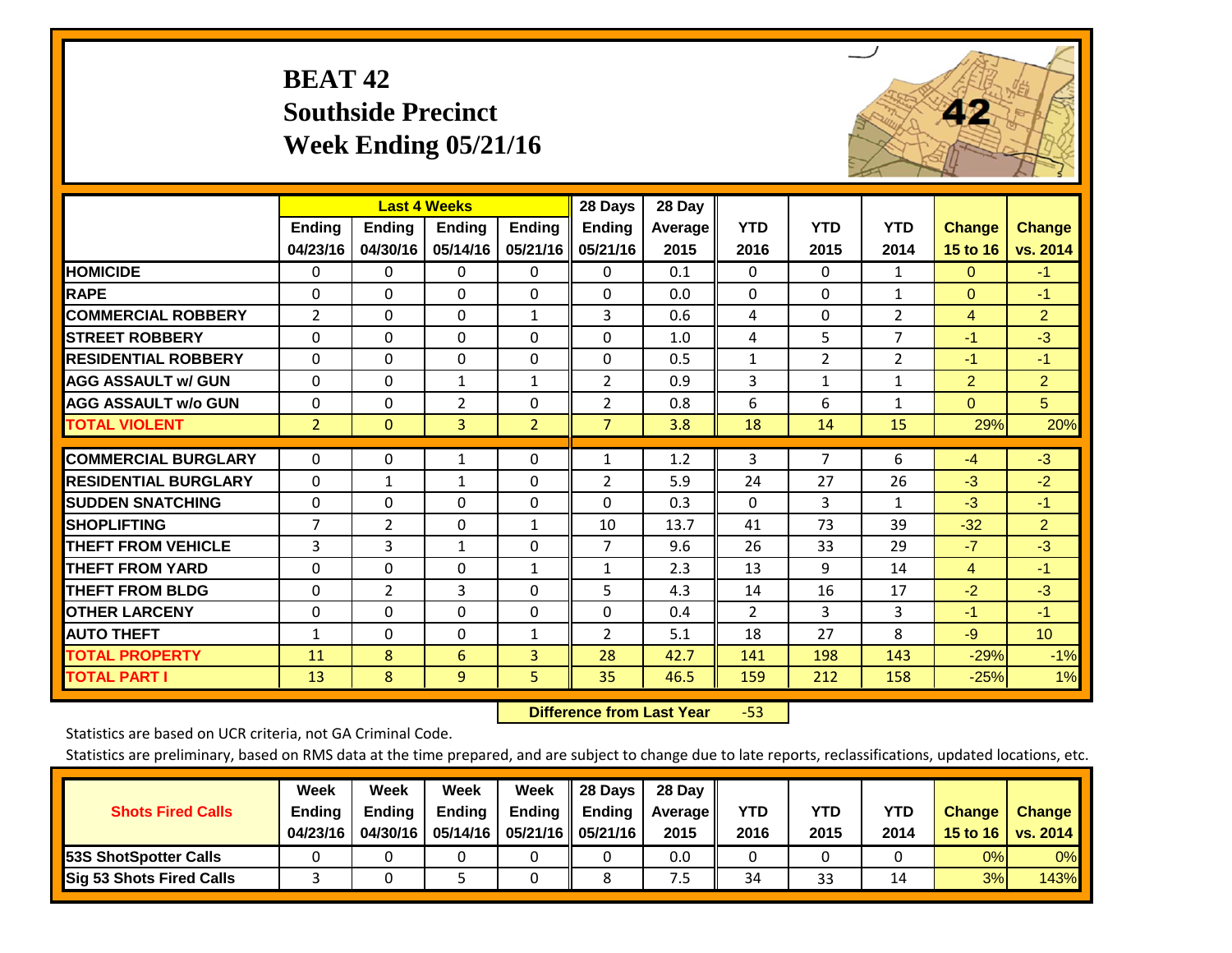## **BEAT 43 Southside Precinct Week Ending 05/21/16**



|                             |                |                | <b>Last 4 Weeks</b> |                | 28 Days        | 28 Day  |                |                |                |                |                |
|-----------------------------|----------------|----------------|---------------------|----------------|----------------|---------|----------------|----------------|----------------|----------------|----------------|
|                             | <b>Ending</b>  | <b>Ending</b>  | <b>Endina</b>       | <b>Endina</b>  | <b>Ending</b>  | Average | <b>YTD</b>     | <b>YTD</b>     | <b>YTD</b>     | <b>Change</b>  | <b>Change</b>  |
|                             | 04/23/16       | 04/30/16       | 05/14/16            | 05/21/16       | 05/21/16       | 2015    | 2016           | 2015           | 2014           | 15 to 16       | vs. 2014       |
| <b>HOMICIDE</b>             | 1              | 0              | 0                   | 0              | $\mathbf{1}$   | 0.2     | $\mathbf{1}$   | $\Omega$       | $\Omega$       | 1.             | 1.             |
| <b>RAPE</b>                 | $\Omega$       | 0              | $\Omega$            | 0              | $\Omega$       | 0.0     | 0              | 0              | $\Omega$       | $\Omega$       | $\Omega$       |
| <b>COMMERCIAL ROBBERY</b>   | 2              | 0              | $\Omega$            | $\Omega$       | $\overline{2}$ | 0.5     | 4              | 4              | $\mathbf{1}$   | $\Omega$       | 3              |
| <b>STREET ROBBERY</b>       | 0              | $\Omega$       | 0                   | $\Omega$       | $\Omega$       | 0.8     | 3              | $\overline{7}$ | $\overline{2}$ | $-4$           | 1              |
| <b>RESIDENTIAL ROBBERY</b>  | $\Omega$       | $\Omega$       | $\mathbf{0}$        | $\Omega$       | $\Omega$       | 0.1     | $\mathbf{0}$   | $\mathbf{1}$   | $\mathbf{1}$   | $-1$           | $-1$           |
| <b>AGG ASSAULT w/ GUN</b>   | $\Omega$       | 0              | $\Omega$            | $\mathbf{1}$   | $\mathbf{1}$   | 0.6     | $\mathbf{1}$   | $\mathbf{1}$   | $\Omega$       | $\Omega$       | 1.             |
| <b>AGG ASSAULT w/o GUN</b>  | $\Omega$       | 0              | $\mathbf{0}$        | $\Omega$       | $\Omega$       | 0.3     | 3              | $\mathbf{1}$   | $\mathbf{1}$   | $\overline{2}$ | $\overline{2}$ |
| <b>TOTAL VIOLENT</b>        | 3              | $\overline{0}$ | $\overline{0}$      | $\mathbf{1}$   | 4              | 2.4     | 12             | 14             | 5              | $-14%$         | 140%           |
| <b>COMMERCIAL BURGLARY</b>  | $\Omega$       |                |                     |                |                |         |                | 9              | 5              |                | $-1$           |
|                             |                | $\overline{2}$ | 0                   | 0              | $\overline{2}$ | 1.2     | 4              |                |                | $-5$           |                |
| <b>RESIDENTIAL BURGLARY</b> | $\Omega$       | $\mathbf{1}$   | $\mathbf{1}$        | $\mathbf{1}$   | 3              | 2.3     | 7              | 10             | 13             | $-3$           | $-6$           |
| <b>ISUDDEN SNATCHING</b>    | $\Omega$       | $\Omega$       | $\mathbf{1}$        | $\Omega$       | $\mathbf{1}$   | 0.2     | $\mathbf{1}$   | $\mathbf{1}$   | 2              | $\mathbf{0}$   | $-1$           |
| <b>SHOPLIFTING</b>          | $\overline{7}$ | 4              | 6                   | 6              | 23             | 28.4    | 151            | 139            | 155            | 12             | $-4$           |
| <b>THEFT FROM VEHICLE</b>   | 3              | 0              | $\mathbf 0$         | $\Omega$       | 3              | 4.0     | 15             | 11             | 22             | $\overline{4}$ | $-7$           |
| <b>THEFT FROM YARD</b>      | $\mathbf{1}$   | 1              | $\overline{2}$      | $\mathbf{1}$   | 5              | 1.2     | 10             | $\overline{7}$ | 6              | 3              | $\overline{4}$ |
| <b>THEFT FROM BLDG</b>      | 0              | 1              | $\Omega$            | $\overline{2}$ | 3              | 2.9     | 16             | 16             | 11             | $\Omega$       | 5              |
| <b>OTHER LARCENY</b>        | $\Omega$       | $\Omega$       | $\Omega$            | $\mathbf{1}$   | $\mathbf{1}$   | 0.4     | $\overline{2}$ | 1              | 4              | 1              | $-2$           |
| <b>AUTO THEFT</b>           | $\mathbf{1}$   | $\Omega$       | $\Omega$            | $\overline{2}$ | 3              | 2.3     | 6              | 9              | 5              | $-3$           | $\mathbf{1}$   |
| <b>TOTAL PROPERTY</b>       | 12             | 9              | 10                  | 13             | 44             | 42.9    | 212            | 203            | 223            | 4%             | $-5%$          |
| <b>TOTAL PART I</b>         | 15             | 9              | 10                  | 14             | 48             | 45.3    | 224            | 217            | 228            | 3%             | $-2%$          |

 **Difference from Last Year**r 7

Statistics are based on UCR criteria, not GA Criminal Code.

| <b>Shots Fired Calls</b>        | Week<br><b>Ending</b><br>04/23/16 | Week<br><b>Endina</b><br>04/30/16 | Week<br><b>Ending</b> | Week<br>Ending | 28 Days<br><b>Ending</b><br>05/14/16   05/21/16   05/21/16 | 28 Day<br>Average II<br>2015 | YTD<br>2016 | YTD<br>2015 | YTD<br>2014 | <b>Change</b><br>15 to 16 $\vert$ | <b>Change</b><br>vs. 2014 |
|---------------------------------|-----------------------------------|-----------------------------------|-----------------------|----------------|------------------------------------------------------------|------------------------------|-------------|-------------|-------------|-----------------------------------|---------------------------|
| <b>153S ShotSpotter Calls</b>   |                                   |                                   |                       |                |                                                            | 0.1                          |             |             |             | 0%                                | 0%                        |
| <b>Sig 53 Shots Fired Calls</b> |                                   |                                   |                       |                |                                                            | 5.6                          | 21          | 21          | 22          | 0%                                | $-5%$                     |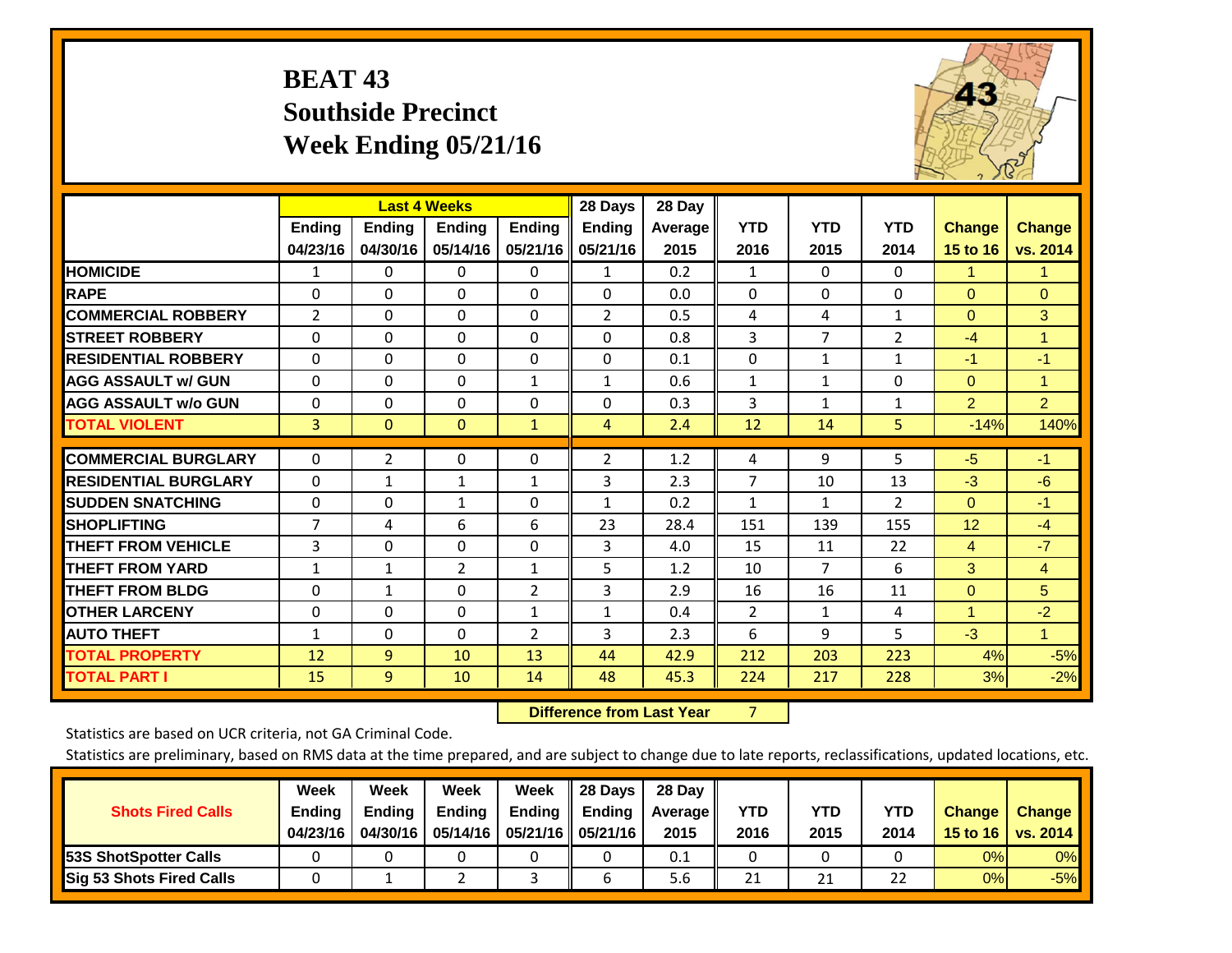## **BEAT 44 Southside Precinct Week Ending 05/21/16**



|                             |              | <b>Last 4 Weeks</b> |                |                | 28 Days       | 28 Day  |                |                |                |                      |                |
|-----------------------------|--------------|---------------------|----------------|----------------|---------------|---------|----------------|----------------|----------------|----------------------|----------------|
|                             | Ending       | <b>Ending</b>       | Ending         | <b>Ending</b>  | <b>Ending</b> | Average | <b>YTD</b>     | <b>YTD</b>     | <b>YTD</b>     | <b>Change</b>        | <b>Change</b>  |
|                             | 04/23/16     | 04/30/16            | 05/14/16       | 05/21/16       | 05/21/16      | 2015    | 2016           | 2015           | 2014           | 15 to 16             | vs. 2014       |
| <b>HOMICIDE</b>             | $\Omega$     | 0                   | 0              | 0              | 0             | 0.1     | $\Omega$       | $\mathbf{1}$   | 0              | $-1$                 | $\mathbf{0}$   |
| <b>RAPE</b>                 | $\mathbf{1}$ | $\Omega$            | $\Omega$       | $\Omega$       | $\mathbf{1}$  | 0.3     | $\overline{2}$ | $\mathbf{1}$   | 0              | $\overline{1}$       | $\overline{2}$ |
| <b>COMMERCIAL ROBBERY</b>   | $\Omega$     | $\Omega$            | $\Omega$       | $\mathbf{1}$   | $\mathbf{1}$  | 0.4     | $\mathbf{1}$   | $\Omega$       | $\overline{2}$ | $\mathbf{1}$         | $-1$           |
| <b>STREET ROBBERY</b>       | $\mathbf{0}$ | $\Omega$            | $\Omega$       | $\Omega$       | $\Omega$      | 0.6     | $\mathbf{1}$   | $\overline{2}$ | 4              | $-1$                 | $-3$           |
| <b>RESIDENTIAL ROBBERY</b>  | $\Omega$     | 0                   | $\Omega$       | $\mathbf{0}$   | $\Omega$      | 0.2     | $\mathbf{0}$   | $\Omega$       | 2              | $\Omega$             | $-2$           |
| <b>AGG ASSAULT w/ GUN</b>   | $\Omega$     | $\Omega$            | $\Omega$       | $\Omega$       | 0             | 0.5     | 1              | $\overline{2}$ | 0              | $-1$                 | $\mathbf{1}$   |
| <b>AGG ASSAULT w/o GUN</b>  | $\Omega$     | $\Omega$            | $\Omega$       | $\mathbf{1}$   | $\mathbf{1}$  | 0.5     | 5              | 3              | 3              | $\overline{2}$       | $\overline{2}$ |
| <b>TOTAL VIOLENT</b>        | $\mathbf{1}$ | $\Omega$            | $\Omega$       | $\overline{2}$ | 3             | 2.7     | 10             | 9              | 11             | 11%                  | $-9%$          |
|                             |              |                     |                |                |               |         |                |                |                |                      |                |
| <b>COMMERCIAL BURGLARY</b>  | 0            | $\Omega$            | 0              | 0              | $\Omega$      | 0.4     | 1              | $\mathbf{0}$   | $\overline{2}$ | 1                    | $-1$           |
| <b>RESIDENTIAL BURGLARY</b> | $\Omega$     | 0                   | $\Omega$       | $\mathbf{1}$   | $\mathbf{1}$  | 8.1     | 12             | 38             | 26             | $-26$                | $-14$          |
| <b>ISUDDEN SNATCHING</b>    | 0            | 0                   | $\Omega$       | $\mathbf{0}$   | $\Omega$      | 0.2     | 1              | $\overline{2}$ | 1              | $-1$                 | $\mathbf{0}$   |
| <b>SHOPLIFTING</b>          | $\Omega$     | $\Omega$            | $\Omega$       | $\Omega$       | $\Omega$      | 0.7     | 5              | 4              | 8              | $\blacktriangleleft$ | $-3$           |
| <b>THEFT FROM VEHICLE</b>   | $\Omega$     | $\mathbf{1}$        | $\mathbf{1}$   | $\mathbf{1}$   | 3             | 5.6     | 14             | 37             | 15             | $-23$                | $-1$           |
| <b>THEFT FROM YARD</b>      | 2            | $\Omega$            | $\Omega$       | 1              | 3             | 1.4     | $\overline{7}$ | 5.             | 7              | $\overline{2}$       | $\Omega$       |
| <b>THEFT FROM BLDG</b>      | 0            | $\overline{2}$      | $\Omega$       | 2              | 4             | 3.0     | 11             | 17             | 8              | $-6$                 | 3              |
| <b>OTHER LARCENY</b>        | $\mathbf{1}$ | $\Omega$            | $\Omega$       | $\mathbf{0}$   | $\mathbf{1}$  | 0.5     | 2              | 4              | $\mathbf{1}$   | $-2$                 | $\mathbf{1}$   |
| <b>AUTO THEFT</b>           | $\Omega$     | $\Omega$            | $\mathbf{1}$   | $\Omega$       | $\mathbf{1}$  | 3.1     | 12             | 15             | 10             | $-3$                 | $\overline{2}$ |
| <b>TOTAL PROPERTY</b>       | 3            | 3                   | $\overline{2}$ | 5              | 13            | 22.9    | 65             | 122            | 78             | $-47%$               | $-17%$         |
| <b>TOTAL PART I</b>         | 4            | 3                   | $\overline{2}$ | $\overline{7}$ | 16            | 25.6    | 75             | 131            | 89             | $-43%$               | $-16%$         |

 **Difference from Last Year**‐56

Statistics are based on UCR criteria, not GA Criminal Code.

| <b>Shots Fired Calls</b>        | Week<br><b>Ending</b><br>04/23/16 | Week<br><b>Endina</b><br>04/30/16 | Week<br><b>Ending</b><br>05/14/16 | Week<br>Ending $\parallel$ | 28 Days<br>$\parallel$ Ending<br>05/21/16   05/21/16 | 28 Dav<br>Average   <br>2015 | YTD<br>2016 | YTD<br>2015 | <b>YTD</b><br>2014 | <b>Change</b><br>15 to 16 | <b>Change</b><br>vs. 2014 |
|---------------------------------|-----------------------------------|-----------------------------------|-----------------------------------|----------------------------|------------------------------------------------------|------------------------------|-------------|-------------|--------------------|---------------------------|---------------------------|
| <b>53S ShotSpotter Calls</b>    |                                   |                                   |                                   |                            |                                                      | 0.0                          |             |             |                    | 0%                        | 0%                        |
| <b>Sig 53 Shots Fired Calls</b> |                                   |                                   |                                   |                            |                                                      | 8.0                          | 34          | 30          | 23                 | 13%                       | 48%                       |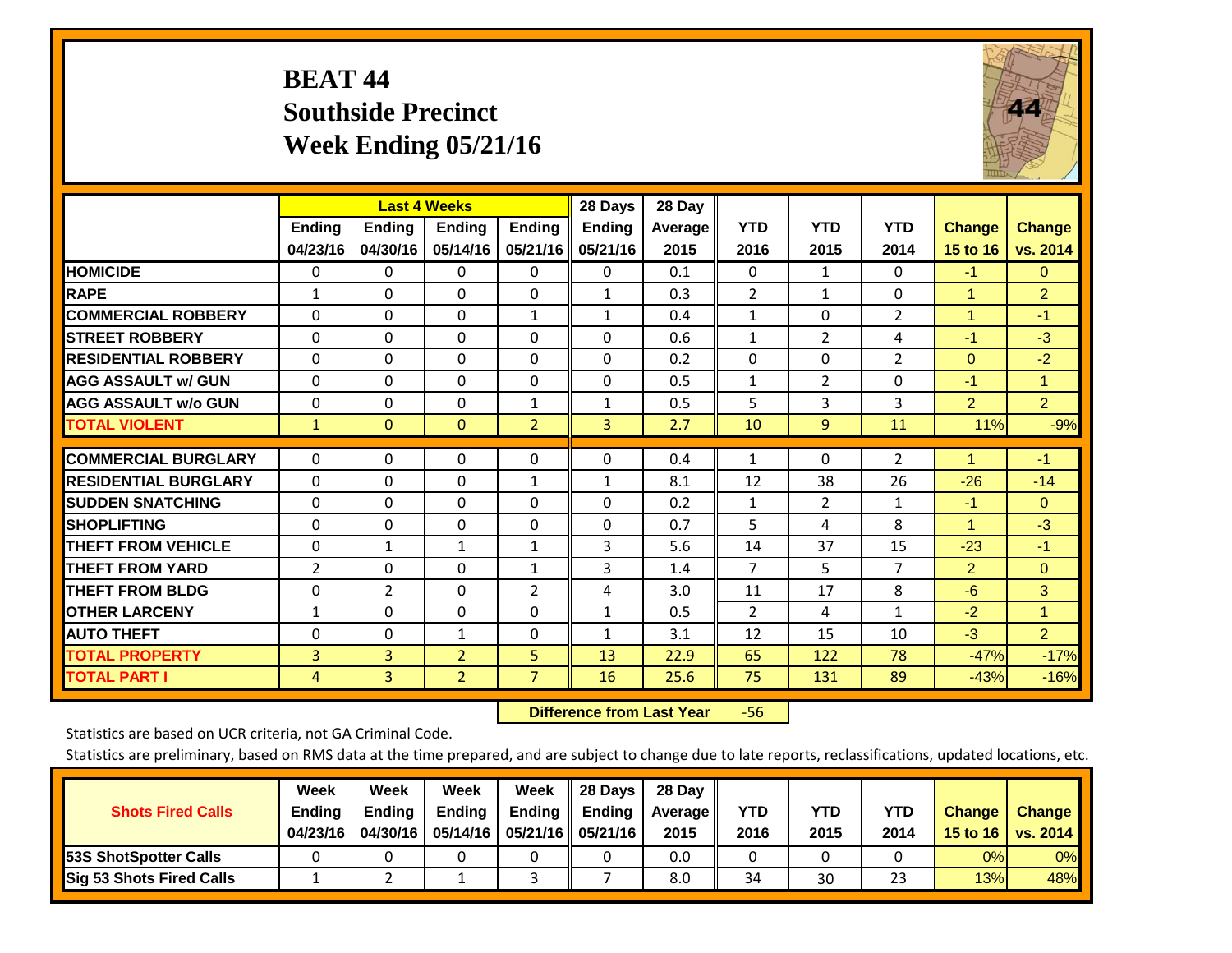## **BEAT 45 Southside Precinct Week Ending 05/21/16**



|                             |               | <b>Last 4 Weeks</b> |                |               | 28 Days        | 28 Day  |                |                |              |                |                |
|-----------------------------|---------------|---------------------|----------------|---------------|----------------|---------|----------------|----------------|--------------|----------------|----------------|
|                             | <b>Ending</b> | <b>Ending</b>       | <b>Ending</b>  | <b>Ending</b> | <b>Ending</b>  | Average | <b>YTD</b>     | <b>YTD</b>     | <b>YTD</b>   | <b>Change</b>  | <b>Change</b>  |
|                             | 04/23/16      | 04/30/16            | 05/14/16       | 05/21/16      | 05/21/16       | 2015    | 2016           | 2015           | 2014         | 15 to 16       | vs. 2014       |
| <b>HOMICIDE</b>             | 0             | $\Omega$            | 0              | 0             | $\Omega$       | 0.1     | 1              | 0              | 0            | 1.             | 1.             |
| <b>RAPE</b>                 | $\Omega$      | 0                   | $\Omega$       | 0             | 0              | 0.2     | $\Omega$       | $\overline{2}$ | 0            | $-2$           | $\Omega$       |
| <b>COMMERCIAL ROBBERY</b>   | $\Omega$      | $\Omega$            | $\mathbf{0}$   | $\Omega$      | $\Omega$       | 0.0     | $\Omega$       | $\Omega$       | $\Omega$     | $\mathbf{0}$   | $\Omega$       |
| <b>STREET ROBBERY</b>       | $\Omega$      | $\Omega$            | $\Omega$       | $\Omega$      | 0              | 0.2     | $\mathbf{0}$   | $\mathbf{1}$   | $\Omega$     | $-1$           | $\Omega$       |
| <b>RESIDENTIAL ROBBERY</b>  | $\Omega$      | $\Omega$            | $\Omega$       | $\Omega$      | $\Omega$       | 0.1     | $\mathbf{0}$   | 1              | 0            | $-1$           | $\Omega$       |
| <b>AGG ASSAULT w/ GUN</b>   | $\Omega$      | $\Omega$            | $\Omega$       | $\Omega$      | 0              | 0.2     | $\Omega$       | 0              | 0            | $\mathbf{0}$   | $\overline{0}$ |
| <b>AGG ASSAULT w/o GUN</b>  | 0             | $\Omega$            | $\Omega$       | $\Omega$      | $\Omega$       | 0.2     | 2              | 1              | $\mathbf{1}$ | 1              | $\mathbf{1}$   |
| <b>TOTAL VIOLENT</b>        | $\mathbf{0}$  | $\mathbf{0}$        | $\mathbf{0}$   | $\mathbf{0}$  | $\overline{0}$ | 0.8     | 3              | 5              | 1            | $-40%$         | 200%           |
|                             |               |                     |                |               |                |         |                |                |              |                |                |
| <b>COMMERCIAL BURGLARY</b>  | $\Omega$      | 0                   | $\mathbf{0}$   | 0             | $\Omega$       | 0.2     | 0              | $\overline{2}$ | 0            | $-2$           | $\mathbf{0}$   |
| <b>RESIDENTIAL BURGLARY</b> | $\Omega$      | 1                   | 1              | 2             | 4              | 5.2     | 14             | 26             | 16           | $-12$          | $-2$           |
| <b>SUDDEN SNATCHING</b>     | $\Omega$      | 0                   | $\Omega$       | 0             | 0              | 0.1     | 0              | $\Omega$       | 0            | $\mathbf{0}$   | $\Omega$       |
| <b>SHOPLIFTING</b>          | $\Omega$      | $\Omega$            | $\Omega$       | 0             | 0              | 0.1     | 3              | 0              | 0            | 3              | 3              |
| <b>THEFT FROM VEHICLE</b>   | $\Omega$      | 0                   | $\Omega$       | 0             | $\Omega$       | 2.9     | 20             | 5              | 4            | 15             | 16             |
| <b>THEFT FROM YARD</b>      | $\Omega$      | $\Omega$            | $\Omega$       | $\Omega$      | $\Omega$       | 1.2     | $\overline{2}$ | 6              | 4            | $-4$           | $-2$           |
| <b>THEFT FROM BLDG</b>      | 0             | 0                   | 1              | 1             | 2              | 2.7     | 12             | 9              | 10           | 3              | $\overline{2}$ |
| <b>OTHER LARCENY</b>        | $\Omega$      | $\mathbf{1}$        | $\Omega$       | 0             | $\mathbf{1}$   | 0.2     | $\overline{2}$ | 0              | 3            | $\overline{2}$ | $-1$           |
| <b>AUTO THEFT</b>           | $\Omega$      | $\Omega$            | $\Omega$       | $\mathbf{1}$  | $\mathbf{1}$   | 0.6     | 5              | $\overline{2}$ | 5            | 3              | $\Omega$       |
| <b>TOTAL PROPERTY</b>       | $\mathbf{0}$  | $\overline{2}$      | $\overline{2}$ | 4             | 8              | 13.1    | 58             | 50             | 42           | 16%            | 38%            |
| <b>TOTAL PART I</b>         | $\Omega$      | $\overline{2}$      | $\overline{2}$ | 4             | 8              | 14.0    | 61             | 55             | 43           | 11%            | 42%            |

 **Difference from Last Year**r 6

Statistics are based on UCR criteria, not GA Criminal Code.

| <b>Shots Fired Calls</b>        | Week<br><b>Ending</b><br>04/23/16 | Week<br><b>Endina</b><br>04/30/16 | Week<br><b>Ending</b> | Week<br>Ending | 28 Days<br><b>Ending</b><br>05/14/16   05/21/16   05/21/16 | 28 Day<br>Average II<br>2015 | YTD<br>2016 | YTD<br>2015 | YTD<br>2014 | <b>Change</b><br>15 to 16 $\vert$ | <b>Change</b><br>vs. 2014 |
|---------------------------------|-----------------------------------|-----------------------------------|-----------------------|----------------|------------------------------------------------------------|------------------------------|-------------|-------------|-------------|-----------------------------------|---------------------------|
| <b>153S ShotSpotter Calls</b>   |                                   |                                   |                       |                |                                                            | 0.0                          |             |             |             | 0%                                | 0%                        |
| <b>Sig 53 Shots Fired Calls</b> |                                   |                                   |                       |                |                                                            | 7.9                          | 27          | 30          | าง          | $-10%$                            | 29%                       |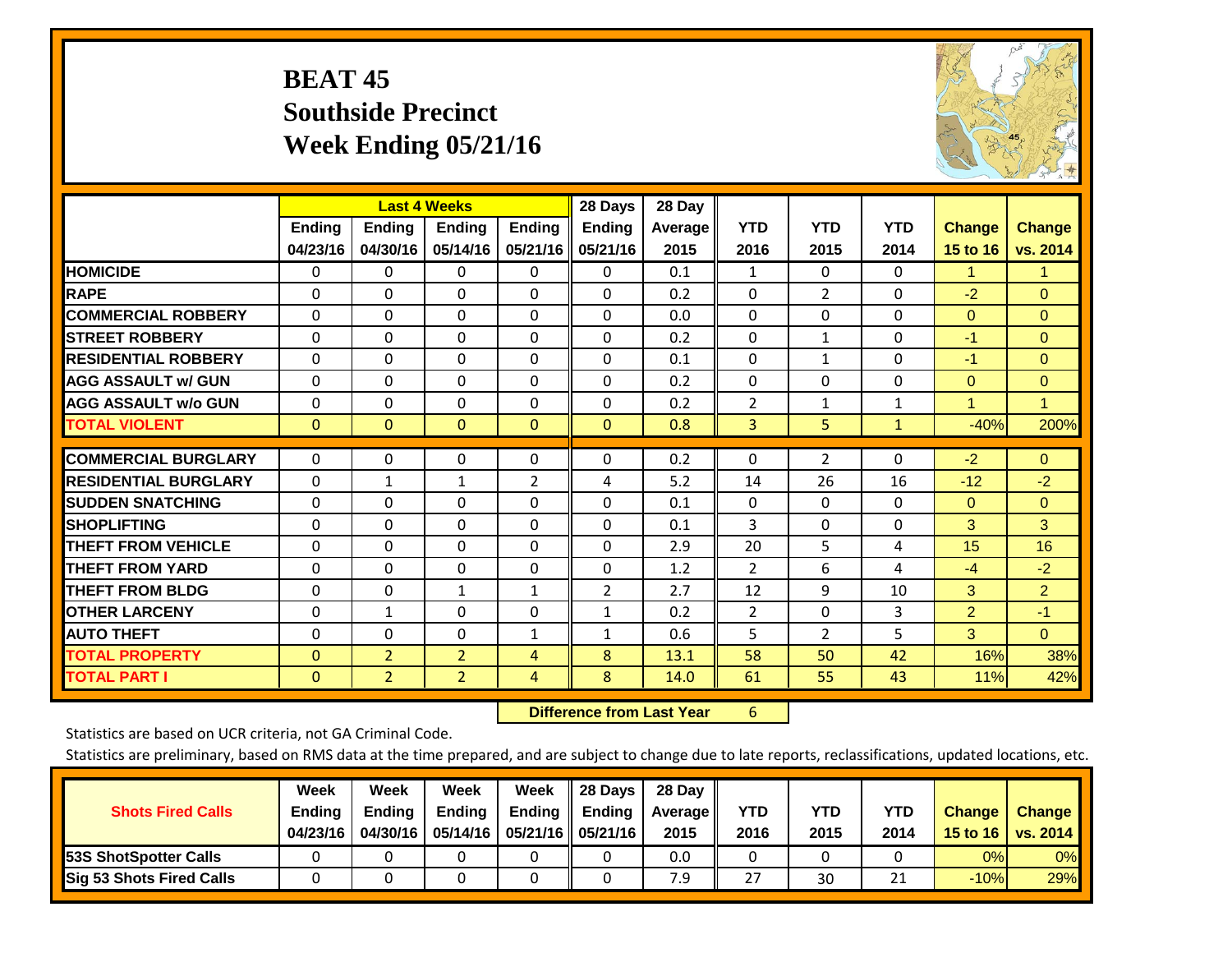## **BEAT 46 Southside Precinct Week Ending 05/21/16**



|                             |                           | <b>Last 4 Weeks</b>       |                           |                           | 28 Days                   | 28 Day          |                    |                    |                    |                           |                           |
|-----------------------------|---------------------------|---------------------------|---------------------------|---------------------------|---------------------------|-----------------|--------------------|--------------------|--------------------|---------------------------|---------------------------|
|                             | <b>Ending</b><br>04/23/16 | <b>Ending</b><br>04/30/16 | <b>Endina</b><br>05/14/16 | <b>Ending</b><br>05/21/16 | <b>Ending</b><br>05/21/16 | Average<br>2015 | <b>YTD</b><br>2016 | <b>YTD</b><br>2015 | <b>YTD</b><br>2014 | <b>Change</b><br>15 to 16 | <b>Change</b><br>vs. 2014 |
| <b>HOMICIDE</b>             | $\Omega$                  | 0                         | 0                         | $\Omega$                  | 0                         | 0.1             | $\Omega$           | $\mathbf{1}$       | 0                  | $-1$                      | $\mathbf{0}$              |
| <b>RAPE</b>                 | $\Omega$                  | $\Omega$                  | $\Omega$                  | $\Omega$                  | $\Omega$                  | 0.1             | $\mathbf{1}$       | $\mathbf{1}$       | 0                  | $\Omega$                  | $\mathbf{1}$              |
| <b>COMMERCIAL ROBBERY</b>   | $\Omega$                  | 0                         | $\Omega$                  | 0                         | 0                         | 0.2             | 1                  | $\Omega$           | 0                  | $\mathbf{1}$              | $\mathbf{1}$              |
| <b>STREET ROBBERY</b>       | $\Omega$                  | $\Omega$                  | $\Omega$                  | $\Omega$                  | $\Omega$                  | 0.2             | $\overline{2}$     | $\mathbf{1}$       | 3                  | $\overline{1}$            | $-1$                      |
| <b>RESIDENTIAL ROBBERY</b>  | $\Omega$                  | $\Omega$                  | $\Omega$                  | $\mathbf{0}$              | $\Omega$                  | 0.0             | $\mathbf{0}$       | $\Omega$           | 0                  | $\Omega$                  | $\mathbf{0}$              |
| <b>AGG ASSAULT w/ GUN</b>   | 0                         | $\Omega$                  | $\Omega$                  | $\mathbf{0}$              | $\Omega$                  | 0.2             | $\mathbf{0}$       | $\overline{2}$     | $\mathbf{1}$       | $-2$                      | $-1$                      |
| <b>AGG ASSAULT w/o GUN</b>  | $\Omega$                  | $\Omega$                  | $\Omega$                  | $\Omega$                  | $\Omega$                  | 0.2             | $\mathbf{0}$       | $\Omega$           | $\mathbf{1}$       | $\Omega$                  | $-1$                      |
| <b>TOTAL VIOLENT</b>        | $\mathbf{0}$              | $\Omega$                  | $\Omega$                  | $\mathbf{0}$              | $\Omega$                  | 1.0             | $\overline{4}$     | 5                  | 5                  | $-20%$                    | $-20%$                    |
|                             |                           |                           |                           |                           |                           |                 |                    |                    |                    |                           |                           |
| <b>COMMERCIAL BURGLARY</b>  | 0                         | $\Omega$                  | 0                         | 0                         | 0                         | 0.0             | $\mathbf 0$        | $\mathbf{0}$       | 0                  | $\mathbf{0}$              | $\mathbf{0}$              |
| <b>RESIDENTIAL BURGLARY</b> | 2                         | 0                         | 3                         | $\mathbf{0}$              | 5                         | 1.8             | 9                  | 6                  | 12                 | 3                         | $-3$                      |
| <b>ISUDDEN SNATCHING</b>    | 0                         | 0                         | $\Omega$                  | $\mathbf{0}$              | $\Omega$                  | 0.2             | $\mathbf{1}$       | $\mathbf{1}$       | $\mathbf{1}$       | $\Omega$                  | $\mathbf{0}$              |
| <b>SHOPLIFTING</b>          | $\Omega$                  | $\overline{2}$            | 5                         | $\mathbf{1}$              | 8                         | 14.6            | 57                 | 52                 | 49                 | 5                         | 8                         |
| <b>THEFT FROM VEHICLE</b>   | $\Omega$                  | $\mathbf{1}$              | $\mathbf{1}$              | $\Omega$                  | $\overline{2}$            | 3.6             | $\overline{7}$     | 10                 | 8                  | $-3$                      | $-1$                      |
| <b>THEFT FROM YARD</b>      | $\Omega$                  | $\Omega$                  | $\Omega$                  | $\mathbf{0}$              | $\Omega$                  | 0.6             | $\overline{2}$     | $\overline{2}$     | $\overline{2}$     | $\Omega$                  | $\mathbf{0}$              |
| <b>THEFT FROM BLDG</b>      | 0                         | 0                         | $\Omega$                  | $\mathbf{0}$              | $\Omega$                  | 1.8             | 6                  | 9                  | 13                 | $-3$                      | $-7$                      |
| <b>OTHER LARCENY</b>        | 0                         | 0                         | $\Omega$                  | $\Omega$                  | 0                         | 0.2             | 1                  | 0                  | $\mathbf{1}$       | $\blacktriangleleft$      | $\mathbf{0}$              |
| <b>AUTO THEFT</b>           | $\Omega$                  | $\Omega$                  | $\Omega$                  | $\mathbf{1}$              | $\mathbf{1}$              | 1.5             | 4                  | 6                  | 4                  | $-2$                      | $\mathbf{0}$              |
| <b>TOTAL PROPERTY</b>       | $\overline{2}$            | $\overline{3}$            | 9                         | $\overline{2}$            | 16                        | 24.2            | 87                 | 86                 | 90                 | 1%                        | $-3%$                     |
| <b>TOTAL PART I</b>         | $\overline{2}$            | 3                         | $\overline{9}$            | $\overline{2}$            | 16                        | 25.2            | 91                 | 91                 | 95                 | 0%                        | $-4%$                     |

 **Difference from Last Year**r 0

Statistics are based on UCR criteria, not GA Criminal Code.

| <b>Shots Fired Calls</b>        | Week<br><b>Ending</b><br>04/23/16 | Week<br><b>Endina</b><br>04/30/16 | Week<br><b>Ending</b> | Week<br>Ending | 28 Days<br><b>Ending</b><br>05/14/16   05/21/16   05/21/16 | 28 Day<br>Average II<br>2015 | YTD<br>2016 | YTD<br>2015 | YTD<br>2014 | <b>Change</b><br>15 to 16 $\vert$ | <b>Change</b><br>vs. 2014 |
|---------------------------------|-----------------------------------|-----------------------------------|-----------------------|----------------|------------------------------------------------------------|------------------------------|-------------|-------------|-------------|-----------------------------------|---------------------------|
| <b>153S ShotSpotter Calls</b>   |                                   |                                   |                       |                |                                                            | 0.0                          |             |             |             | 0%                                | 0%                        |
| <b>Sig 53 Shots Fired Calls</b> |                                   |                                   |                       |                |                                                            | 7.3                          | 42          | 33          |             | 27%                               | 282%                      |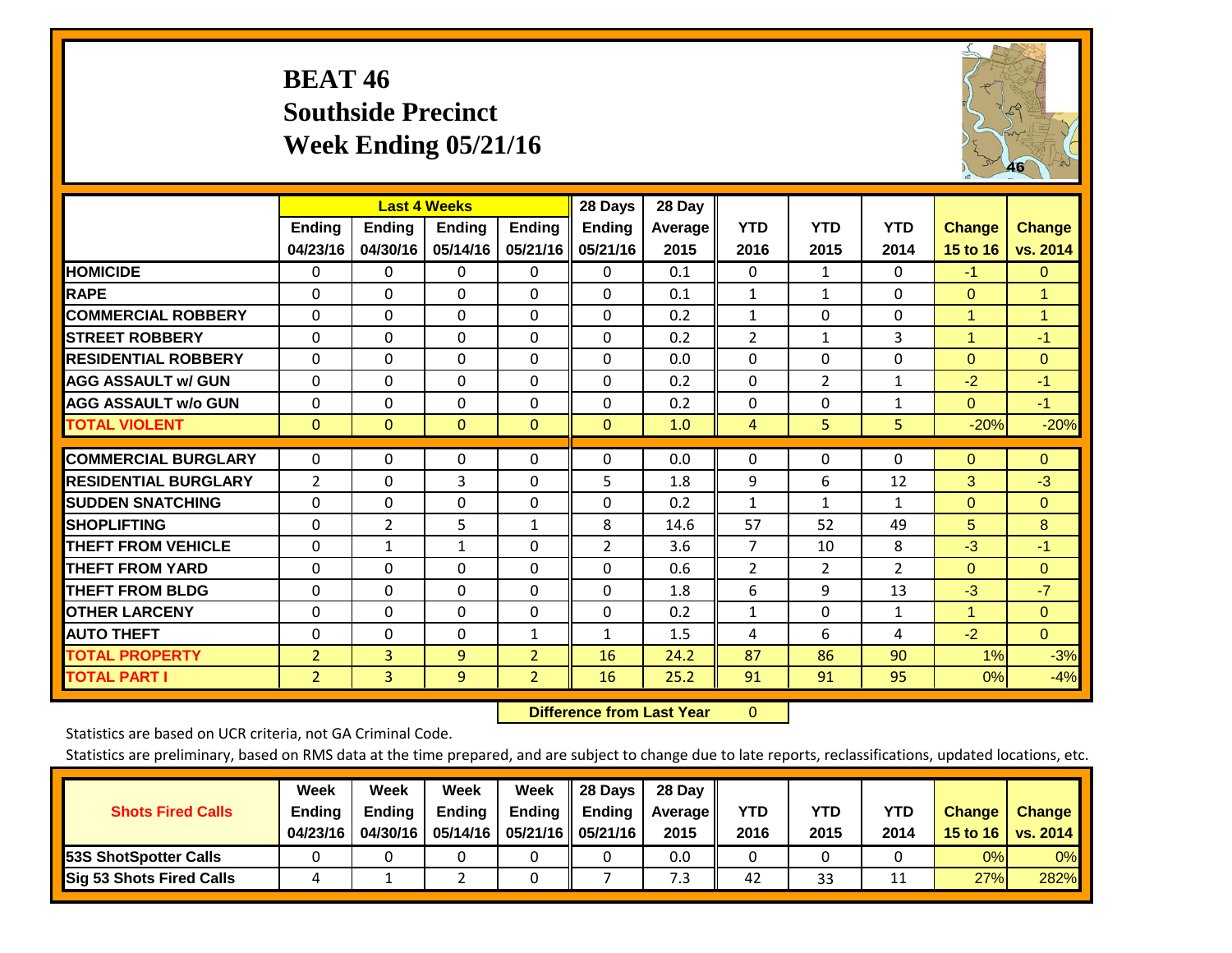

#### **COMPSTATISLANDS PRECINCT** CAPT. JOHN BEST **Week Ending 05/21/16**

**PRECINCT COMMANDER:**



|                             | Week<br><b>Ending</b><br>05/21/16 | Week<br><b>Ending</b><br>05/14/16 | Weekly<br>Avg<br>2015 | $28$ -Day<br>Ending<br>05/21/16 | $28$ -Day<br>Ending<br>04/23/16 | Avg<br>28-Day<br>2015 | <b>YTD</b><br>2016 | <b>YTD</b><br>2015 | <b>YTD</b><br>2014 | <b>Change</b><br><b>15 to 16</b> | <b>Change</b><br>vs. 2014 |
|-----------------------------|-----------------------------------|-----------------------------------|-----------------------|---------------------------------|---------------------------------|-----------------------|--------------------|--------------------|--------------------|----------------------------------|---------------------------|
| <b>HOMICIDE</b>             | 0                                 | 0                                 | $\Omega$              | 4                               | 4                               |                       | 7                  | 3                  | $\overline{2}$     | 4                                | 5.                        |
| <b>RAPE</b>                 | $\bf{0}$                          | $\Omega$                          | $\Omega$              | $\overline{2}$                  | 5                               |                       | 3                  | 3                  | 7                  | $\Omega$                         | $-4$                      |
| <b>COMMERCIAL ROBBERY</b>   | и                                 | 0                                 |                       |                                 | 5                               | 3                     | 6                  | 6                  | 4                  | $\Omega$                         | $\overline{2}$            |
| <b>ISTREET ROBBERY</b>      | $\bf{0}$                          | 0                                 |                       | $\bf{0}$                        | 42                              | 5                     | 21                 | 19                 | 17                 | $\overline{2}$                   | 4                         |
| <b>RESIDENTIAL ROBBERY</b>  | $\bf{0}$                          | $\Omega$                          | $\Omega$              | 0                               | 2                               |                       | $\bf{0}$           | 6                  | 2                  | $-6$                             | $-2$                      |
| <b>AGG ASSAULT w/ GUN</b>   | $\mathbf{0}$                      |                                   |                       | 4                               | 15                              | 6                     | 33                 | 28                 | 15                 | 5                                | 18                        |
| <b>AGG ASSAULT w/o GUN</b>  | $\bf{0}$                          | 0                                 |                       | $\overline{2}$                  | 15                              | 4                     | 19                 | 12                 | 15                 | 7                                | $\overline{4}$            |
| <b>TOTAL VIOLENT</b>        | 1                                 |                                   | 5                     | 13                              | 88                              | 20                    | 89                 | 77                 | 62                 | 16%                              | 44%                       |
|                             |                                   |                                   |                       |                                 |                                 |                       |                    |                    |                    |                                  |                           |
| <b>COMMERCIAL BURGLARY</b>  |                                   | 2                                 |                       | 6                               | 31                              | $\overline{2}$        | 26                 | 5                  | 11                 | 21                               | 15                        |
| <b>RESIDENTIAL BURGLARY</b> | $\overline{7}$                    | 9                                 | $\overline{7}$        | 36                              | 93                              | 30                    | 161                | 111                | 144                | 50                               | 17                        |
| <b>SUDDEN SNATCHING</b>     | 4                                 | $\Omega$                          | $\Omega$              | $\overline{2}$                  | 8                               |                       | 4                  | 3                  | 9                  |                                  | $-5$                      |
| <b>SHOPLIFTING</b>          | 10                                | 10                                | 9                     | 42                              | 97                              | 36                    | 157                | 178                | 177                | $-21$                            | $-20$                     |
| <b>THEFT FROM VEHICLE</b>   | 5                                 | 8                                 | 7                     | 24                              | 130                             | 29                    | 118                | 90                 | 104                | 28                               | 14                        |
| <b>THEFT FROM YARD</b>      | $\mathbf{2}$                      | 3                                 | 3                     | 14                              | 52                              | 13                    | 39                 | 48                 | 44                 | -9                               | $-5$                      |
| <b>THEFT FROM BLDG</b>      | $\overline{2}$                    | $\overline{7}$                    | 5                     | 19                              | 90                              | 19                    | 98                 | 88                 | 91                 | 10                               | $\overline{7}$            |
| <b>OTHER LARCENY</b>        | $\overline{2}$                    | $\Omega$                          | $\Omega$              | 5                               | 1                               | $\overline{2}$        | 19                 | 11                 | 13                 | 8                                | 6                         |
| <b>AUTO THEFT</b>           | 3                                 |                                   | 4                     | 10                              | 73                              | 14                    | 69                 | 45                 | 41                 | 24                               | 28                        |
| <b>TOTAL PROPERTY</b>       | 33                                | 40                                | 37                    | 158                             | 575                             | 146                   | 691                | 579                | 634                | 19%                              | 9%                        |
| <b>TOTAL PART I</b>         | 34                                | 41                                | 42                    | 171                             | 663                             | 167                   | 780                | 656                | 696                | 19%                              | 12%                       |

Statistics are based on UCR criteria, not GA Criminal Code. **Difference from Last Year** 124 Statistics are preliminary, based on RMS data at the time prepared, and are subject to change due to late reports, reclassifications, updated locations, etc. Cell Shading: white is within 0.6 standard deviation of the mean; red is above; green is below.

| <b>Citizen Initiated Calls</b>  | Week<br><b>Ending</b><br>05/21/16 | Week<br><b>Ending</b><br>05/14/16 | Weekly<br>Avg<br>2015 | $28$ -Dav<br><b>Ending</b><br>05/21/16 | 28-Day<br>Ending<br>04/23/16 | Avg<br>$28-Dav$<br>2015 | YTD<br>2016 | <b>YTD</b><br>2015 | YTD<br>2014 | <b>Change</b><br><b>15 to 16</b> | <b>Change</b><br>vs. 2014 |
|---------------------------------|-----------------------------------|-----------------------------------|-----------------------|----------------------------------------|------------------------------|-------------------------|-------------|--------------------|-------------|----------------------------------|---------------------------|
| <b>Midnight Shift</b>           | 10                                | 93                                | 108                   | 385                                    | 402                          | 432                     | 1978        | 2004               | 1962        | $-26$                            | 16                        |
| Day Shift                       | 274                               | 248                               | 265                   | 1049                                   | 1130                         | 1060                    | 5262        | 5139               | 5202        | 123                              | 60                        |
| <b>Afternoon Shift</b>          | 293                               | 27'                               | 297                   | 1232                                   | 1292                         | 1188                    | 5960        | 5724               | 5753        | 236                              | 207                       |
| <b>TOTAL CITIZEN CFS</b>        | 577                               | 612                               | 670                   | 2666                                   | 2824                         | 2680                    | 13200       | 12867              | 12917       | 2.6%                             | 2.2%                      |
| <b>53S ShotSpotter Calls</b>    |                                   |                                   | ◠                     | 12 <sup>2</sup>                        | 22                           |                         | 70          | 23                 |             | 47                               | 70                        |
| <b>Sig 53 Shots Fired Calls</b> | 12                                |                                   | 20                    | 64                                     | 87                           | 81                      | 415         | 304                | 207         | 11                               | 208                       |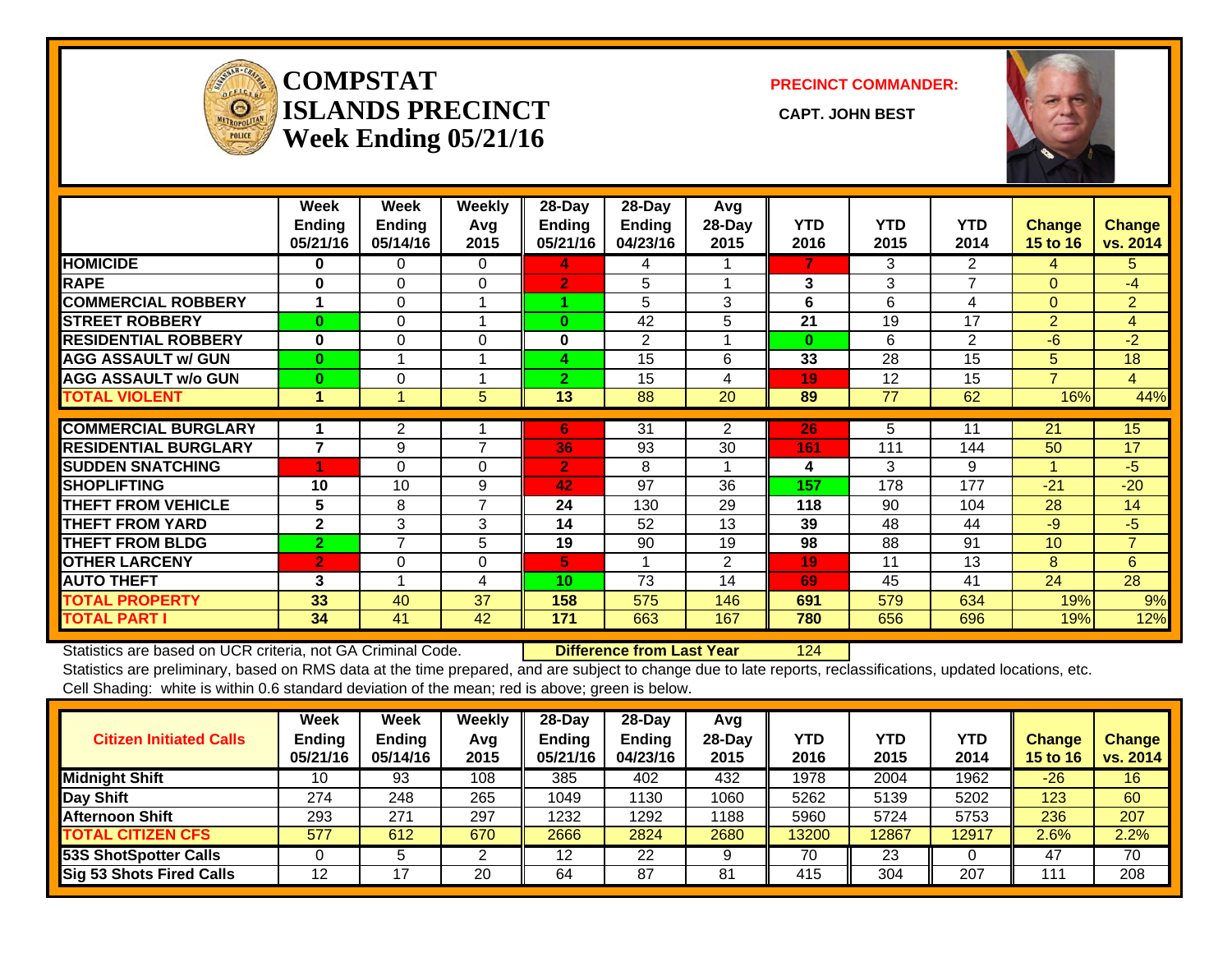## **BEAT 51 Islands Precinct Week Ending 05/21/16**



|                             |               | <b>Last 4 Weeks</b> |               |               | 28 Days        | 28 Day  |                |                |                |                |                |
|-----------------------------|---------------|---------------------|---------------|---------------|----------------|---------|----------------|----------------|----------------|----------------|----------------|
|                             | <b>Ending</b> | <b>Ending</b>       | <b>Endina</b> | <b>Ending</b> | <b>Ending</b>  | Average | <b>YTD</b>     | <b>YTD</b>     | <b>YTD</b>     | <b>Change</b>  | <b>Change</b>  |
|                             | 04/23/16      | 04/30/16            | 05/14/16      | 05/21/16      | 05/21/16       | 2015    | 2016           | 2015           | 2014           | 15 to 16       | vs. 2014       |
| <b>HOMICIDE</b>             | 0             | 1                   | $\Omega$      | $\Omega$      | 1              | 0.2     | $\overline{2}$ | $\mathbf{0}$   | 1              | $\overline{2}$ | 1.             |
| <b>RAPE</b>                 | 0             | $\Omega$            | $\Omega$      | $\Omega$      | $\Omega$       | 0.1     | $\Omega$       | $\Omega$       | $\Omega$       | $\Omega$       | $\Omega$       |
| <b>COMMERCIAL ROBBERY</b>   | $\Omega$      | $\Omega$            | $\Omega$      | 1             | 1              | 0.7     | 1              | 1              | $\Omega$       | $\mathbf{0}$   | $\mathbf{1}$   |
| <b>ISTREET ROBBERY</b>      | $\Omega$      | $\Omega$            | $\Omega$      | $\Omega$      | $\Omega$       | 2.2     | 10             | 8              | 3              | $\overline{2}$ | $\overline{7}$ |
| <b>RESIDENTIAL ROBBERY</b>  | $\Omega$      | $\Omega$            | $\Omega$      | $\Omega$      | $\Omega$       | 0.2     | $\Omega$       | 2              | $\Omega$       | $-2$           | $\Omega$       |
| <b>AGG ASSAULT w/ GUN</b>   | $\Omega$      | $\mathbf{1}$        | $\Omega$      | $\Omega$      | $\mathbf{1}$   | 1.5     | 14             | $\overline{7}$ | 4              | $\overline{7}$ | 10             |
| <b>AGG ASSAULT w/o GUN</b>  | $\Omega$      | 0                   | $\Omega$      | $\Omega$      | $\Omega$       | 0.8     | $\overline{2}$ | $\mathbf{1}$   | 5              | $\mathbf{1}$   | $-3$           |
| <b>TOTAL VIOLENT</b>        | $\mathbf{0}$  | $\overline{2}$      | $\mathbf{0}$  | $\mathbf{1}$  | 3              | 5.6     | 29             | 19             | 13             | 53%            | 123%           |
|                             |               |                     |               |               |                |         |                |                |                |                |                |
| <b>COMMERCIAL BURGLARY</b>  | $\mathbf{1}$  | $\Omega$            | 1             | $\mathbf{0}$  | 2              | 0.9     | 11             | $\Omega$       | 3              | 11             | 8              |
| <b>RESIDENTIAL BURGLARY</b> | 3             | 2                   | $\mathbf{1}$  | $\Omega$      | 6              | 6.1     | 38             | 17             | 25             | 21             | 13             |
| <b>SUDDEN SNATCHING</b>     | $\Omega$      | 0                   | $\mathbf{0}$  | $\Omega$      | 0              | 0.4     | $\Omega$       | $\Omega$       | $\mathbf{1}$   | $\mathbf{0}$   | $-1$           |
| <b>SHOPLIFTING</b>          | 4             | 4                   | $\mathbf{1}$  | 3             | 12             | 17.9    | 63             | 75             | 53             | $-12$          | 10             |
| <b>THEFT FROM VEHICLE</b>   | $\mathbf{1}$  | 1                   | 3             | $\Omega$      | 5              | 6.9     | 29             | 22             | 24             | $\overline{7}$ | 5              |
| <b>THEFT FROM YARD</b>      | 0             | 3                   | $\mathbf{1}$  | $\mathbf 0$   | 4              | 2.9     | $\overline{7}$ | 11             | 11             | $-4$           | $-4$           |
| <b>THEFT FROM BLDG</b>      | $\Omega$      | 3                   | $\Omega$      | $\mathbf{1}$  | 4              | 5.2     | 18             | 22             | 20             | $-4$           | $-2$           |
| <b>OTHER LARCENY</b>        | $\mathbf{0}$  | $\mathbf{1}$        | $\Omega$      | 1             | $\overline{2}$ | 0.3     | 3              | 0              | 4              | 3              | $-1$           |
| <b>AUTO THEFT</b>           | $\mathbf{1}$  | $\Omega$            | $\mathbf{1}$  | 0             | $\overline{2}$ | 3.8     | 16             | 16             | $\overline{7}$ | $\mathbf{0}$   | 9              |
| <b>TOTAL PROPERTY</b>       | 10            | 14                  | 8             | 5             | 37             | 44.4    | 185            | 163            | 148            | 13%            | 25%            |
| <b>TOTAL PART I</b>         | 10            | 16                  | 8             | 6             | 40             | 50.0    | 214            | 182            | 161            | 18%            | 33%            |

 **Difference from Last Year**32

Statistics are based on UCR criteria, not GA Criminal Code.

| <b>Shots Fired Calls</b>        | Week<br><b>Ending</b><br>04/23/16 | Week<br><b>Endina</b><br>04/30/16 | <b>Week</b><br>Ending<br>05/14/16 | Week<br>Ending | 28 Days<br><b>Ending</b><br>05/21/16    05/21/16 | 28 Day<br>Average II<br>2015 | YTD<br>2016 | YTD<br>2015 | YTD<br>2014 | <b>Change</b><br>15 to 16 | <b>Change</b><br>vs. 2014 |
|---------------------------------|-----------------------------------|-----------------------------------|-----------------------------------|----------------|--------------------------------------------------|------------------------------|-------------|-------------|-------------|---------------------------|---------------------------|
| <b>153S ShotSpotter Calls</b>   |                                   |                                   |                                   |                | 12                                               | 7.8                          | 64          | 21          |             | 0%                        | 0%                        |
| <b>Sig 53 Shots Fired Calls</b> |                                   | 15                                | 10                                |                | 27                                               | 19.9                         | 143         | 73          | 63          | 96%                       | <b>127%</b>               |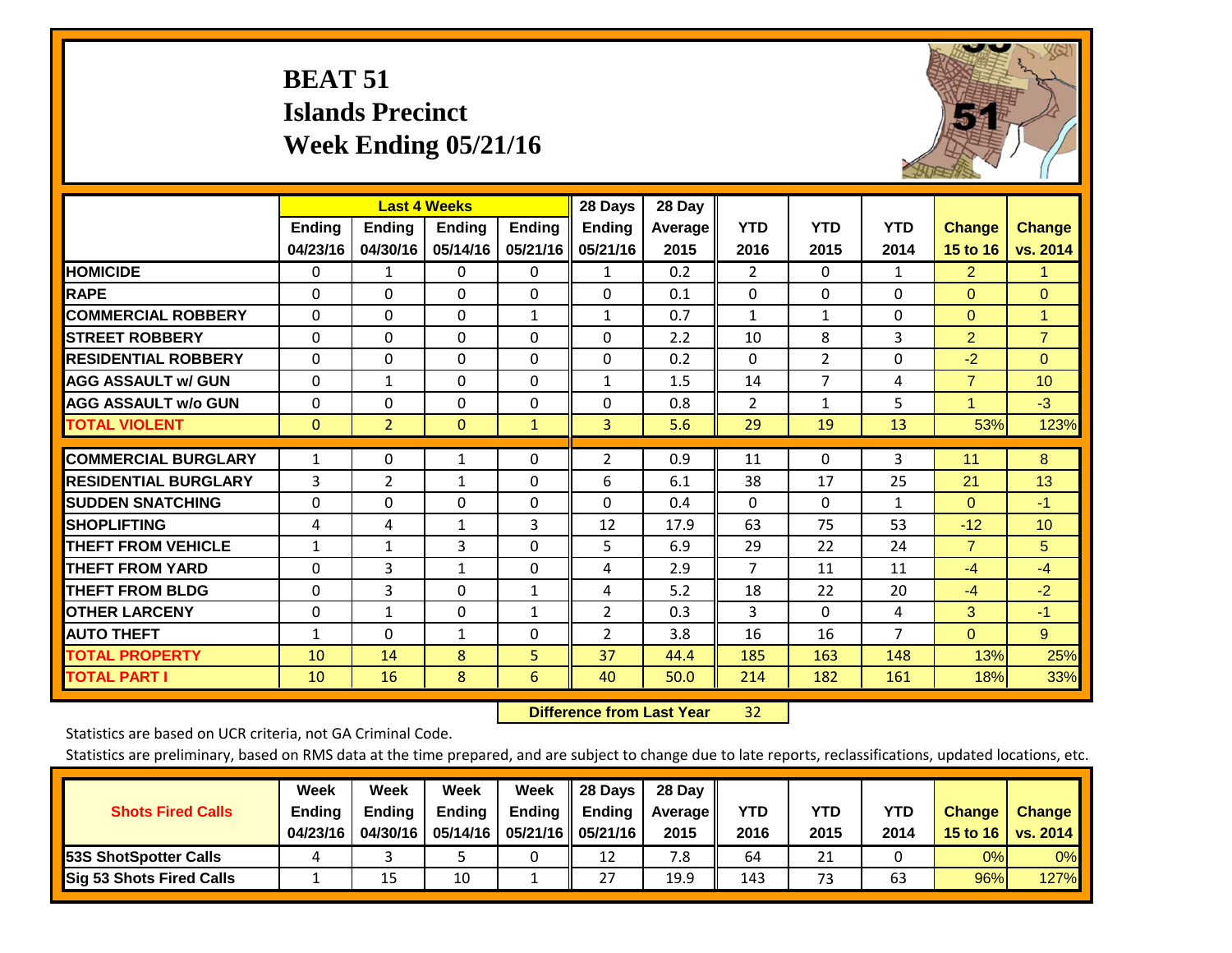## **BEAT 52 Islands Precinct Week Ending 05/21/16**



|                             |               | <b>Last 4 Weeks</b> |               |               | 28 Days        | 28 Day  |                |                |                |                      |                |
|-----------------------------|---------------|---------------------|---------------|---------------|----------------|---------|----------------|----------------|----------------|----------------------|----------------|
|                             | <b>Ending</b> | <b>Ending</b>       | <b>Endina</b> | <b>Ending</b> | <b>Ending</b>  | Average | <b>YTD</b>     | <b>YTD</b>     | <b>YTD</b>     | <b>Change</b>        | <b>Change</b>  |
|                             | 04/23/16      | 04/30/16            | 05/14/16      | 05/21/16      | 05/21/16       | 2015    | 2016           | 2015           | 2014           | 15 to 16             | vs. 2014       |
| <b>HOMICIDE</b>             | 1             | 1                   | 0             | 0             | $\mathbf{2}$   | 0.0     | 4              | $\Omega$       | 0              | 4                    | $\overline{4}$ |
| <b>RAPE</b>                 | $\Omega$      | $\Omega$            | $\Omega$      | $\Omega$      | $\Omega$       | 0.2     | $\mathbf{1}$   | $\mathbf{1}$   | 3              | $\Omega$             | $-2$           |
| <b>COMMERCIAL ROBBERY</b>   | $\Omega$      | 0                   | $\Omega$      | 0             | $\Omega$       | 0.2     | $\overline{2}$ | $\mathbf{1}$   | 2              | $\overline{1}$       | $\overline{0}$ |
| <b>ISTREET ROBBERY</b>      | $\Omega$      | $\Omega$            | $\Omega$      | $\Omega$      | $\Omega$       | 0.3     | 4              | $\mathbf{1}$   | 5              | 3                    | $-1$           |
| <b>RESIDENTIAL ROBBERY</b>  | 0             | $\Omega$            | 0             | $\mathbf{0}$  | $\Omega$       | 0.1     | $\Omega$       | $\Omega$       | 1              | $\mathbf{0}$         | $-1$           |
| <b>AGG ASSAULT w/ GUN</b>   | 0             | 0                   | $\mathbf{0}$  | $\mathbf{0}$  | 0              | 1.7     | 3              | 9              | 3              | -6                   | $\mathbf{0}$   |
| <b>AGG ASSAULT w/o GUN</b>  | $\Omega$      | $\Omega$            | $\Omega$      | $\Omega$      | $\Omega$       | 1.2     | 4              | 6              | 3              | $-2$                 | $\blacksquare$ |
| <b>TOTAL VIOLENT</b>        | $\mathbf{1}$  | $\mathbf{1}$        | $\mathbf{0}$  | $\mathbf{0}$  | $\overline{2}$ | 3.6     | 18             | 18             | 17             | 0%                   | 6%             |
| <b>COMMERCIAL BURGLARY</b>  | $\Omega$      | $\Omega$            | 0             | $\mathbf 0$   | $\Omega$       | 0.3     | 3              | $\overline{2}$ | $\overline{2}$ | $\blacktriangleleft$ | $\blacksquare$ |
| <b>RESIDENTIAL BURGLARY</b> |               |                     | $\mathbf{1}$  |               |                |         |                |                |                | 27                   |                |
|                             | 3             | 3                   |               | 5             | 12             | 5.3     | 49             | 22             | 21             |                      | 28             |
| <b>ISUDDEN SNATCHING</b>    | $\Omega$      | 0                   | $\mathbf{0}$  | $\Omega$      | $\Omega$       | 0.2     | $\Omega$       | $\mathbf{0}$   | 3              | $\mathbf{0}$         | $-3$           |
| <b>SHOPLIFTING</b>          | 0             | $\Omega$            | $\Omega$      | 0             | $\Omega$       | 0.4     | 3              | $\mathbf{1}$   | 4              | $\overline{2}$       | $-1$           |
| <b>THEFT FROM VEHICLE</b>   | $\mathbf{1}$  | $\Omega$            | $\Omega$      | $\mathbf{1}$  | $\overline{2}$ | 6.0     | 17             | 18             | 21             | $-1$                 | $-4$           |
| <b>THEFT FROM YARD</b>      | $\Omega$      | 4                   | 1             | 2             | 7              | 2.4     | 6              | 12             | 8              | -6                   | $-2$           |
| <b>THEFT FROM BLDG</b>      | 0             | 4                   | 4             | $\Omega$      | 8              | 4.1     | 29             | 13             | 26             | 16                   | 3              |
| <b>OTHER LARCENY</b>        | 0             | 0                   | $\Omega$      | 1             | 1              | 0.1     | $\overline{2}$ | 1              | 3              | 1                    | $-1$           |
| <b>AUTO THEFT</b>           | $\mathbf{1}$  | $\Omega$            | $\Omega$      | $\Omega$      | $\mathbf{1}$   | 2.6     | 17             | $\overline{7}$ | 6              | 10                   | 11             |
| <b>TOTAL PROPERTY</b>       | 5             | 11                  | 6             | 9             | 31             | 21.2    | 126            | 76             | 94             | 66%                  | 34%            |
| <b>TOTAL PART I</b>         | 6             | 12                  | 6             | 9             | 33             | 24.9    | 144            | 94             | 111            | 53%                  | 30%            |

 **Difference from Last Year**r 50

Statistics are based on UCR criteria, not GA Criminal Code.

| <b>Shots Fired Calls</b>        | Week<br><b>Ending</b><br>04/23/16 | Week<br><b>Endina</b><br>04/30/16 | Week<br><b>Ending</b> | Week<br>Ending | 28 Days<br><b>Ending</b><br>05/14/16   05/21/16   05/21/16 | 28 Day<br>Average II<br>2015 | YTD<br>2016 | YTD<br>2015 | YTD<br>2014 | <b>Change</b><br>15 to 16 $\vert$ | <b>Change</b><br>vs. 2014 |
|---------------------------------|-----------------------------------|-----------------------------------|-----------------------|----------------|------------------------------------------------------------|------------------------------|-------------|-------------|-------------|-----------------------------------|---------------------------|
| <b>153S ShotSpotter Calls</b>   |                                   |                                   |                       |                |                                                            | 0.0                          |             |             |             | 0%                                | 0%                        |
| <b>Sig 53 Shots Fired Calls</b> |                                   |                                   |                       |                |                                                            | 15.4                         | 63          | 57          | 32          | 11%                               | 97%                       |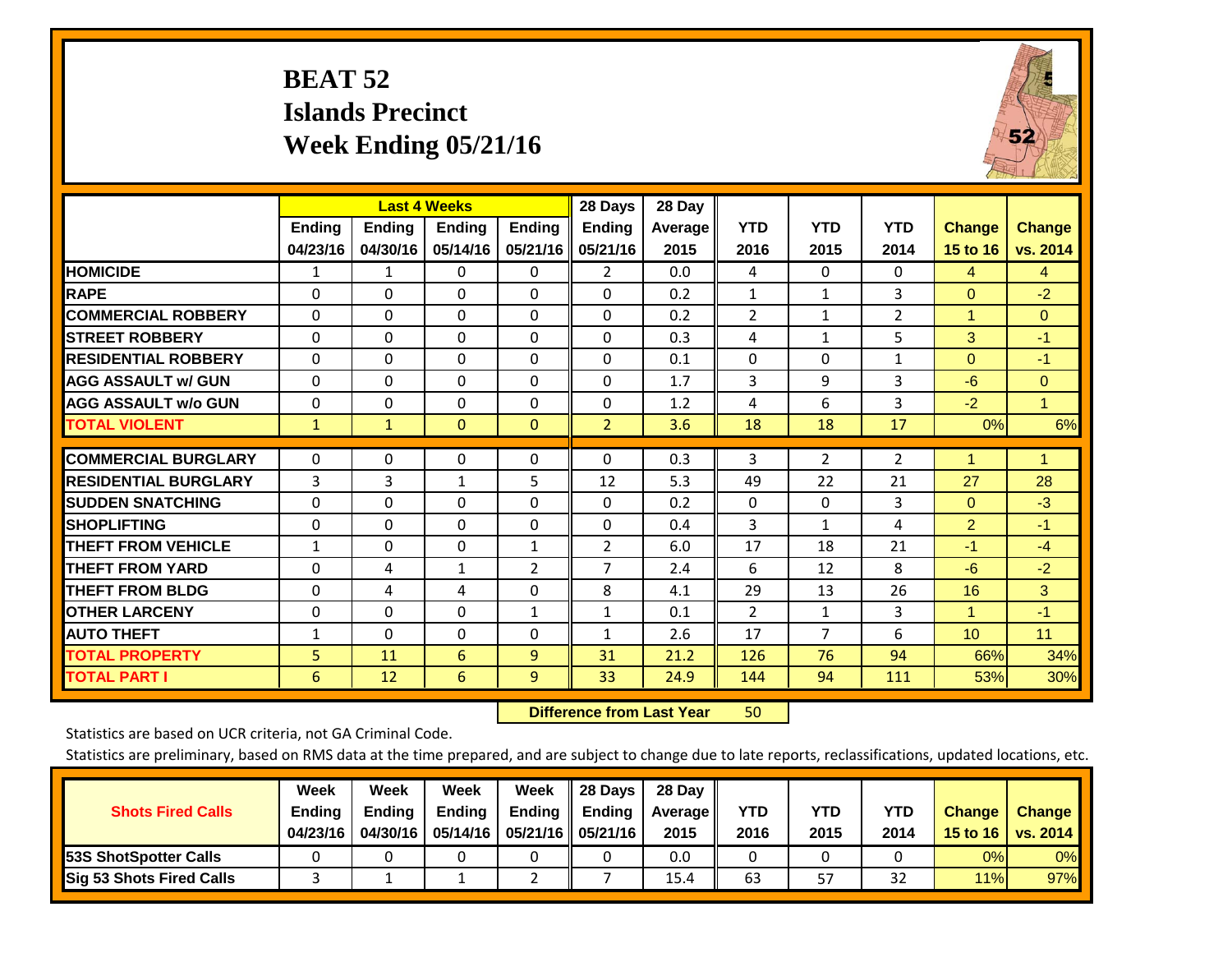## **BEAT 53 Islands Precinct Week Ending 05/21/16**



|                             |               | <b>Last 4 Weeks</b> |                |               | 28 Days       | 28 Day  |                |                |                |                |                |
|-----------------------------|---------------|---------------------|----------------|---------------|---------------|---------|----------------|----------------|----------------|----------------|----------------|
|                             | <b>Ending</b> | <b>Ending</b>       | <b>Ending</b>  | <b>Endina</b> | <b>Ending</b> | Average | <b>YTD</b>     | <b>YTD</b>     | <b>YTD</b>     | <b>Change</b>  | <b>Change</b>  |
|                             | 04/23/16      | 04/30/16            | 05/14/16       | 05/21/16      | 05/21/16      | 2015    | 2016           | 2015           | 2014           | 15 to 16       | vs. 2014       |
| <b>HOMICIDE</b>             | 0             | 1                   | 0              | 0             | $\mathbf{1}$  | 0.2     | $\mathbf{1}$   | $\mathbf{0}$   | $\mathbf{1}$   | 1.             | $\mathbf{0}$   |
| <b>RAPE</b>                 | 0             | $\Omega$            | $\Omega$       | $\Omega$      | $\Omega$      | 0.2     | $\Omega$       | $\overline{2}$ | $\overline{2}$ | $-2$           | $-2$           |
| <b>COMMERCIAL ROBBERY</b>   | $\Omega$      | $\Omega$            | $\mathbf 0$    | 0             | $\Omega$      | 0.2     | 1              | 0              | 0              | 1              | $\mathbf{1}$   |
| <b>STREET ROBBERY</b>       | $\Omega$      | $\Omega$            | $\Omega$       | $\Omega$      | $\Omega$      | 0.4     | $\overline{2}$ | $\mathbf{1}$   | $\overline{2}$ | $\mathbf{1}$   | $\Omega$       |
| <b>RESIDENTIAL ROBBERY</b>  | $\Omega$      | $\Omega$            | 0              | 0             | $\Omega$      | 0.1     | $\mathbf{0}$   | $\Omega$       | 0              | $\mathbf{0}$   | $\Omega$       |
| <b>AGG ASSAULT w/ GUN</b>   | $\Omega$      | $\Omega$            | 1              | $\Omega$      | $\mathbf{1}$  | 0.9     | 8              | 1              | 4              | $\overline{7}$ | $\overline{4}$ |
| <b>AGG ASSAULT w/o GUN</b>  | 0             | 1                   | $\Omega$       | 0             | $\mathbf{1}$  | 1.2     | 5              | $\overline{2}$ | $\Omega$       | 3              | 5 <sup>5</sup> |
| <b>TOTAL VIOLENT</b>        | $\mathbf{0}$  | $\overline{2}$      | $\mathbf{1}$   | $\mathbf{0}$  | 3             | 3.1     | 17             | 6              | 9              | 183%           | 89%            |
| <b>COMMERCIAL BURGLARY</b>  |               |                     |                |               |               |         |                |                |                | 1              |                |
|                             | $\Omega$      | $\Omega$            | $\Omega$       | $\mathbf{1}$  | $\mathbf{1}$  | 0.2     | 1              | 0              | $\overline{2}$ |                | $-1$           |
| <b>RESIDENTIAL BURGLARY</b> | 1             | 1                   | $\Omega$       | 0             | 2             | 2.9     | 7              | 13             | 19             | $-6$           | $-12$          |
| <b>ISUDDEN SNATCHING</b>    | $\Omega$      | 0                   | $\Omega$       | $\Omega$      | 0             | 0.2     | $\Omega$       | $\mathbf{1}$   | $\mathbf{1}$   | $-1$           | $-1$           |
| <b>SHOPLIFTING</b>          | $\Omega$      | $\Omega$            | $\mathbf{0}$   | 0             | $\Omega$      | 0.5     | 3              | $\mathbf{1}$   | $\overline{2}$ | $\overline{2}$ | $\mathbf{1}$   |
| <b>THEFT FROM VEHICLE</b>   | 1             | $\Omega$            | $\overline{2}$ | $\mathbf{1}$  | 4             | 1.9     | 10             | 5              | 3              | 5              | $\overline{7}$ |
| <b>THEFT FROM YARD</b>      | 2             | $\Omega$            | $\mathbf{1}$   | $\Omega$      | 3             | 1.8     | $\overline{7}$ | $\overline{7}$ | 4              | $\mathbf{0}$   | 3              |
| <b>THEFT FROM BLDG</b>      | 0             | 0                   | $\overline{2}$ | 0             | 2             | 1.6     | 13             | 12             | 10             | 1              | 3              |
| <b>OTHER LARCENY</b>        | 0             | $\Omega$            | $\Omega$       | 0             | 0             | 0.1     | $\mathbf{1}$   | $\Omega$       | $\Omega$       | $\mathbf{1}$   | $\mathbf{1}$   |
| <b>AUTO THEFT</b>           | 0             | $\Omega$            | $\Omega$       | $\mathbf{1}$  | $\mathbf{1}$  | 1.7     | 8              | 4              | 10             | $\overline{4}$ | $-2$           |
| <b>TOTAL PROPERTY</b>       | 4             | $\mathbf{1}$        | 5              | 3             | 13            | 10.8    | 50             | 43             | 51             | 16%            | $-2%$          |
| <b>TOTAL PART I</b>         | 4             | $\overline{3}$      | 6              | 3             | 16            | 14.0    | 67             | 49             | 60             | 37%            | 12%            |

 **Difference from Last Year**r 18

Statistics are based on UCR criteria, not GA Criminal Code.

| <b>Shots Fired Calls</b>        | Week<br><b>Ending</b><br>04/23/16 | Week<br><b>Endina</b><br>04/30/16 | Week<br><b>Ending</b> | Week<br>Ending | 28 Days<br><b>Ending</b><br>05/14/16   05/21/16   05/21/16 | 28 Day<br>Average II<br>2015 | YTD<br>2016 | YTD<br>2015 | YTD<br>2014 | <b>Change</b><br>15 to $16$ | <b>Change</b><br>vs. 2014 |
|---------------------------------|-----------------------------------|-----------------------------------|-----------------------|----------------|------------------------------------------------------------|------------------------------|-------------|-------------|-------------|-----------------------------|---------------------------|
| <b>153S ShotSpotter Calls</b>   |                                   |                                   |                       |                |                                                            | 1.0                          |             |             |             | 0%                          | 0%                        |
| <b>Sig 53 Shots Fired Calls</b> |                                   |                                   |                       |                | 12                                                         | 15.0                         | 88          | 51          | 40          | 73%                         | 120%                      |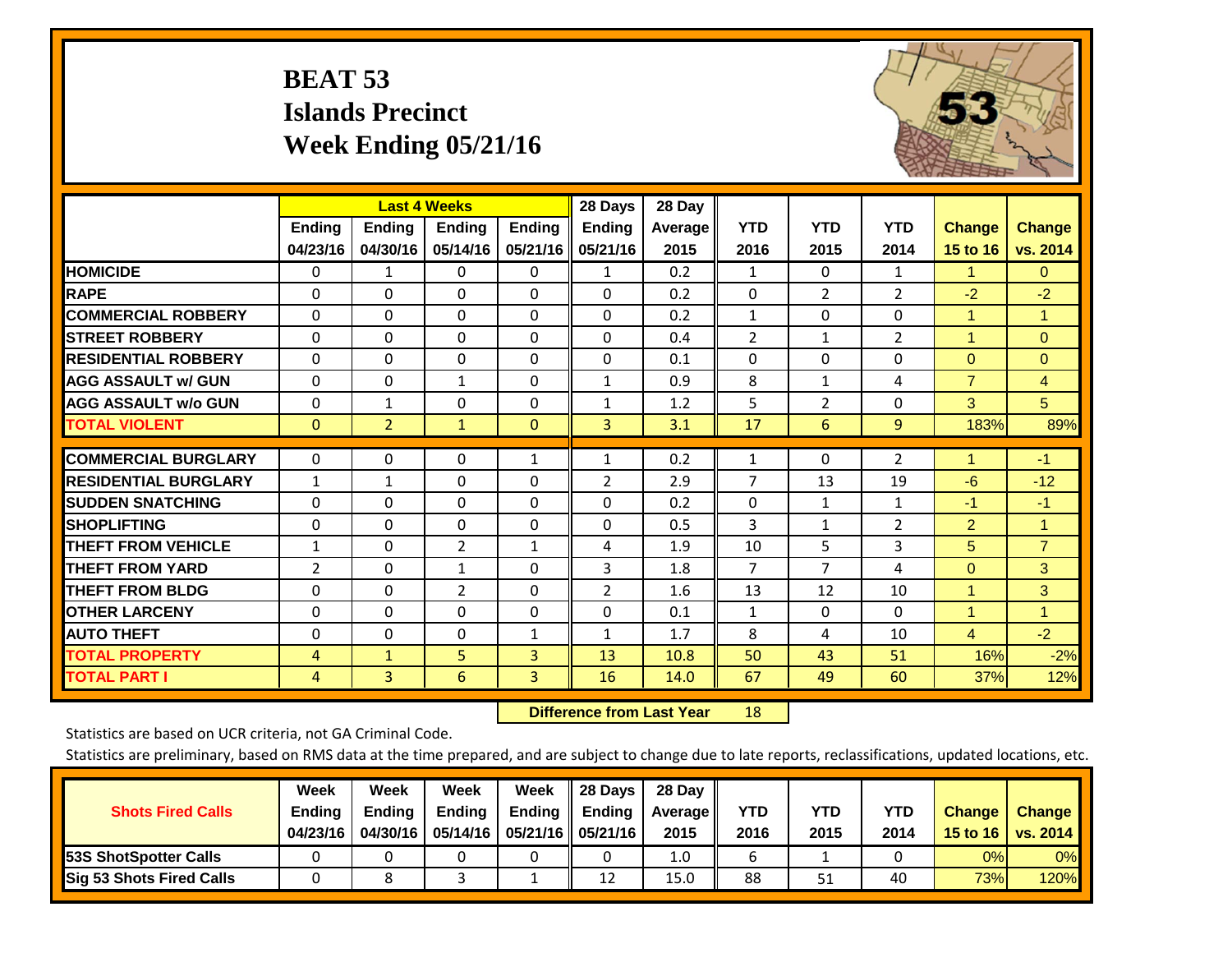## **BEAT 54 Islands Precinct Week Ending 05/21/16**



|                             |                |                | <b>Last 4 Weeks</b> |                | 28 Days       | 28 Day         |                |                |                |                |                |
|-----------------------------|----------------|----------------|---------------------|----------------|---------------|----------------|----------------|----------------|----------------|----------------|----------------|
|                             | Ending         | Ending         | <b>Endina</b>       | <b>Ending</b>  | <b>Ending</b> | <b>Average</b> | <b>YTD</b>     | <b>YTD</b>     | <b>YTD</b>     | <b>Change</b>  | <b>Change</b>  |
|                             | 04/23/16       | 04/30/16       | 05/14/16            | 05/21/16       | 05/21/16      | 2015           | 2016           | 2015           | 2014           | 15 to 16       | vs. 2014       |
| <b>HOMICIDE</b>             | 0              | 0              | 0                   | 0              | 0             | 0.3            | $\Omega$       | $\overline{2}$ | 0              | $-2$           | $\overline{0}$ |
| <b>RAPE</b>                 | $\Omega$       | 0              | $\mathbf{0}$        | $\Omega$       | $\Omega$      | 0.1            | $\mathbf{0}$   | 0              | $\Omega$       | $\Omega$       | $\Omega$       |
| <b>COMMERCIAL ROBBERY</b>   | $\Omega$       | $\Omega$       | $\Omega$            | $\Omega$       | $\Omega$      | 0.7            | $\mathbf{1}$   | $\mathbf{1}$   | 2              | $\Omega$       | $-1$           |
| <b>STREET ROBBERY</b>       | $\Omega$       | $\Omega$       | $\Omega$            | $\Omega$       | $\Omega$      | 0.8            | 4              | 5              | $\overline{2}$ | $-1$           | $\overline{2}$ |
| <b>RESIDENTIAL ROBBERY</b>  | $\Omega$       | $\Omega$       | $\mathbf{0}$        | $\Omega$       | $\Omega$      | 0.0            | $\mathbf{0}$   | 0              | $\mathbf{1}$   | $\Omega$       | $-1$           |
| <b>AGG ASSAULT w/ GUN</b>   | $\Omega$       | 0              | $\Omega$            | $\Omega$       | $\Omega$      | 1.0            | $\overline{2}$ | 6              | 3              | $-4$           | $-1$           |
| <b>AGG ASSAULT w/o GUN</b>  | $\Omega$       | 0              | $\mathbf{0}$        | $\Omega$       | 0             | 0.4            | 3              | $\mathbf{1}$   | 2              | $\overline{2}$ | $\mathbf{1}$   |
| <b>TOTAL VIOLENT</b>        | $\mathbf 0$    | $\overline{0}$ | $\mathbf{0}$        | $\mathbf{0}$   | $\Omega$      | 3.3            | 10             | 15             | 10             | $-33%$         | 0%             |
| <b>COMMERCIAL BURGLARY</b>  | 0              | 0              | $\mathbf 0$         | 0              | $\Omega$      | 0.4            | 1              | 1              | 0              | $\mathbf{0}$   | $\mathbf{1}$   |
| <b>RESIDENTIAL BURGLARY</b> | $\mathbf{1}$   | 3              | 3                   | $\mathbf{1}$   | 8             | 3.1            | 23             | 9              | 24             | 14             | $-1$           |
| <b>SUDDEN SNATCHING</b>     | $\Omega$       | $\Omega$       | $\Omega$            | $\Omega$       | $\Omega$      | 0.1            | $\Omega$       | 1              | $\overline{2}$ | $-1$           | $-2$           |
| <b>SHOPLIFTING</b>          | $\overline{2}$ | $\mathbf{1}$   | $\Omega$            | $\Omega$       | 3             | 1.2            | 10             | 5              | $\overline{7}$ | 5              | 3              |
| <b>THEFT FROM VEHICLE</b>   | 4              | 2              | 1                   | $\overline{2}$ | 9             | 5.0            | 23             | 18             | 12             | 5              | 11             |
| <b>THEFT FROM YARD</b>      | $\mathbf 0$    | $\mathbf 0$    | $\mathbf 0$         | $\Omega$       | $\mathbf 0$   | 1.5            | $\overline{2}$ | 4              | 6              | $-2$           | $-4$           |
| <b>THEFT FROM BLDG</b>      | $\mathbf{1}$   | 0              | $\Omega$            | $\mathbf{1}$   | 2             | 1.9            | 11             | 8              | $\overline{7}$ | 3              | $\overline{4}$ |
| <b>OTHER LARCENY</b>        | $\Omega$       | $\Omega$       | $\Omega$            | $\Omega$       | $\Omega$      | 0.4            | 1              | 3              | 3              | $-2$           | $-2$           |
| <b>AUTO THEFT</b>           | $\overline{2}$ | $\mathbf{1}$   | $\Omega$            | 1              | 4             | 2.5            | 15             | 9              | 10             | 6              | 5              |
| <b>TOTAL PROPERTY</b>       | 10             | $\overline{7}$ | 4                   | 5              | 26            | 16.0           | 86             | 58             | 71             | 48%            | 21%            |
| <b>TOTAL PART I</b>         | 10             | $\overline{7}$ | $\overline{4}$      | 5              | 26            | 19.3           | 96             | 73             | 81             | 32%            | 19%            |

 **Difference from Last Year**r 23

Statistics are based on UCR criteria, not GA Criminal Code.

| <b>Shots Fired Calls</b>        | Week<br><b>Ending</b><br>04/23/16 | Week<br><b>Endina</b><br>04/30/16 | Week<br><b>Ending</b><br>05/14/16 | Week<br>Ending $\parallel$ | II 28 Davs<br>$\parallel$ Ending<br>05/21/16   05/21/16 | 28 Dav<br>Average   <br>2015 | <b>YTD</b><br>2016 | YTD<br>2015 | <b>YTD</b><br>2014 | <b>Change</b><br>15 to 16 | <b>Change</b><br>vs. 2014 |
|---------------------------------|-----------------------------------|-----------------------------------|-----------------------------------|----------------------------|---------------------------------------------------------|------------------------------|--------------------|-------------|--------------------|---------------------------|---------------------------|
| <b>53S ShotSpotter Calls</b>    |                                   |                                   |                                   |                            |                                                         | 0.1                          |                    |             |                    | 0%                        | 0%                        |
| <b>Sig 53 Shots Fired Calls</b> |                                   |                                   |                                   | 4                          |                                                         | 14.7                         | 46                 | 52          | 33                 | $-12%$                    | 39%                       |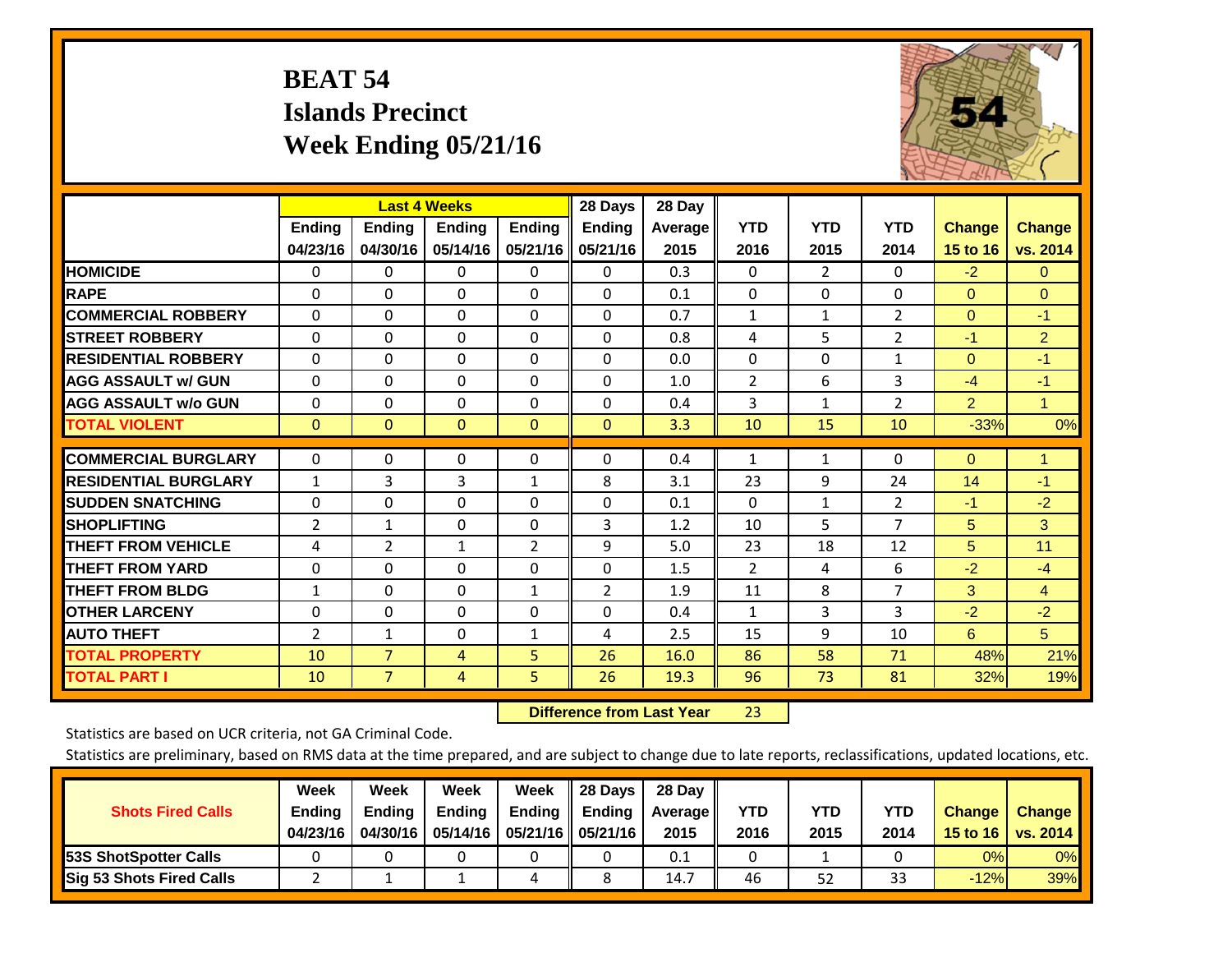## **BEAT 55 Islands Precinct Week Ending 05/21/16**



|                             |                | <b>Last 4 Weeks</b> |                |                | 28 Days        | 28 Day  |                |                |                |                |                      |
|-----------------------------|----------------|---------------------|----------------|----------------|----------------|---------|----------------|----------------|----------------|----------------|----------------------|
|                             | <b>Ending</b>  | Ending              | <b>Ending</b>  | <b>Ending</b>  | <b>Ending</b>  | Average | <b>YTD</b>     | <b>YTD</b>     | <b>YTD</b>     | <b>Change</b>  | <b>Change</b>        |
|                             | 04/23/16       | 04/30/16            | 05/14/16       | 05/21/16       | 05/21/16       | 2015    | 2016           | 2015           | 2014           | 15 to 16       | vs. 2014             |
| <b>HOMICIDE</b>             | 0              | $\Omega$            | $\Omega$       | $\Omega$       | 0              | 0.1     | $\mathbf{0}$   | 1              | 0              | $-1$           | $\Omega$             |
| <b>RAPE</b>                 | $\mathbf{1}$   | $\Omega$            | $\Omega$       | 0              | $\mathbf{1}$   | 0.2     | 1              | $\Omega$       | 1              | 1              | $\Omega$             |
| <b>COMMERCIAL ROBBERY</b>   | $\Omega$       | $\Omega$            | $\Omega$       | $\Omega$       | $\Omega$       | 0.2     | 1              | $\Omega$       | $\Omega$       | $\overline{1}$ | $\blacktriangleleft$ |
| <b>STREET ROBBERY</b>       | $\Omega$       | $\Omega$            | $\Omega$       | $\Omega$       | $\Omega$       | 0.4     | $\mathbf{1}$   | $\overline{2}$ | $\mathbf{1}$   | $-1$           | $\Omega$             |
| <b>RESIDENTIAL ROBBERY</b>  | $\Omega$       | $\Omega$            | $\Omega$       | $\Omega$       | $\Omega$       | 0.2     | $\Omega$       | 1              | 0              | $-1$           | $\Omega$             |
| <b>AGG ASSAULT w/ GUN</b>   | $\Omega$       | $\Omega$            | $\mathbf{0}$   | $\Omega$       | 0              | 0.1     | $\mathbf{0}$   | 1              | 0              | $-1$           | $\mathbf{0}$         |
| <b>AGG ASSAULT w/o GUN</b>  | $\Omega$       | $\Omega$            | $\mathbf{0}$   | $\Omega$       | $\Omega$       | 0.2     | $\mathbf{1}$   | $\mathbf{0}$   | 0              | $\overline{1}$ | $\mathbf{1}$         |
| <b>TOTAL VIOLENT</b>        | $\mathbf{1}$   | $\mathbf{0}$        | $\overline{0}$ | $\mathbf{0}$   | $\mathbf{1}$   | 1.2     | $\overline{4}$ | 5              | $\overline{2}$ | $-20%$         | 100%                 |
|                             |                |                     |                |                |                |         |                |                |                |                |                      |
| <b>COMMERCIAL BURGLARY</b>  | $\Omega$       | $\Omega$            | $\mathbf 0$    | 0              | 0              | 0.4     | $\overline{2}$ | $\mathbf{1}$   | 2              | 1              | $\overline{0}$       |
| <b>RESIDENTIAL BURGLARY</b> | $\Omega$       | $\Omega$            | 3              | $\mathbf{1}$   | 4              | 4.9     | 17             | 17             | 18             | $\Omega$       | $-1$                 |
| <b>ISUDDEN SNATCHING</b>    | $\mathbf{1}$   | 0                   | $\Omega$       | 1              | $\overline{2}$ | 0.0     | 4              | $\Omega$       | 0              | 4              | 4                    |
| <b>ISHOPLIFTING</b>         | $\overline{2}$ | 4                   | 1              | 4              | 11             | 3.4     | 33             | 12             | 46             | 21             | $-13$                |
| <b>THEFT FROM VEHICLE</b>   | $\Omega$       | $\Omega$            | $\mathbf{1}$   | $\Omega$       | $\mathbf{1}$   | 5.1     | 20             | 18             | 30             | $\overline{2}$ | $-10$                |
| <b>THEFT FROM YARD</b>      | $\mathbf 0$    | $\Omega$            | $\Omega$       | $\Omega$       | $\Omega$       | 2.8     | 8              | 9              | 11             | $-1$           | $-3$                 |
| <b>THEFT FROM BLDG</b>      | 1              | 0                   | $\Omega$       | $\Omega$       | $\mathbf{1}$   | 3.3     | 16             | 19             | 16             | $-3$           | $\Omega$             |
| <b>OTHER LARCENY</b>        | $\Omega$       | $\overline{2}$      | $\mathbf{0}$   | 0              | $\overline{2}$ | 0.5     | 11             | 4              | $\mathbf{1}$   | $\overline{7}$ | 10 <sup>°</sup>      |
| <b>AUTO THEFT</b>           | $\mathbf 0$    | $\mathbf{1}$        | 0              | 1              | $\overline{2}$ | 1.3     | $\overline{7}$ | 3              | $\mathbf{1}$   | $\overline{4}$ | 6                    |
| <b>TOTAL PROPERTY</b>       | $\overline{4}$ | $\overline{7}$      | 5              | $\overline{7}$ | 23             | 21.6    | 118            | 83             | 125            | 42%            | $-6%$                |
| <b>TOTAL PART I</b>         | 5              | $\overline{7}$      | 5              | $\overline{7}$ | 24             | 22.8    | 122            | 88             | 127            | 39%            | $-4%$                |

 **Difference from Last Year**r 34

Statistics are based on UCR criteria, not GA Criminal Code.

| <b>Shots Fired Calls</b>        | Week<br><b>Ending</b><br>04/23/16 | Week<br><b>Endina</b><br>04/30/16 | Week<br><b>Ending</b> | Week<br>Ending<br>05/14/16   05/21/16   05/21/16 | 28 Days<br><b>Ending</b> | 28 Day<br>Average II<br>2015 | YTD<br>2016 | YTD<br>2015 | YTD<br>2014 | <b>Change</b><br>15 to 16 $\vert$ | <b>Change</b><br>vs. 2014 |
|---------------------------------|-----------------------------------|-----------------------------------|-----------------------|--------------------------------------------------|--------------------------|------------------------------|-------------|-------------|-------------|-----------------------------------|---------------------------|
| <b>153S ShotSpotter Calls</b>   |                                   |                                   |                       |                                                  |                          | 0.0                          |             |             |             | 0%                                | 0%                        |
| <b>Sig 53 Shots Fired Calls</b> |                                   |                                   |                       |                                                  |                          | 4.8                          | 24          | 26          |             | $-8%$                             | <b>118%</b>               |